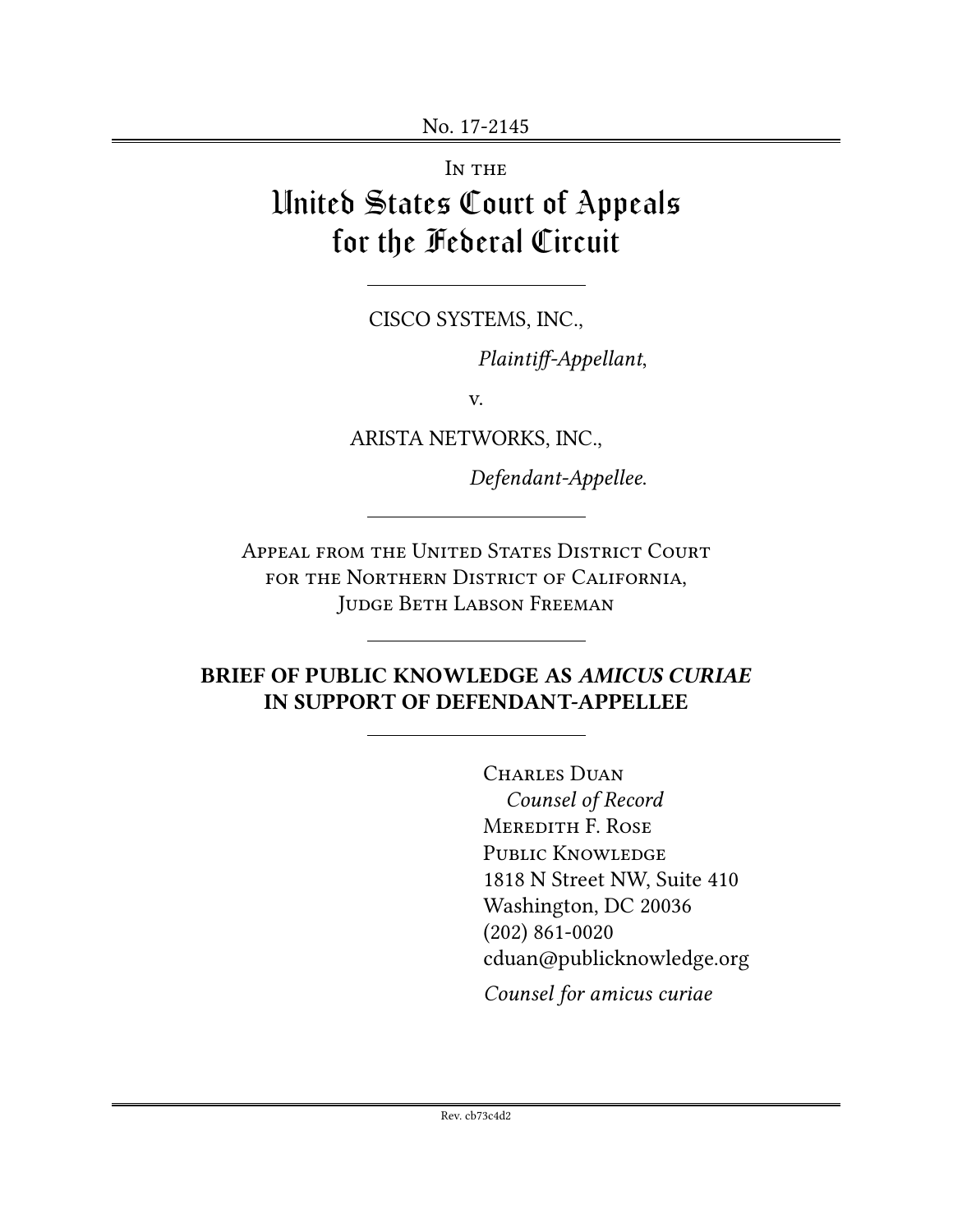#### **CERTIFICATE OF INTEREST**

Pursuant to Rules 29(a) and 47.4 of the Federal Circuit Rules of Practice, counsel of record certifies as follows:

(1) The full name of every party or amicus represented by counsel to this brief is **Public Knowledge**.

(2) The above-identified parties are the real parties in interest.

(3) The corporate disclosure statement of Rule 26.1 of the Federal Rules of Appellate Procedure is as follows: There is no parent corporation to or any corporation that owns 10% or more of stock in the above-identified parties.

(4) The names of all law firms and the partners and associates that have appeared for the party in the lower tribunal or are expected to appear for the party in this court are: **Charles Duan, Meredith Rose, Arian Attar (not admitted), Public Knowledge**.

(5) No cases are known to counsel to be pending in this or any other court or agency that may directly affect or be directly affected by this appeal.

Dated: December 23, 2017 */s/ Charles Duan*

Charles Duan *Counsel for amicus curiae*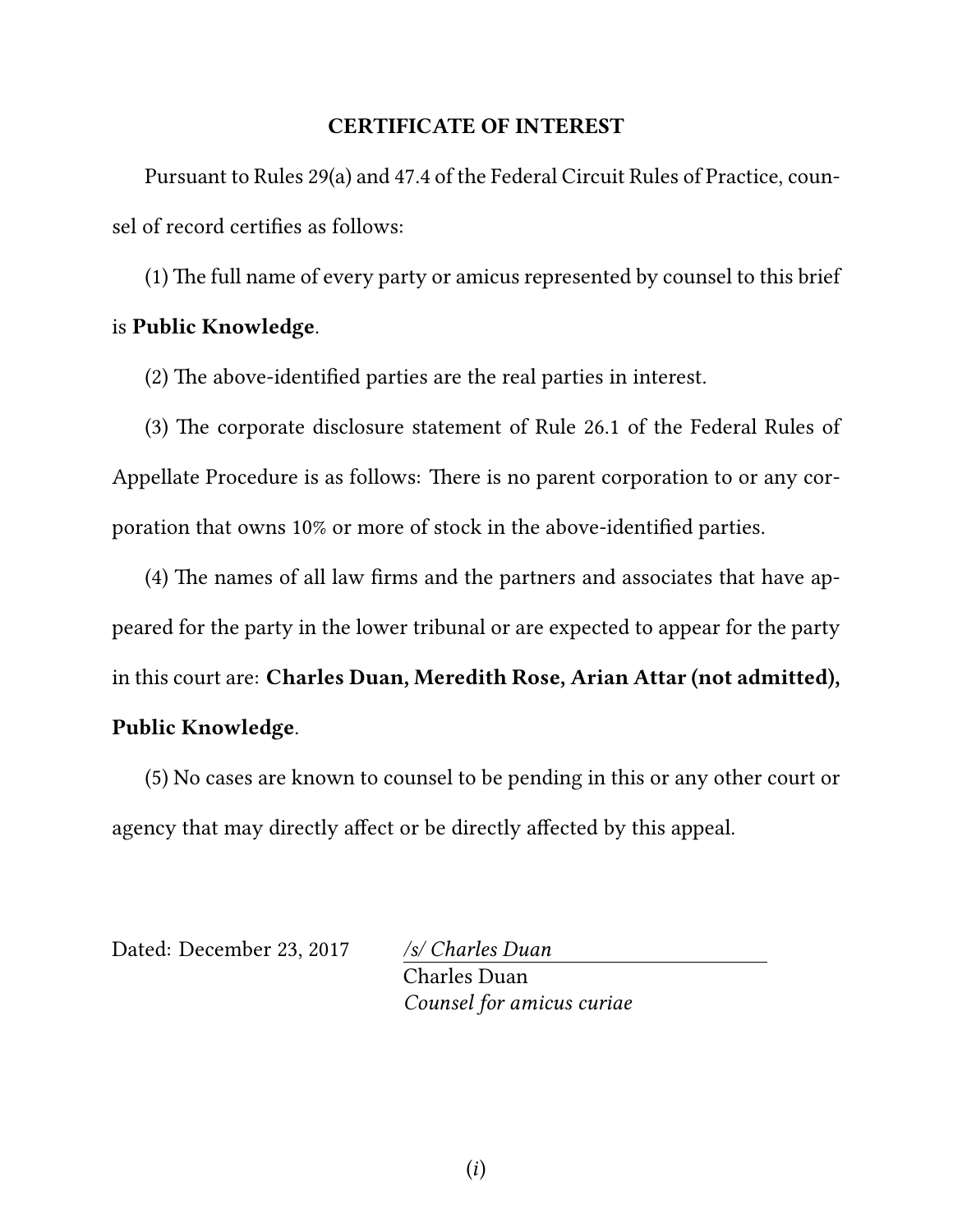# **TABLE OF CONTENTS**

| $I_{\cdot}$ |                                                                                                                        | Multi-Word Command Implementation, Which Cisco Accuses as In-<br>fringement, Is Common Across Information Technology 5              |  |
|-------------|------------------------------------------------------------------------------------------------------------------------|-------------------------------------------------------------------------------------------------------------------------------------|--|
|             | A.                                                                                                                     | Modern Technologies, such as Wi-Fi, Email, Television, and the<br>Internet, Are Based on Technical Standards 5                      |  |
|             | <b>B.</b>                                                                                                              | Technical Standards Comprise Compilations of Multi-Word<br>Commands, Which Must Be Implemented 6                                    |  |
| II.         | Industry Practices Reveal an Expectation that Compilations of Com-<br>mands Are Not Subject to Copyright Protection 15 |                                                                                                                                     |  |
|             | A.                                                                                                                     | Standard-Setting Participants Contribute Both Patentable Tech-<br>nologies and Compilations of Commands to Standards 16             |  |
|             | <b>B.</b>                                                                                                              | For Contributions of Patentable Technologies, Standard-Setting<br>Organizations Maintain Complex Licensing Policies 22              |  |
|             | C.                                                                                                                     | The Lack of Parallel Copyright Policies Indicates that Standard-<br>Setting Organizations Believe that Command Compilations Do      |  |
| Ш.          |                                                                                                                        | Patent Law Has Long Been Consistent with Industry Expectations in<br>Technical Standard-Setting; Copyright Law Should Be as Well 32 |  |
|             |                                                                                                                        |                                                                                                                                     |  |
|             |                                                                                                                        |                                                                                                                                     |  |
|             |                                                                                                                        |                                                                                                                                     |  |
|             |                                                                                                                        |                                                                                                                                     |  |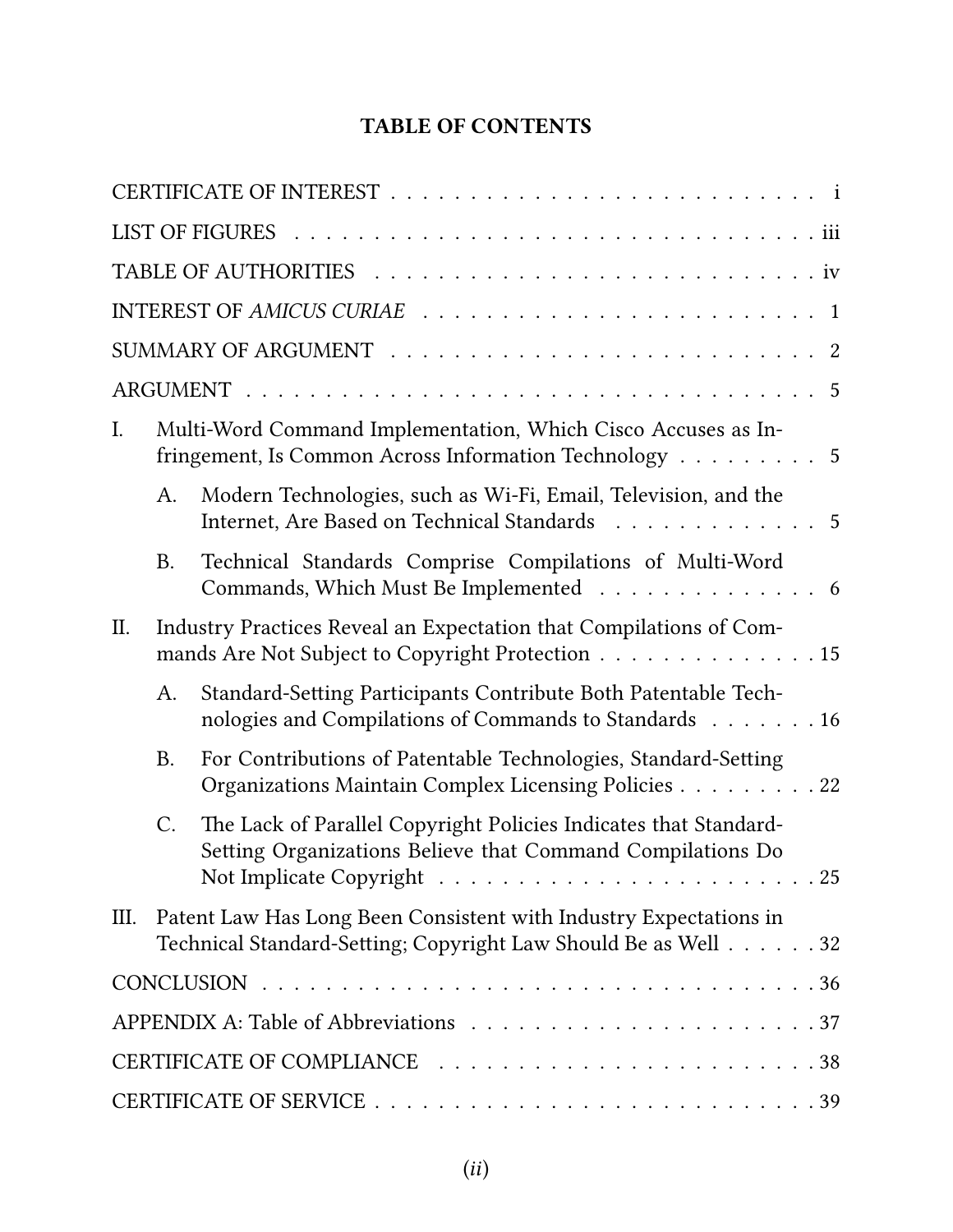# **LIST OF FIGURES**

| 1. | Some CSS commands for drawing borders on portions of web pages.<br>Each left-to-right path represents a multi-word command, with punc-<br>tuation between words omitted. These figures are intentionally drawn<br>to reflect similarity to the figures in Cisco's brief (at $9-10$ ). 8 |
|----|-----------------------------------------------------------------------------------------------------------------------------------------------------------------------------------------------------------------------------------------------------------------------------------------|
| 2. | Example communication according to the SMTP standard. The client<br>is the computer seeking to send an email to the server. $\dots \dots \dots \dots \dots$                                                                                                                             |
| 3. | Some command words defined in the 802.11 Wi-Fi standard. The bi-<br>nary numbers are the actual words transmitted; the text describes                                                                                                                                                   |
| 4. | Standard-setting organizations whose patent and copyright policies                                                                                                                                                                                                                      |
| 5. | CSS commands for transitions (animations), as created by Apple and                                                                                                                                                                                                                      |
| 6. | Partial command word hierarchy for SMTP authentication, based on                                                                                                                                                                                                                        |
| 7. | Standard-setting organizations' copyright policies with respect to im-                                                                                                                                                                                                                  |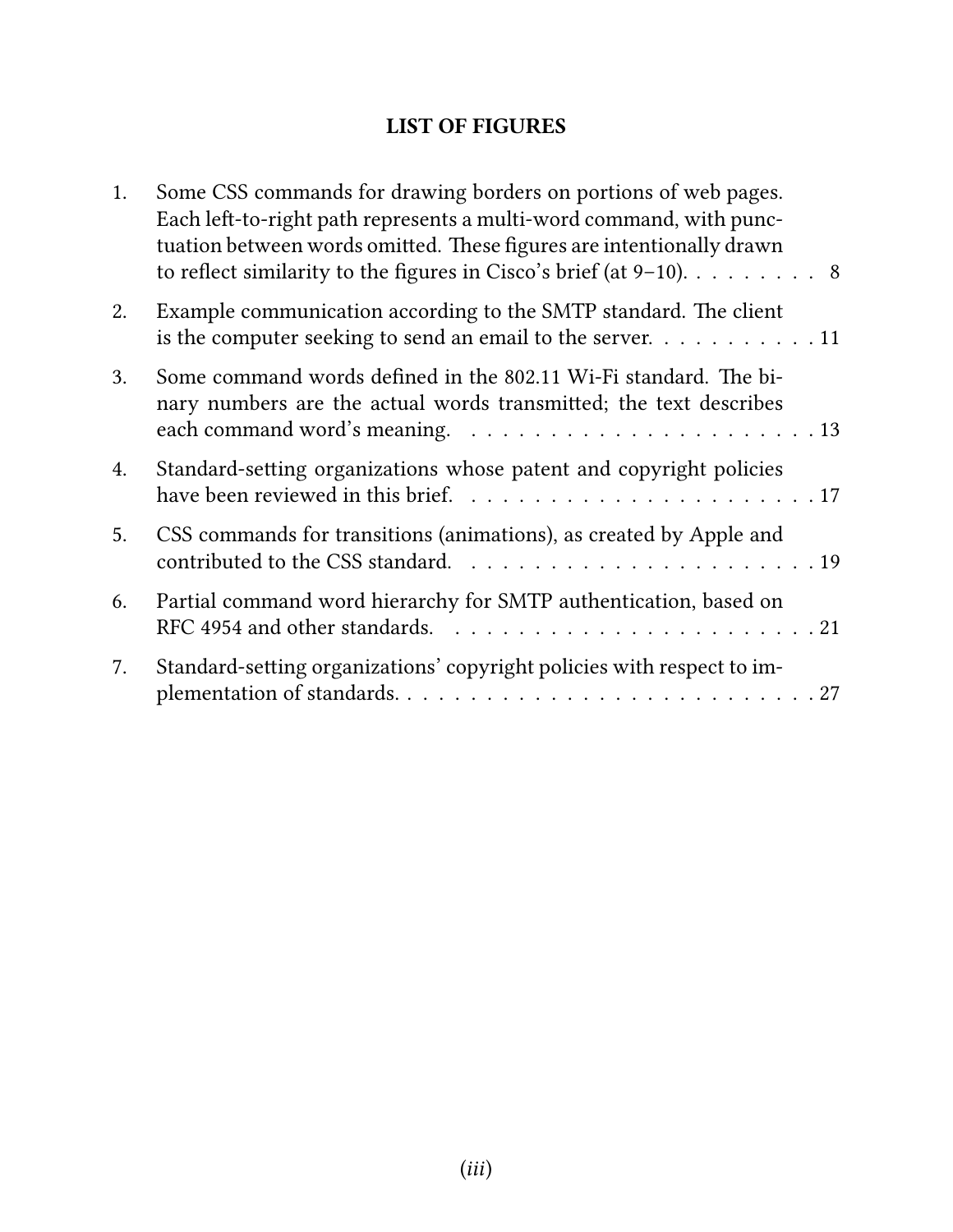# **TABLE OF AUTHORITIES**

# **Cases and Administrative Decisions**

| Apple Inc. v. Motorola, Inc.,<br>34                                                                                                                                 |
|---------------------------------------------------------------------------------------------------------------------------------------------------------------------|
| Commonwealth Scientific & Industrial Research Organisation<br>v. Cisco Systems, Inc.,<br>33                                                                         |
| Ericsson, Inc. v. D-Link Systems, Inc.,<br>773 F.3d 1201 (Fed. Cir. 2014) 4, 16, 18, 22, 33                                                                         |
| Hynix Semiconductor Inc. v. Rambus Inc.,                                                                                                                            |
| Lotes Co. v. Hon Hai Precision Industry Co.,                                                                                                                        |
| Lotes Co. v. Hon Hai Precision Industry Co.,                                                                                                                        |
| Microsoft Corp. v. Motorola, Inc.,                                                                                                                                  |
| Motorola Mobility LLC, In re,                                                                                                                                       |
| Negotiated Data Solutions LLC, In re,<br>No. C-4234 (Fed. Trade Comm'n Sept. 22, 2008) 24                                                                           |
| Princo Corp. v. International Trade Commission,<br>616 F.3d 1318 (Fed. Cir. 2010) $\ldots \ldots \ldots \ldots \ldots \ldots \ldots \ldots \ldots \ldots \ldots 33$ |
| Qualcomm Inc. v. Broadcom Corp.,                                                                                                                                    |
| Rambus Inc. v. Infineon Technologies AG,                                                                                                                            |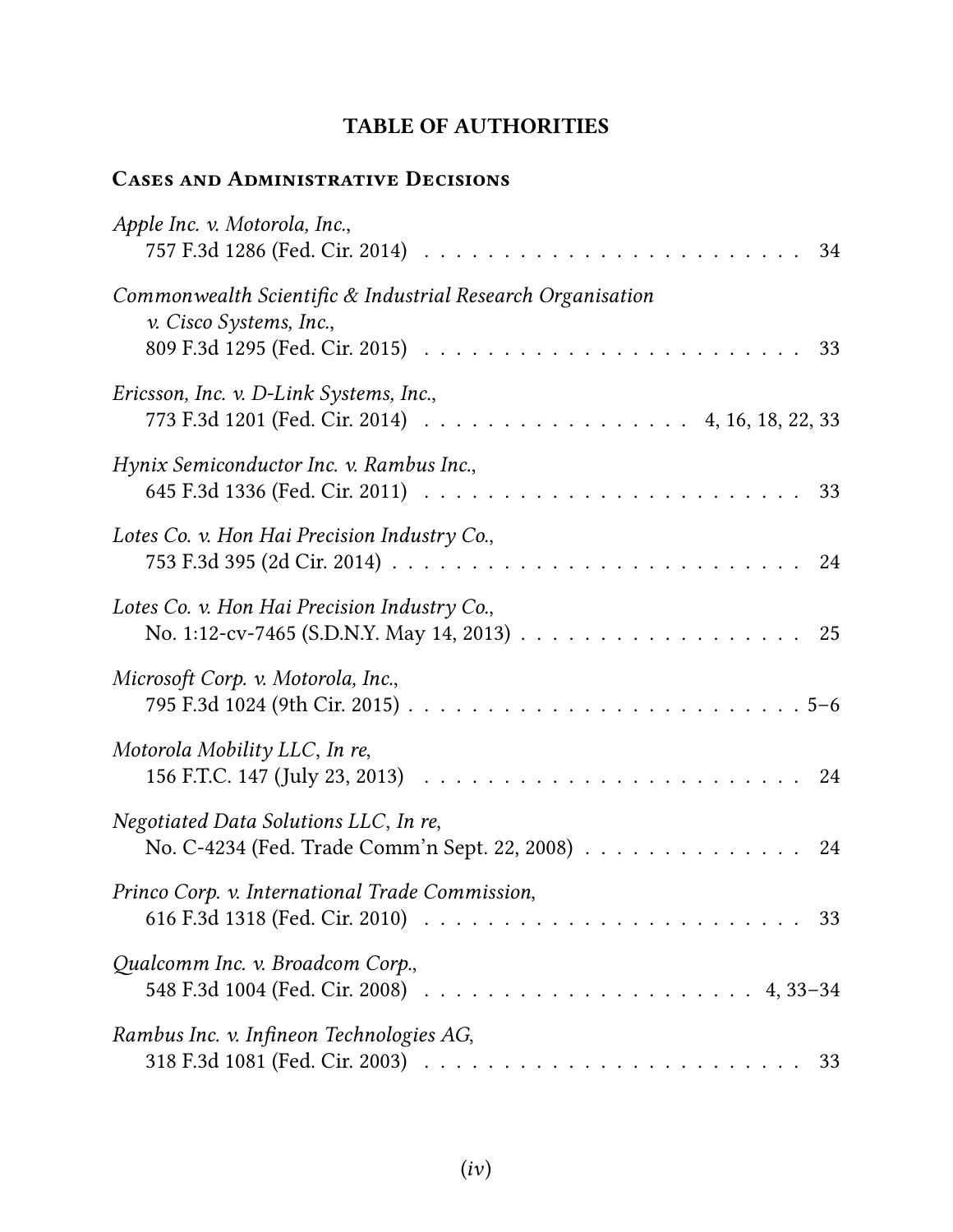# **Technical Standards**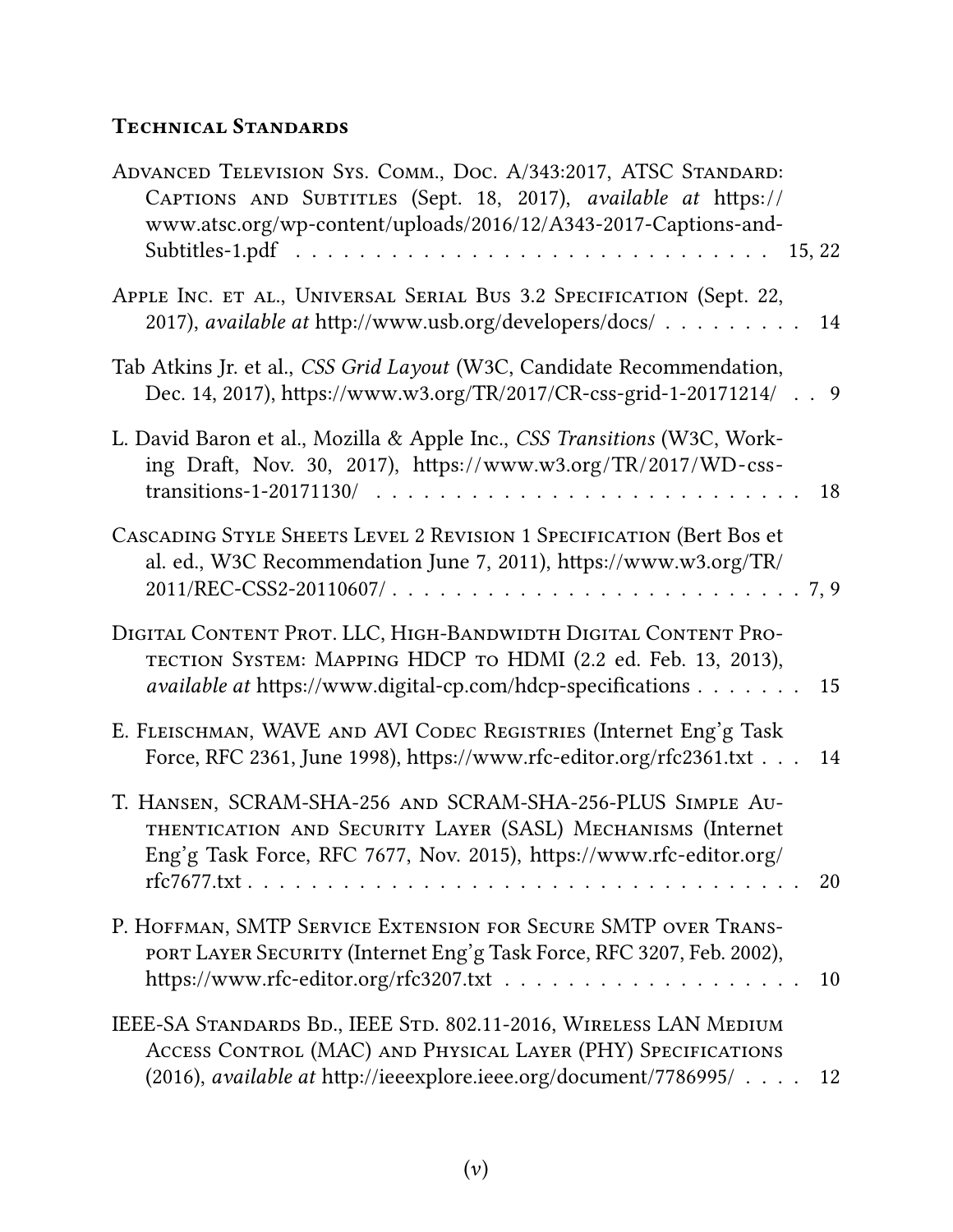| INT'L TELECOMM. UNION, REC. H.264, ADVANCED VIDEO CODING FOR<br>GENERIC AUDIOVISUAL SERVICES (12th ed. Apr. 2017), available at<br>http://www.itu.int/rec/T-REC-H.264-201704-I                                                                                               | 14 |
|------------------------------------------------------------------------------------------------------------------------------------------------------------------------------------------------------------------------------------------------------------------------------|----|
| Dean Jackson et al., Apple Inc., CSS Animations Module Level 3 (W3C,<br>Working Draft, Mar. 20, 2009), https://www.w3.org/TR/2009/WD-css3-                                                                                                                                   | 18 |
| S. JOSEFSSON & N. WILLIAMS, USING GENERIC SECURITY SERVICE APPLICA-<br>TION PROGRAM INTERFACE (GSS-API) MECHANISMS IN SIMPLE AUTHEN-<br>TICATION AND SECURITY LAYER (SASL): THE GS2 MECHANISM FAM-<br>ILY (Internet Eng'g Task Force, RFC 5801, July 2010), https://www.rfc- | 20 |
| Alex Mogilevsky et al., Grid Layout (W3C, Working Draft, Apr. 7, 2011),<br>https://www.w3.org/TR/2011/WD-css3-grid-layout-20110407/ 9                                                                                                                                        |    |
| C. NEWMAN ET AL., SALTED CHALLENGE RESPONSE AUTHENTICATION<br>MECHANISM (SCRAM) SASL AND GSS-API MECHANISMS (Internet<br>Eng'g Task Force, RFC 5802, July 2010), https://www.rfc-editor.org/                                                                                 | 20 |
| P. OVERELL, AUGMENTED BNF FOR SYNTAX SPECIFICATIONS: ABNF (D.<br>Crocker ed., Internet Eng'g Task Force, RFC 5234, Jan. 2008), https://                                                                                                                                      | 29 |
| SIMPLE MAIL TRANSFER PROTOCOL (J. Klensin ed., Internet Eng'g Task<br>Force, RFC 5321, Oct. 2008), https://www.rfc-editor.org/rfc5321.txt                                                                                                                                    | 10 |
| SMTP SERVICE EXTENSION FOR AUTHENTICATION (R. Siemborski et al.<br>ed., Internet Eng'g Task Force, RFC 4954, July 2007), https://www.rfc-                                                                                                                                    |    |
| UNIVERSAL SERIAL BUS DEVICE CLASS DEFINITION FOR AUDIO DEVICES 1.0<br>(Mar. 18, 1998), http://www.usb.org/developers/docs/devclass_docs/                                                                                                                                     |    |
| J. YAO & W. MAO, SMTP EXTENSION FOR INTERNATIONALIZED EMAIL (In-<br>ternet Eng'g Task Force, RFC 6531, Feb. 2012), https://www.rfc-editor.                                                                                                                                   | 10 |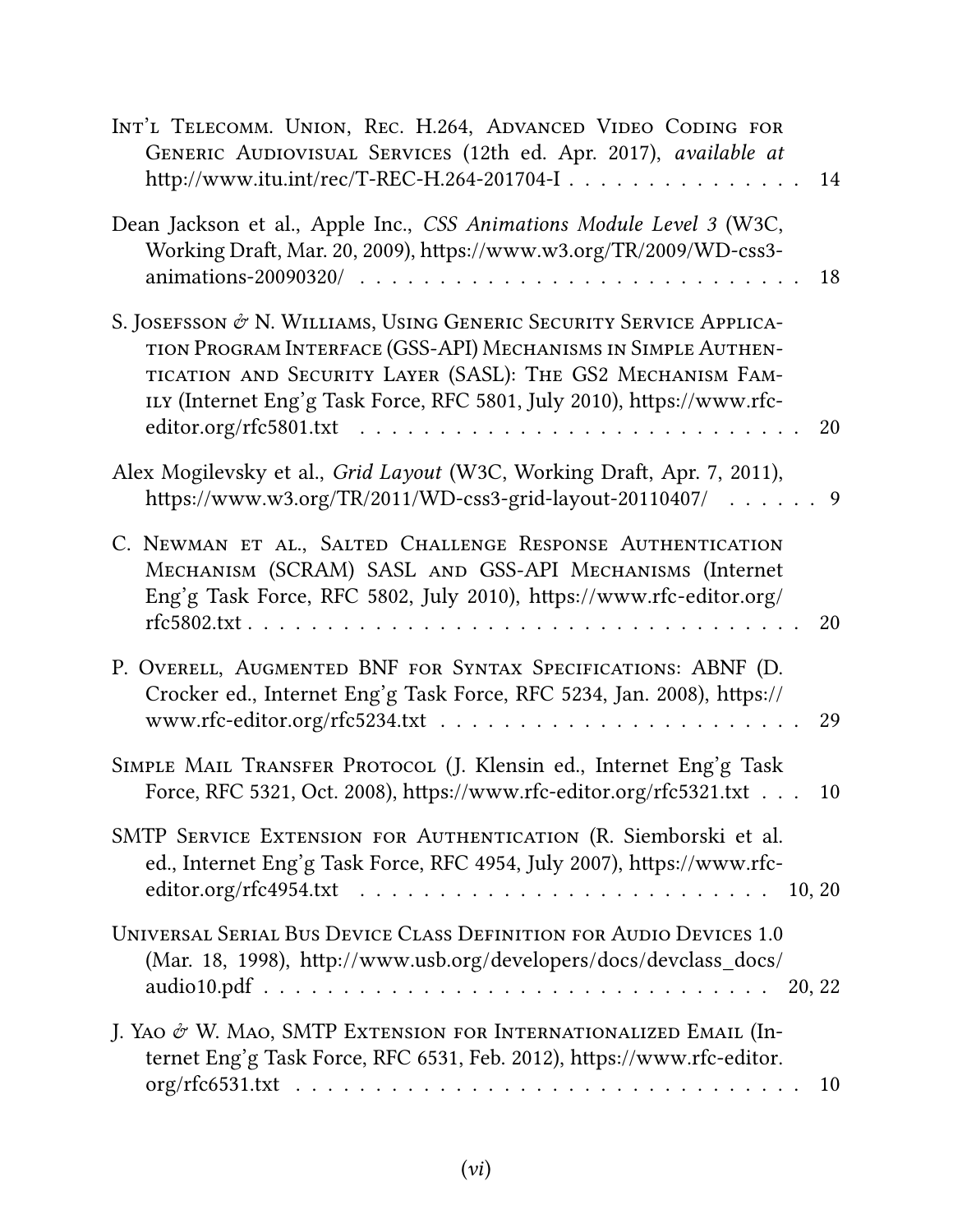# **Standard-Setting Organization Policy Documents**

| ADVANCED TELEVISION SYS. COMM., INC., DOC. B/04, OPERATIONAL PROCE-<br>DURES FOR TECHNOLOGY GROUPS AND SUBCOMMITTEES (Mar. 24, 2015),<br>https://www.atsc.org/wp-content/uploads/2017/01/B-3-2015-03-24_                                                               |
|------------------------------------------------------------------------------------------------------------------------------------------------------------------------------------------------------------------------------------------------------------------------|
| - 26                                                                                                                                                                                                                                                                   |
| -, Doc. B/04, PATENT POLICY (Dec. 13, 2007), https://www.atsc.org/<br>wp-content/uploads/2016/06/B-4-2007-12-13_patent_policy_form_                                                                                                                                    |
| AM. NAT'L STANDARDS INST., ESSENTIAL REQUIREMENTS: DUE PROCESS RE-<br>QUIREMENTS FOR AMERICAN NATIONAL STANDARDS (Jan. 2017), avail-<br><i>able at https://www.ansi.org/essentialrequirements/</i> 23, 25                                                              |
| , GUIDELINES FOR IMPLEMENTATION OF THE ANSI PATENT POLICY<br>(Jan. 2016), https://share.ansi.org/Shared%20Documents/Standards%<br>20Activities / American%20National%20Standards / Procedures,%<br>20Guides,%20and%20Forms/ANSI%20Patent%20Policy%20Guidelines%<br>24  |
| GUIDELINES ON SOFTWARE IN STANDARDS (2008), https://<br>share.ansi.org / Shared%20Documents / Standards%20Activities /<br>American%20National%20Standards / Procedures,%20Guides,%20and%<br>20Forms / ANSI%20Guidelines%20on%20Software%20in%20Standards.<br>$29 - 30$ |
| S. BRADNER & J. CONTRERAS, INTELLECTUAL PROPERTY RIGHTS IN IETF<br>TECHNOLOGY (Internet Eng'g Task Force, RFC 8179, May 2017), https://                                                                                                                                |
| HDMI FORUM, INC., BYLAWS (Oct. 25, 2011), http://hdmiforum.org/wp-<br>content/uploads/2016/11/HDMI-Forum-Inc-Bylaws_Final_20111025.                                                                                                                                    |
| IEEE-SA STANDARDS BD., BYLAWS (Dec. 2016), available at https://<br>standards.ieee.org/develop/policies/bylaws/sb_bylaws.pdf 23-26                                                                                                                                     |
| -, OPERATIONS MANUAL (Dec. 2016), available at http://standards.ieee.<br>23                                                                                                                                                                                            |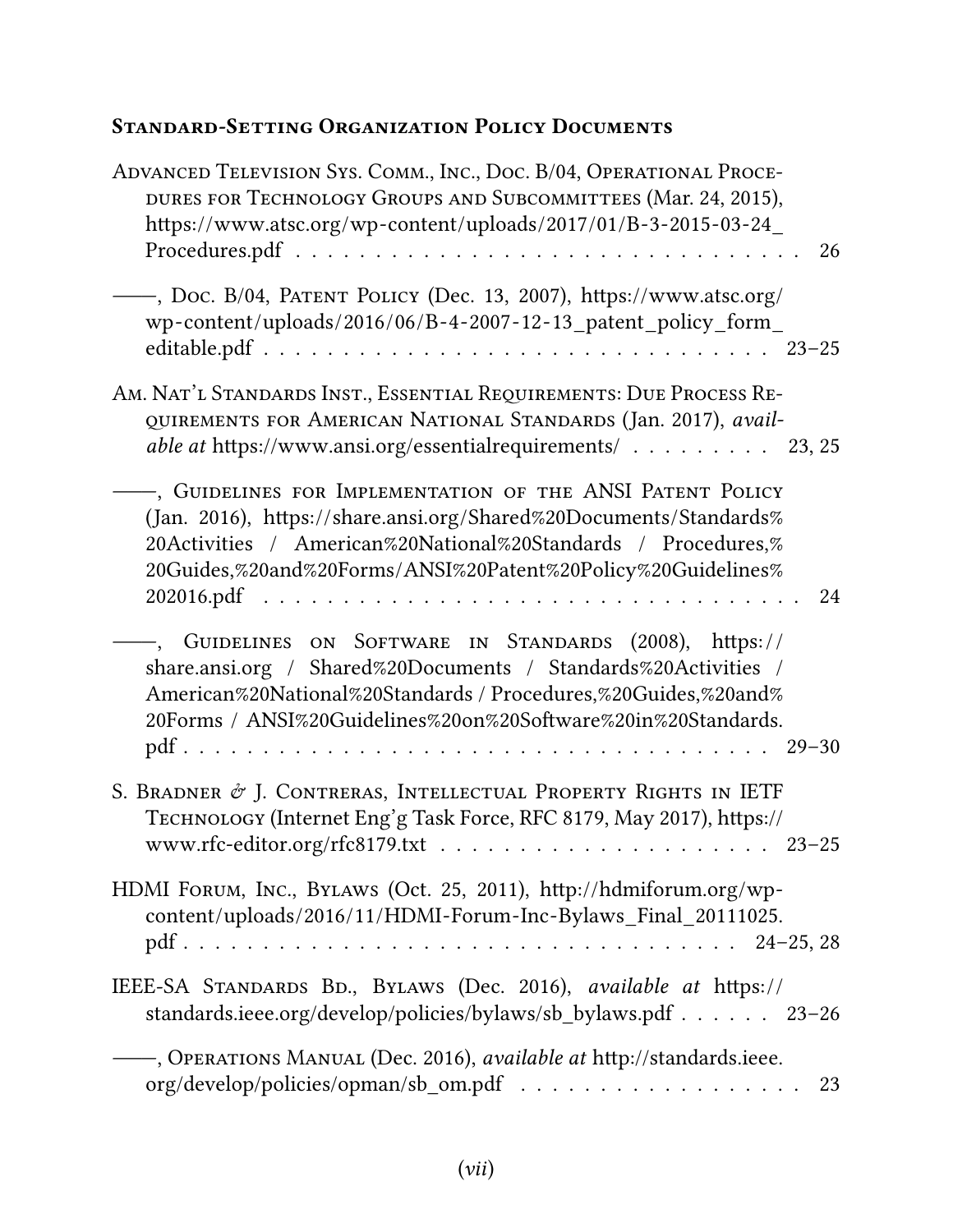| IETF TRUST, LEGAL PROVISIONS RELATING TO IETF DOCUMENTS (5th ed.<br>Mar. 25, 2015), https://trustee.ietf.org/documents/IETF-TLP-5_001.                                                                                |    |
|-----------------------------------------------------------------------------------------------------------------------------------------------------------------------------------------------------------------------|----|
| INT'L TELECOMM. UNION, SOFTWARE COPYRIGHT GUIDELINES (3d ed. Dec.<br>7, 2011), available at https://www.itu.int/oth/T0404000004/en 28-29                                                                              |    |
| , UNDERSTANDING PATENTS, COMPETITION AND STANDARDIZATION IN<br>AN INTERCONNECTED WORLD (2014), available at http://www.itu.int/<br>en/ITU-T/Documents/Manual_Patents_Final_E.pdf 23-25                                |    |
| RIGHTS CONTRIBUTORS PROVIDE TO THE IETF TRUST (S. Bradner & J. Con-<br>treras eds., Internet Eng'g Task Force, RFC 5378, Nov. 2008), https://                                                                         | 31 |
| USB 3.0 CONTRIBUTORS AGREEMENT (n.d.), reprinted in First Amended<br>Complaint at Exh. A, Lotes Co. v. Hon Hai Precision Indus. Co., No. 1:12-                                                                        |    |
| WORLD WIDE WEB CONSORTIUM, DOCUMENT LICENSE (Dec. 31, 2002),<br>https://www.w3.org/Consortium/Legal/2002/copyright-documents-<br>20021231<br>$\mathbf{r}$ , $\mathbf{r}$ , $\mathbf{r}$ , $\mathbf{r}$ , $\mathbf{r}$ | 31 |
| -, Document License (Feb. 1, 2015), https://www.w3.org/Consortium/                                                                                                                                                    | 30 |
| -, PATENT POLICY (Daniel J. Weitzner ed., Aug. 1, 2017), https://www.<br>w3.org/Consortium/Patent-Policy-20170801/ 23-25                                                                                              |    |
| -, PROCESS DOCUMENT (Mar. 1, 2017), https://www.w3.org/2017/                                                                                                                                                          | 30 |

# **Other Sources**

| RUDI BEKKERS $\mathcal O$ ANDREW UPDEGROVE, A STUDY OF IPR POLICIES |  |
|---------------------------------------------------------------------|--|
| AND PRACTICES OF A REPRESENTATIVE GROUP OF STANDARDS SET-           |  |
| TING ORGANIZATIONS WORLDWIDE (Sept. 17, 2012) (commissioned         |  |
| paper preparatory to NAT'L ACAD. OF SCIS., PATENT CHALLENGES        |  |
| FOR STANDARD-SETTING IN THE GLOBAL ECONOMY (Keith Maskus &          |  |
|                                                                     |  |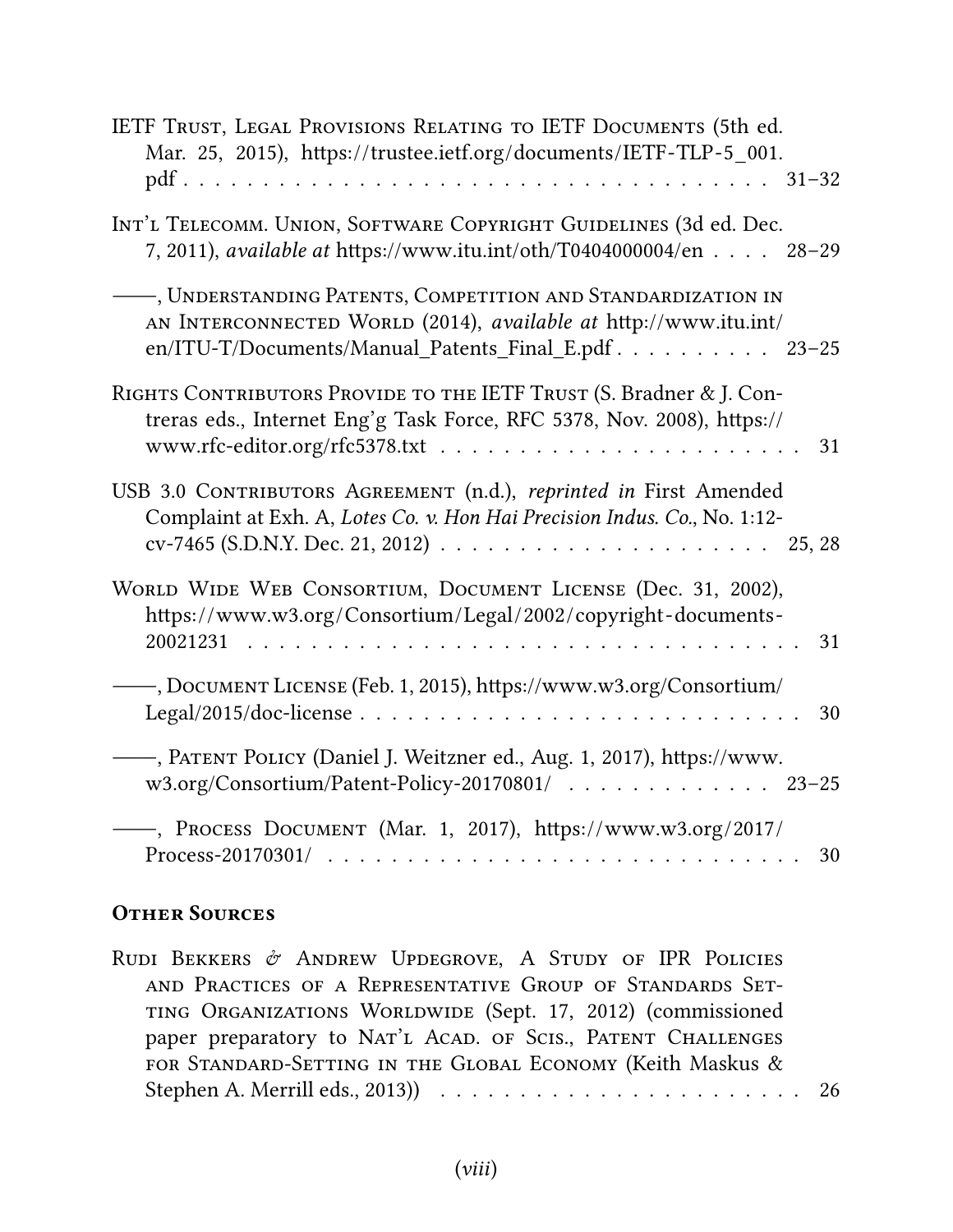| Brief of Amicus Curiae IEEE, Ericsson, Inc. v. D-Link Sys., Inc., 773 F.3d 1201<br>(Fed. Cir. Dec. 20, 2013) (No. 13-1625) 16, 18, 22                                                                                                           |
|-------------------------------------------------------------------------------------------------------------------------------------------------------------------------------------------------------------------------------------------------|
| Complaint, In re Negotiated Data Solutions LLC, No. C-4234 (Fed. Trade<br>24                                                                                                                                                                    |
| Stephen D. Crocker, How the Internet Got Its Rules, N.Y. TIMES, Apr. 7, 2009,<br>at A29, http://www.nytimes.com/2009/04/07/opinion/07crocker.html<br>10                                                                                         |
| First Amended Complaint, Lotes Co. v. Hon Hai Precision Indus. Co.,<br>25                                                                                                                                                                       |
| Dave Hyatt, CSS Animation, APPLE WEBKIT BLOG (Oct. 31, 2007), https://<br>webkit.org/blog/138/css-animation/ $\ldots \ldots \ldots \ldots \ldots \ldots$<br>18                                                                                  |
| Bruce Lawson, CSS: It Was Twenty Years Ago Today-An Interview with<br>Håkon Wium Lie, DEV.OPERA (Oct. 10, 2014), https://dev.opera.com/                                                                                                         |
| NAT'L ACAD. OF SCIS., PATENT CHALLENGES FOR STANDARD-SETTING IN<br>THE GLOBAL ECONOMY (Keith Maskus & Stephen A. Merrill eds.,                                                                                                                  |
| Wendy Seltzer, W3C Updates General Document License, W3C BLOG<br>(Feb. 6, 2015), https://www.w3.org/blog/2015/02/w3c-updates-general-<br>$document\text{-}license / \dots \dots \dots \dots \dots \dots \dots \dots \dots \dots \dots \dots 31$ |
| U.S. DEP'T OF JUSTICE $\mathcal O$ FED. TRADE COMM'N, ANTITRUST ENFORCEMENT<br>AND INTELLECTUAL PROPERTY RIGHTS: PROMOTING INNOVATION AND<br>COMPETITION (2007), available at http://www.usdoj.gov/atr/public/                                  |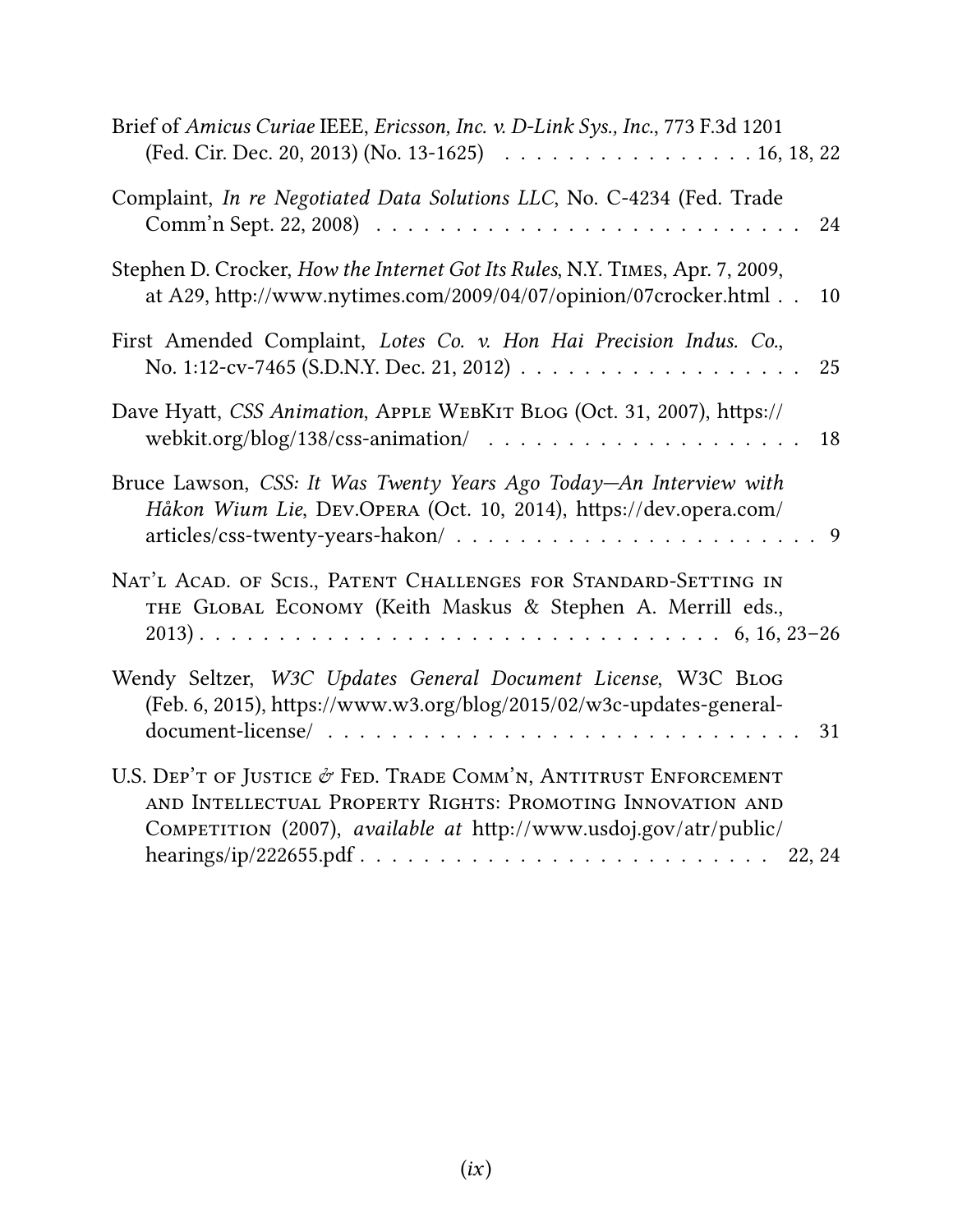#### **INTEREST OF** *AMICUS CURIAE*

Public Knowledge<sup>1</sup> is a non-profit organization that is dedicated to preserving the openness of the Internet and the public's access to knowledge, promoting creativity through balanced intellectual property rights, and upholding and protecting the rights of consumers to use innovative technology lawfully. Public Knowledge advocates on behalf of the public interest for a balanced patent system, particularly with respect to new and emerging technologies.

<sup>&</sup>lt;sup>1</sup>Pursuant to Federal Rule of Appellate Procedure 29(a), all parties received appropriate notice of and consented to the filing of this brief. Pursuant to Rule  $29(c)(5)$ , no counsel for a party authored this brief in whole or in part, and no counsel or party made a monetary contribution intended to fund the preparation or submission of the brief. No person or entity, other than *amicus*, its members, or its counsel, made a monetary contribution to the preparation or submission of this brief.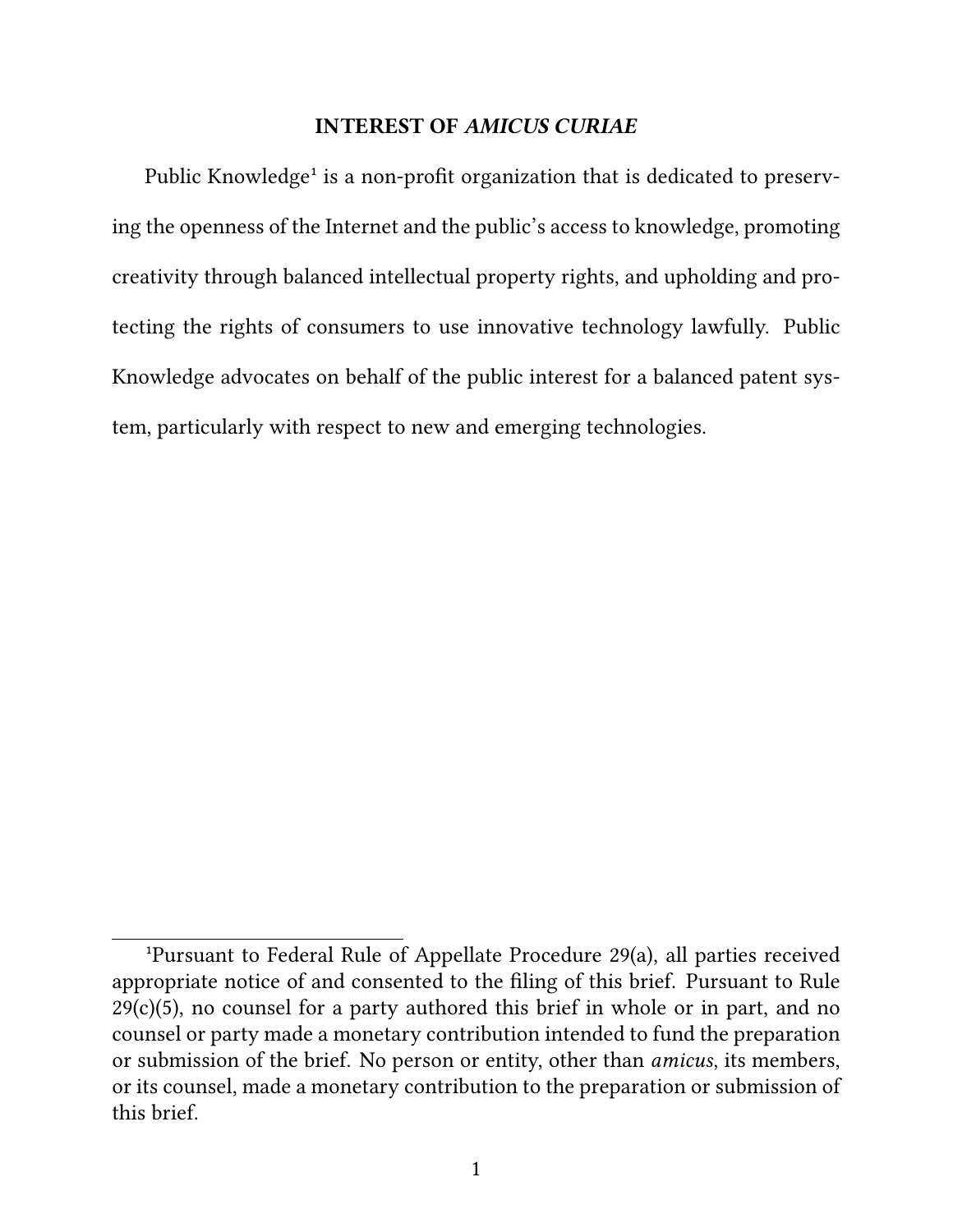#### **SUMMARY OF ARGUMENT**

This case is exceptionally important because of its potential real-world industry impact. That impact may be seen through one unique but critical portion of the information technology field: technical standards for electronic communication. Information technology relies on standards that define how computer systems communicate with each other, standards that are mostly developed by standard-setting organizations in partnership with industry. Standard-setting is thus a useful window into the technology industry overall.

In particular, the practical import of this case is illuminated by comparison with an analogous matter that this Court has considered before: patents and the technical standard-setting process, relating to standard-essential patents and FRAND policies. The systematic lack of attention to comparable copyright licensing policies reveals industry's expectation that the acts complained of in this case are not copyright infringement. There is no reason to upset that expectation.

1. Arista produces network switches that implement (that is, they are programmed to use and understand) the same commands as Cisco's switches. Cisco argues that this activity of *implementation* is an illegal copyright infringement of Cisco's "compilations of multiword commands."

Implementing someone else's commands is not atypical activity. Numerous technical standards, such as those for email, the Internet, Wi-Fi, and USB, include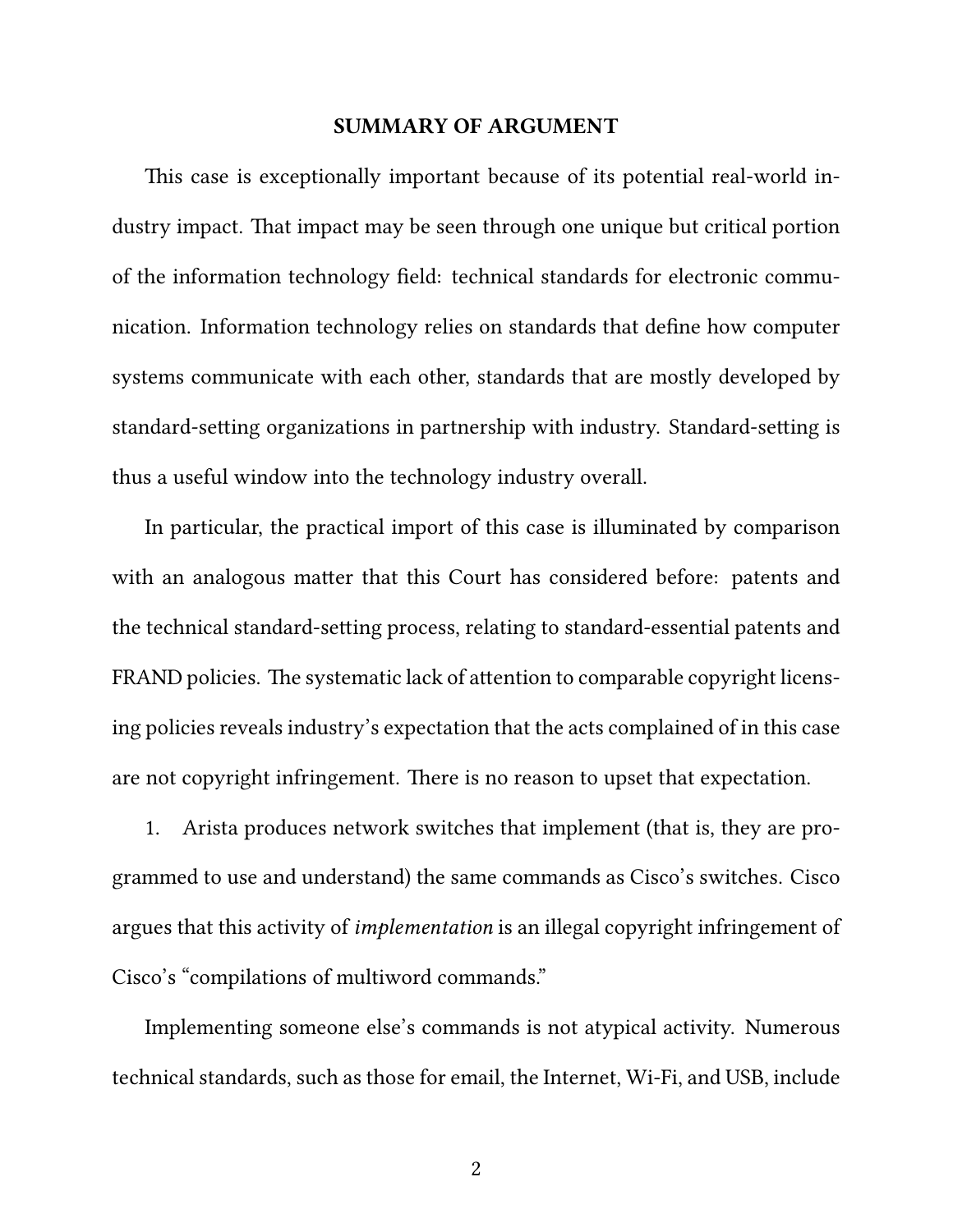compilations of multi-word commands. Technologies that conform to those standards must implement those commands. If Arista's switches infringe copyright, then so does potentially every email program, web browser, smartphone, laptop, and computer peripheral in use today.

2. Practices of standard-setting organizations show that Cisco is wrong on its copyright infringement theory, at least in the eyes of industry, for the following reasons. Standard-setting organizations want their standards to be widely implemented, and widespread implementation is unlikely if implementers are potentially liable for patent or copyright infringement. In the case of patents, the organizations seek to avoid disputes by maintaining complex patent licensing policies, sometimes called FRAND policies. Every major standard-setting organization appears to have a detailed patent policy.

Technical standards also contain compilations of multi-word commands. So if implementing commands were an infringement of copyright, then one would expect standard-setting organizations to have copyright licensing policies on par with their patent policies. Yet no standard-setting organization appears to have a copyright policy even approaching the simplest FRAND policy, and many organizations have no relevant copyright policy at all. The absence of copyright licensing policies suggests that, according to those in the technology industry, implementing command compilations is not copyright infringement.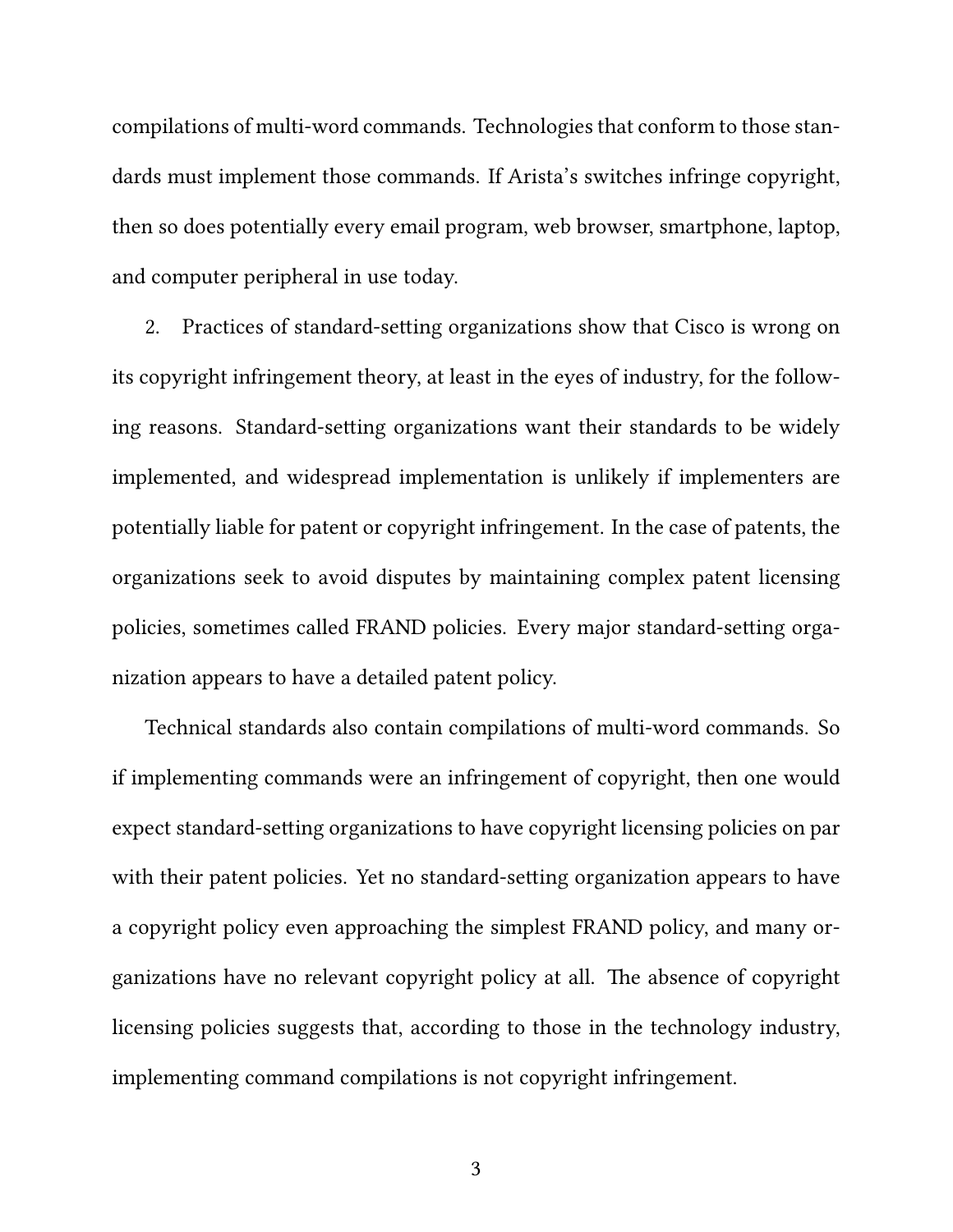3. Approval of Cisco's theory of copyright infringement could introduce immediate uncertainty for existing standards and technologies. As noted above, many standards organizations do not impose appropriate copyright licensing obligations (because the organizations did not expect copyright to be a concern). Without such obligations, copyright could create the same holdup problems that this Court has expressed concern about in the patent context.

This Court has repeatedly sought, in cases such as *Ericsson, Inc. v. D-Link Systems, Inc.* and *Qualcomm Inc. v. Broadcom Corp.*, to encourage standards-based technological innovation by interpreting patent law in ways that do not disturb settled standard-setting practices and expectations. Copyright law, too, should be interpreted so that it does not impede innovation in the standards-based industry, but rather promotes its progress.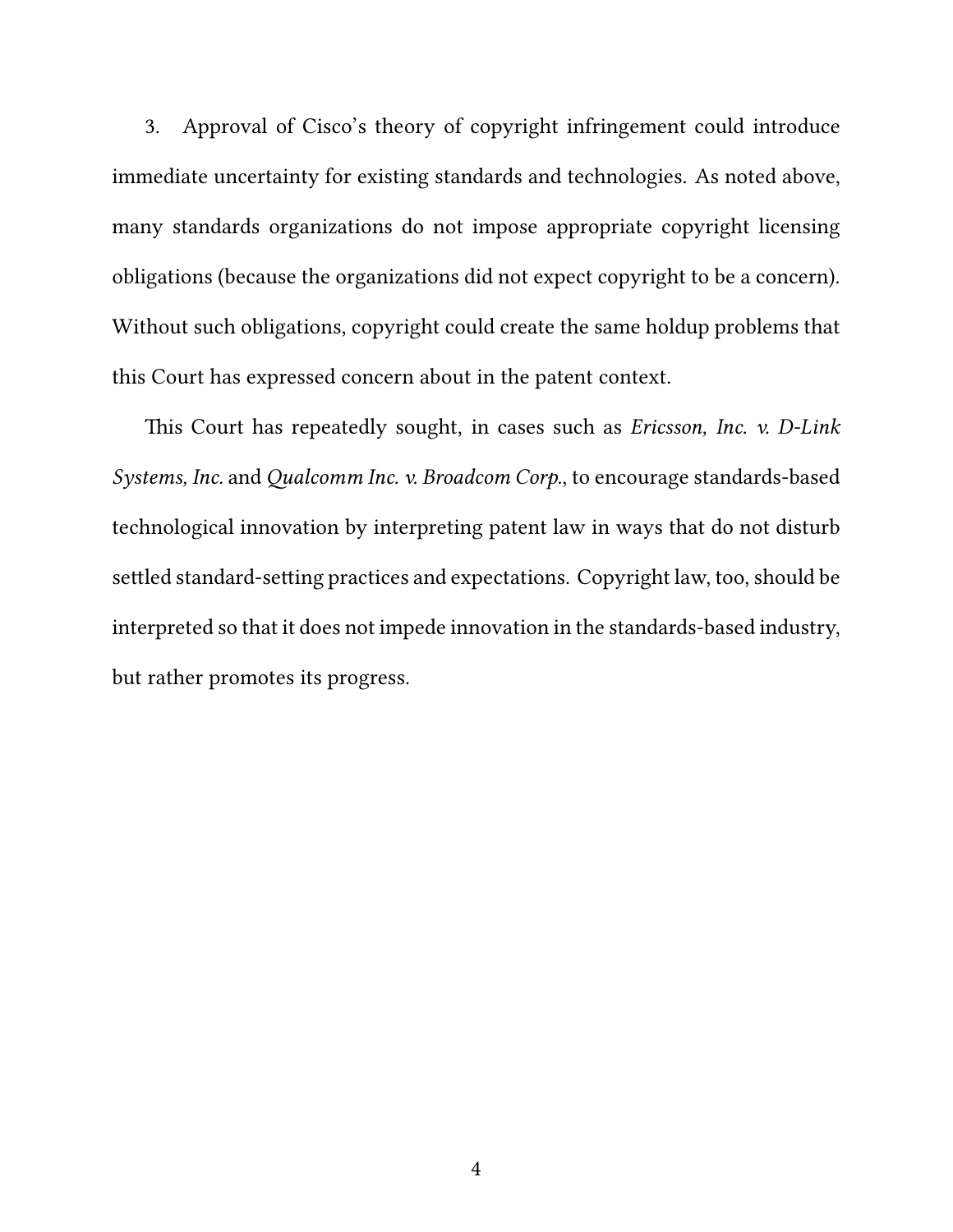#### **ARGUMENT**

### **I. Multi-Word Command Implementation, Which Cisco Accuses as Infringement, Is Common Across Information Technology**

The act by Arista that Cisco accuses as copyright infringement is implementation of a "compilation of multiword command expressions" for controlling network switch devices.<sup>2</sup> That act of implementation is not unusual; it is in fact prevalent across modern technology, because nearly every modern computer- or electronics-based technology conforms to one or more technical standards, and conforming to a technical standard almost always requires implementing multiword commands in the same manner that Arista did.

## **A. Modern Technologies, such as Wi-Fi, Email, Television, and the Internet, Are Based on Technical Standards**

Computers and other electronic devices communicate with each other, and their ability to communicate depends on technical standards. As a result, most modern technologies are based on technical standards.

*Technical standards* are "specifications that ensure that a variety of products from different manufacturers operate compatibly."<sup>3</sup> Especially relevant today are

²Though Cisco accuses other material as infringing, the focus of Cisco's brief is on command compilations. This brief focuses on the same. Arista disputes (at 69) whether Cisco's commands are a properly registered "compilation"; the term "compilation" herein refers to the "selection and arrangement of Cisco's multiword command-line expressions," as used by Arista (at 19).

³*Microsoft Corp. v. Motorola, Inc.*, 795 F.3d 1024, 1030 (9th Cir. 2015).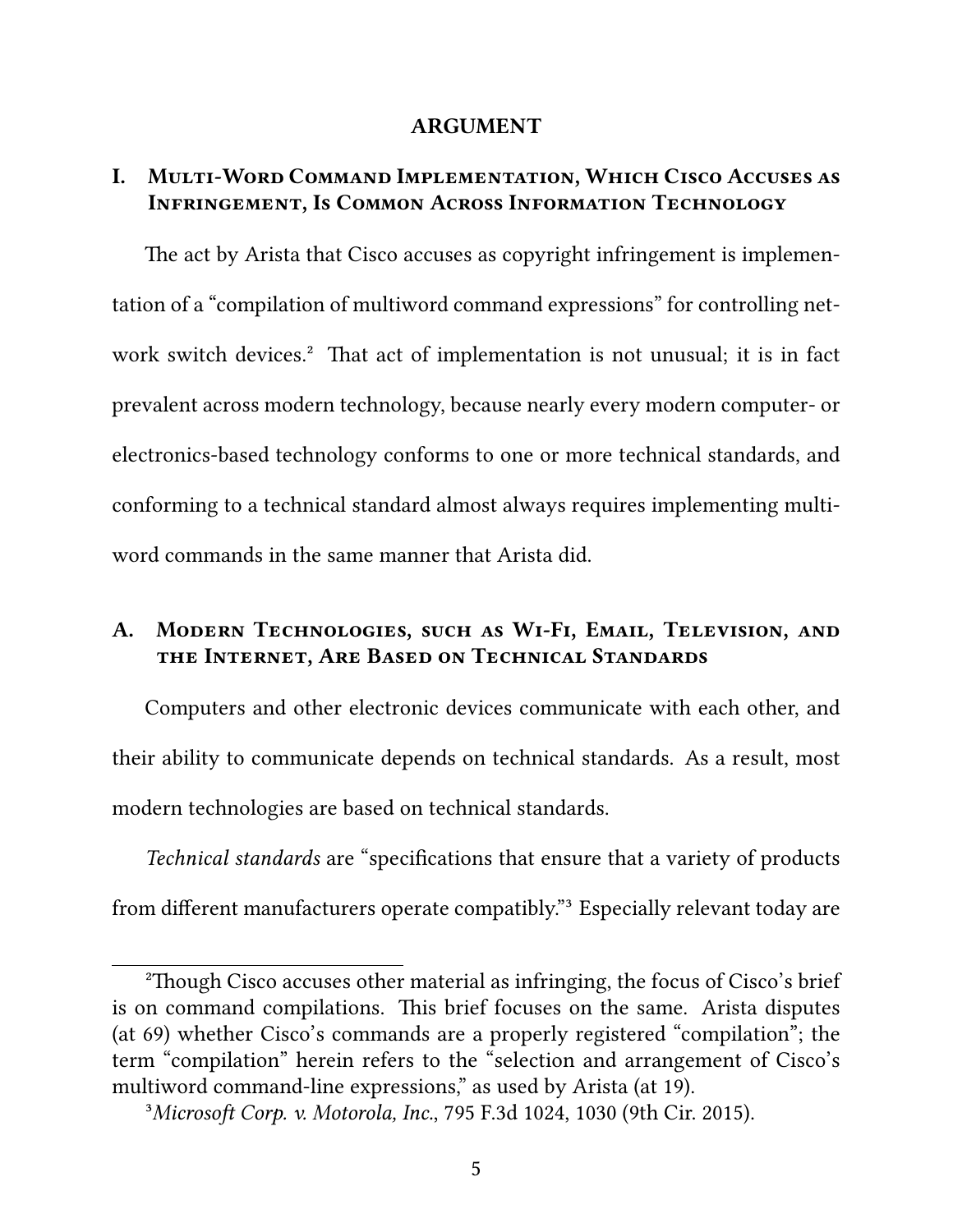standards of electronic communication that define the protocols, or languages, that "enable products designed and produced by different companies to operate and communicate with one another."<sup>4</sup>

Standards underlie key technologies and enormous economic industries. They allow us to "connect to WiFi in a coffee shop, plug a hairdryer into an outlet, or place a phone call."<sup>5</sup> Information technologies in particular, such as email, television, and the Internet, all operate based on technical standards.⁶ According to the National Academy of Sciences: "The technologies embodied in today's complex microelectronic products, such as a smartphone, are governed by hundreds of standards," and generally "the Internet and cellular networks rely heavily on interoperability standards"; those standards-dependent industries generate "aggregate economic activity approaching \$2 trillion per year."

## **B. Technical Standards Comprise Compilations of Multi-Word Commands, Which Must Be Implemented**

To *implement* a technical standard means to develop a device or system that conforms to the standard; that is, to make something that "understands the language" specified by the standard. Implementing a standard almost inevitably

<sup>&</sup>lt;sup>4</sup>Nat'l Acad. of Scis., Patent Challenges for Standard-Setting in the Global Economy 16 (Keith Maskus & Stephen A. Merrill eds., 2013).

⁵*Microsoft*, 795 F.3d at 1030.

⁶These standards are reviewed in the following section.

<sup>&</sup>lt;sup>7</sup>Nat<sup>'</sup>L Acad. of Scis., *supra* note 4, at 26.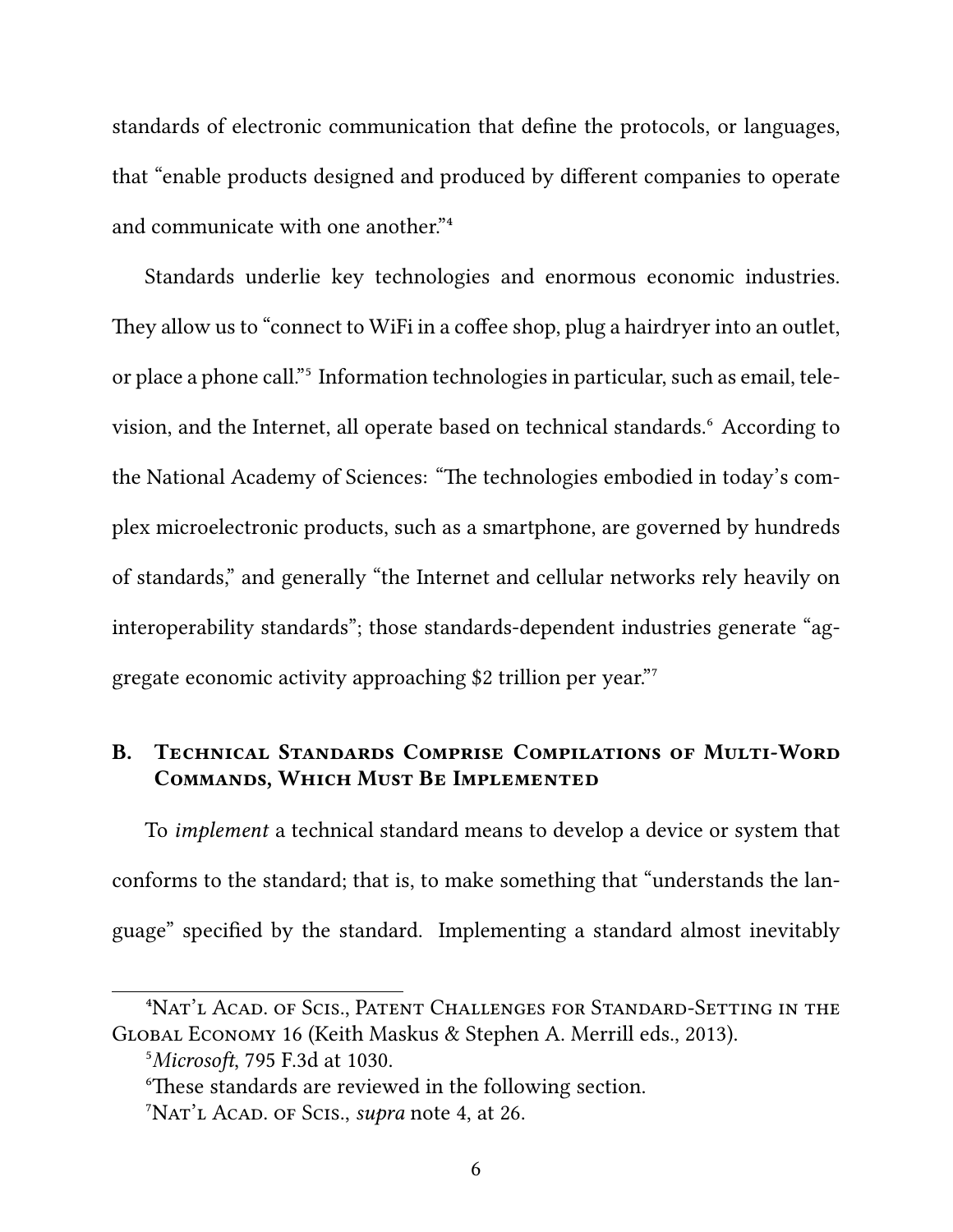requires an act akin to what Cisco accuses as copyright infringement in this case. That is because information technology standards include compilations of commands, even commands of multiple words. Implementing a standard requires developing a system that responds to the command compilation specified in the standard, in the same way that Arista developed a switch that responds to Cisco's compilation of commands.<sup>8</sup>

Compilations of multi-word commands are found in several exemplary technical standards, representative of the many in widespread use today.

**Web page formatting.** The fonts, colors, arrangement, and other aspects of laying out a web page are specified according to a standard called Cascading Style Sheets, or CSS.<sup>9</sup> According to the standard, a web page creator writes "declarations" that define how portions of the page should be presented.<sup>10</sup>

CSS declarations are hierarchies of multi-word commands. Figure 1 provides one such hierarchy, for drawing borders around text. To draw a red border line under some text on a web page, for instance, one would write "border-bottom-color: red."<sup>11</sup> The CSS specification lists over 350 decla-

<sup>&</sup>lt;sup>8</sup>It is irrelevant that Cisco's command set was not based on a standard; the act of implementing is no different whether the commands come from a standard or Cisco's manuals.

⁹*See* Cascading Style Sheets Level 2 Revision 1 Specification (Bert Bos et al. ed., W3C Recommendation June 7, 2011) [hereinafter CSS 2.1 SPECIFICATION], https://www.w3.org/TR/2011/REC-CSS2-20110607/.

¹⁰*See id.* §§ 4.1.7–.8.

 $^{11}$ *See id.* § 8.5.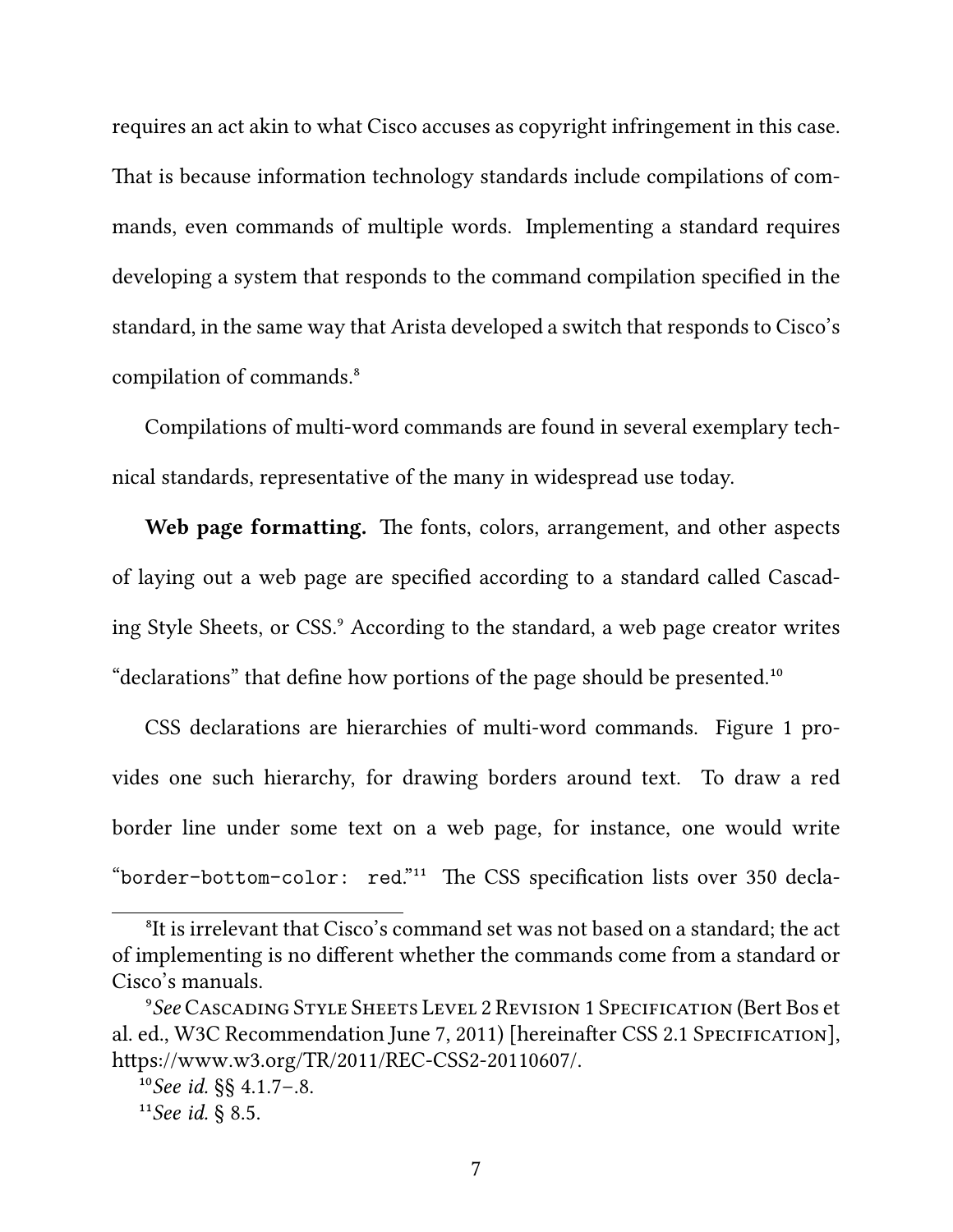

Figure 1: Some CSS commands for drawing borders on portions of web pages. Each left-to-right path represents a multi-word command, with punctuation between words omitted. These figures are intentionally drawn to reflect similarity to the figures in Cisco's brief (at 9–10).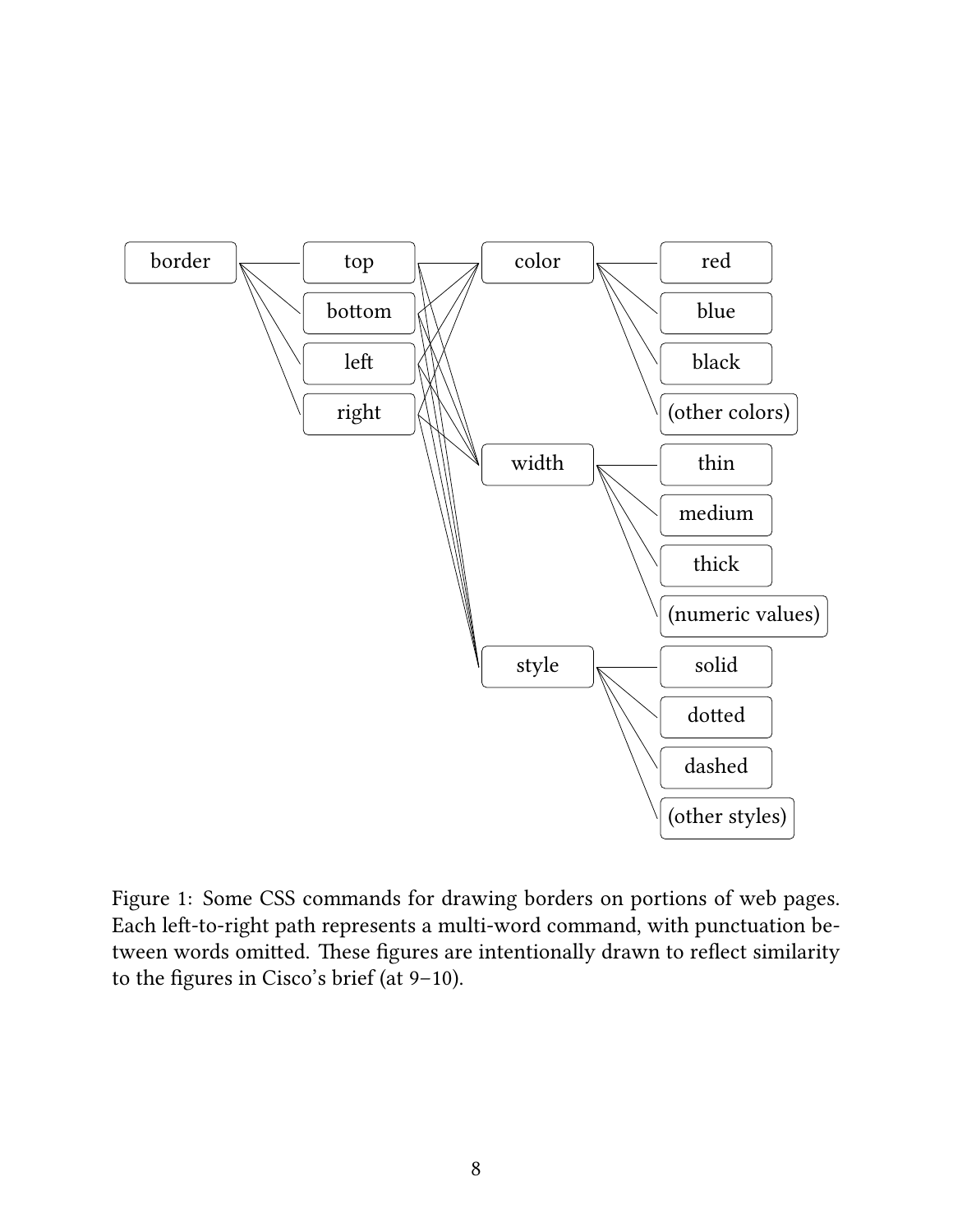rations, not including numeric values or more complex combinations of words (which permit for infinite variation). $^{12}$ 

Several features of CSS are remarkably similar to Cisco's command-line interface. Cisco's brief emphasizes (at 11, 42, and 47) its engineers' preference for hyphens over dots in command names; the creator of CSS, too, opted for hyphens over dots to make CSS "look more like written English."<sup>13</sup> Cisco describes (at 6) its commands as "declarative sentences that are read and understood by a human operator"; CSS commands too are "declarations" written to be "human readable and writable."<sup>14</sup> Cisco leans heavily (at 7) on how its "engineers were free to choose the text and structure" of commands; CSS developers also were free to choose the text and structure of CSS commands, and even changed the names of several commands during development of the standard.<sup>15</sup> These features are irrelevant to the copyright analysis for reasons stated in the briefs of Arista and

<sup>&</sup>lt;sup>12</sup>See id. app. F.

<sup>&</sup>lt;sup>13</sup>Bruce Lawson, *CSS: It Was Twenty Years Ago Today—An Interview with Håkon Wium Lie*, Dev.Opera (Oct. 10, 2014), https://dev.opera.com/articles/css-twentyyears-hakon/.

<sup>&</sup>lt;sup>14</sup>CSS 2.1 SPECIFICATION, *supra* note 9, § 2.4.

<sup>&</sup>lt;sup>15</sup>The grid-layout portion of the CSS standard, for example, originally had commands "grid-row-align: start" and "grid-column-align: center"; they were later changed to "align-self: start" and "justify-self: center." *Compare* Alex Mogilevsky et al., *Grid Layout* § 8 (W3C, Working Draft, Apr. 7, 2011), https://www.w3.org/TR/2011/WD-css3-grid-layout-20110407/, *with* Tab Atkins Jr. et al., *CSS Grid Layout* §§ 10.3–10.4 (W3C, Candidate Recommendation, Dec. 14, 2017), https://www.w3.org/TR/2017/CR-css-grid-1-20171214/.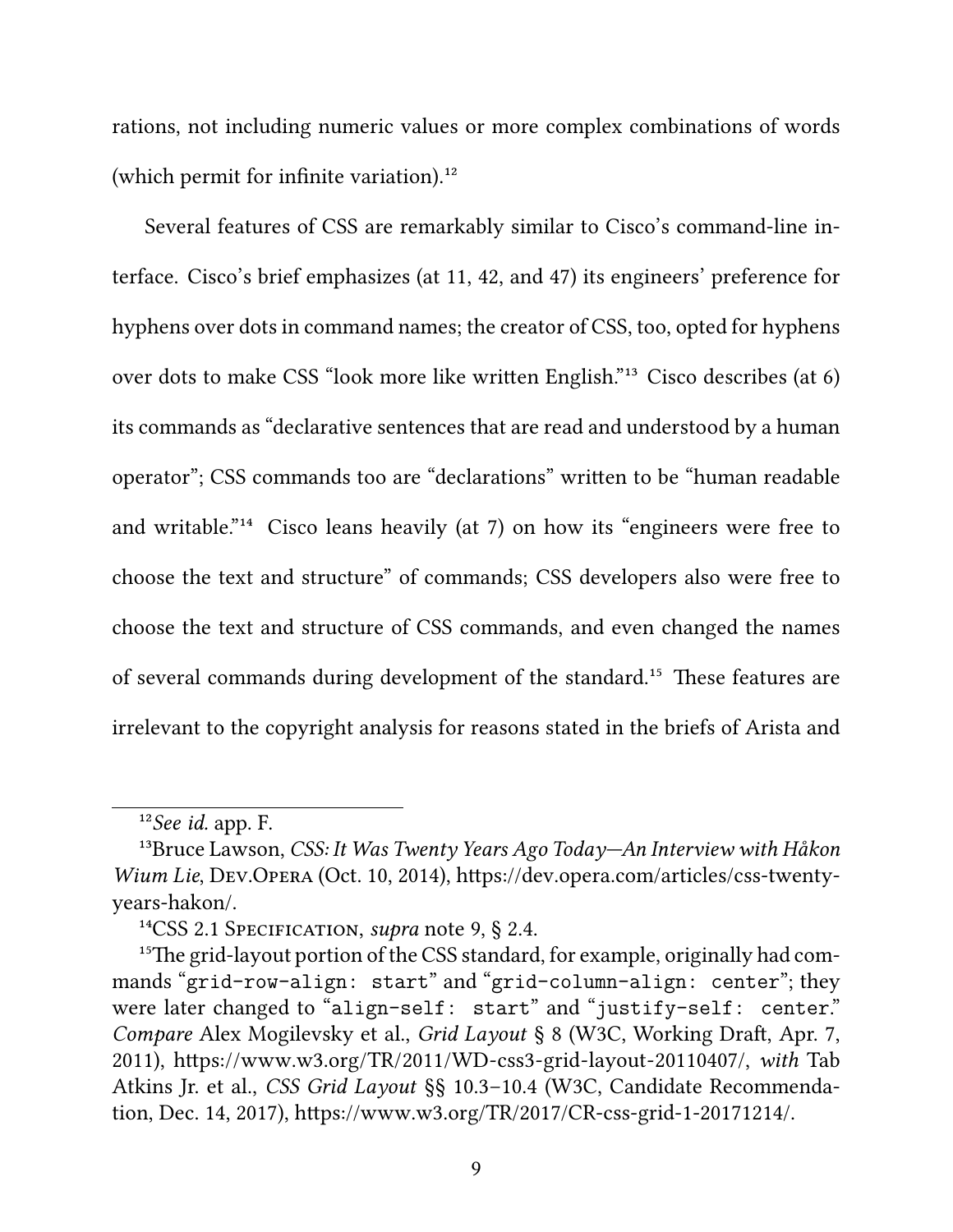other *amici*,<sup>16</sup> but insofar as Cisco touts these features as exceptional or unique, the CSS standard shows that they are actually commonplace.

**Email.** The standard for sending email messages is called the Simple Mail Transfer Protocol, or SMTP. It is specified in standards documents called "Requests for Comment" or RFCs.<sup>17</sup> While in early years RFCs were genuine requests for peer review, today "they are published only after a lot of vetting" and industry treats them as accepted standards.<sup>18</sup>

To send email according to the SMTP standard, a computer issues commands to an email server, as illustrated in Figure 2. These commands include multiple words, such as "MAIL FROM" and "RCPT TO."<sup>19</sup> The SMTP standard defines eleven basic commands,<sup>20</sup> and "Extended SMTP" adds further commands for features such as encryption, authentication, and international character encodings.<sup>21</sup>

<sup>&</sup>lt;sup>16</sup> See, e.g., Arista Br. 26–27. The briefs of Professor Samuelson, EFF, and CCIA are expected to address these issues as well.

<sup>&</sup>lt;sup>17</sup>See SIMPLE MAIL TRANSFER PROTOCOL (J. Klensin ed., Internet Eng'g Task Force, RFC 5321, Oct. 2008), https://www.rfc-editor.org/rfc5321.txt.

<sup>&</sup>lt;sup>18</sup>Stephen D. Crocker, *How the Internet Got Its Rules*, N.Y. TIMES, Apr. 7, 2009, at A29, http://www.nytimes.com/2009/04/07/opinion/07crocker.html.

¹⁹*See* RFC 5321, *supra* note 17, at 19.

²⁰*See id.* at 32–40.

<sup>&</sup>lt;sup>21</sup> See P. HOFFMAN, SMTP SERVICE EXTENSION FOR SECURE SMTP OVER TRANSport Layer Security (Internet Eng'g Task Force, RFC 3207, Feb. 2002), https:// www.rfc-editor.org/rfc3207.txt; SMTP Service Extension for Authentication (R. Siemborski et al. ed., Internet Eng'g Task Force, RFC 4954, July 2007), https://www.rfc-editor.org/rfc4954.txt; J. Yao  $\dot{\sigma}$  W. Mao, SMTP Extension for Internationalized Email (Internet Eng'g Task Force, RFC 6531, Feb. 2012), https://www.rfc-editor.org/rfc6531.txt.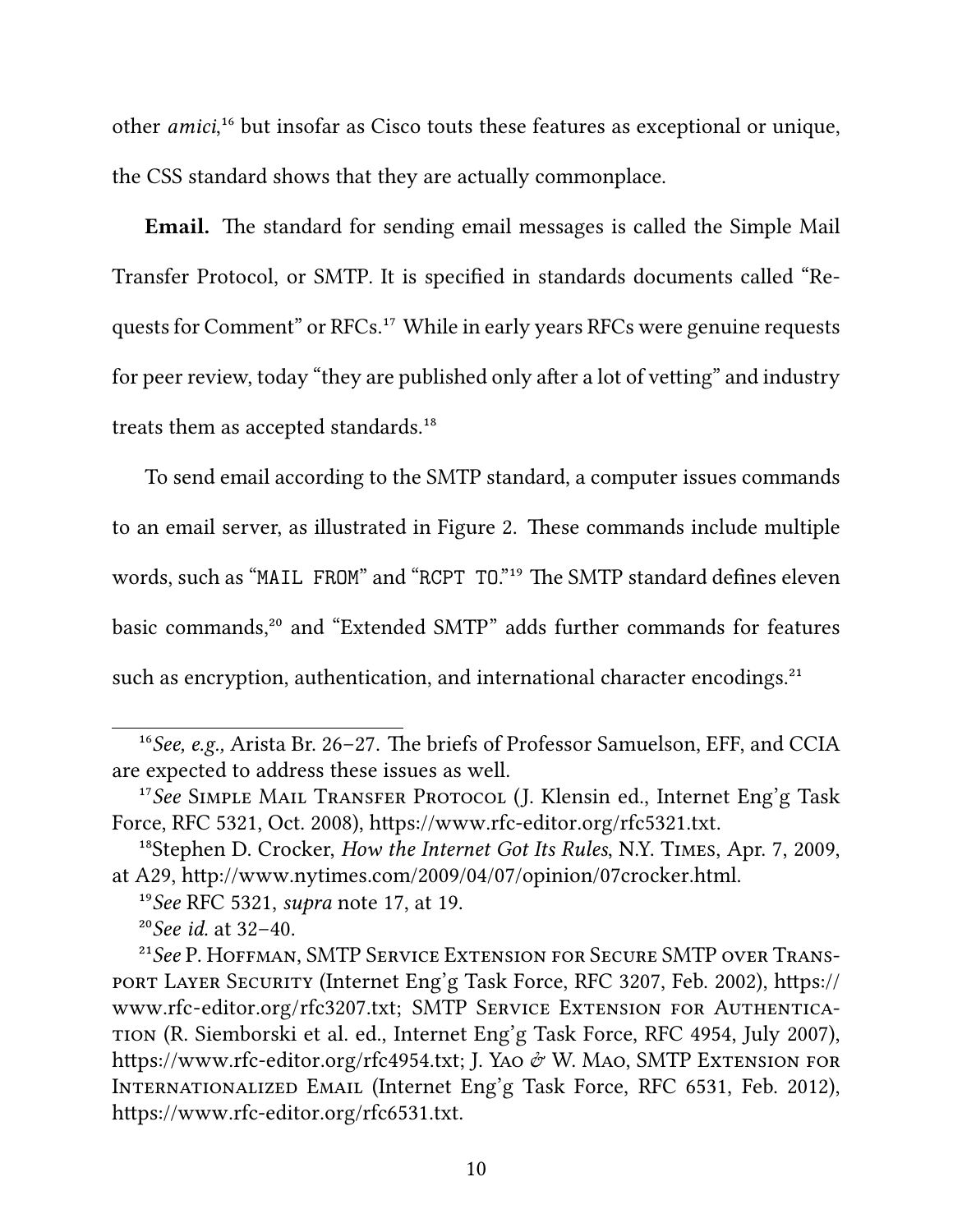|                                      | Data sent/received                                                               | <b>Explanation of command</b> |
|--------------------------------------|----------------------------------------------------------------------------------|-------------------------------|
|                                      | SERVER: 220 smtp.example.com                                                     |                               |
|                                      | CLIENT: HELO 203.0.113.1                                                         | Introduce client              |
|                                      | SERVER: 250 smtp.example.com                                                     |                               |
|                                      | CLIENT: MAIL FROM: <bob@example.com> Send an email</bob@example.com>             |                               |
| $S$ ERVER: 250 $0k$                  |                                                                                  |                               |
|                                      | CLIENT: RCPT TO: <alice@example.com> Provide email recipient</alice@example.com> |                               |
| $S$ ERVER: 250 Ok                    |                                                                                  |                               |
| CLIENT: DATA                         |                                                                                  | Provide message content       |
|                                      | SERVER: 354 End data with.                                                       |                               |
| Content of email is transmitted here |                                                                                  |                               |
| CLIENT:                              |                                                                                  |                               |
|                                      | SERVER: $250$ Ok: queued as $12345$                                              |                               |
| CLIENT: QUIT                         |                                                                                  |                               |
| SERVER: 221 Bye                      |                                                                                  |                               |

Figure 2: Example communication according to the SMTP standard. The client is the computer seeking to send an email to the server.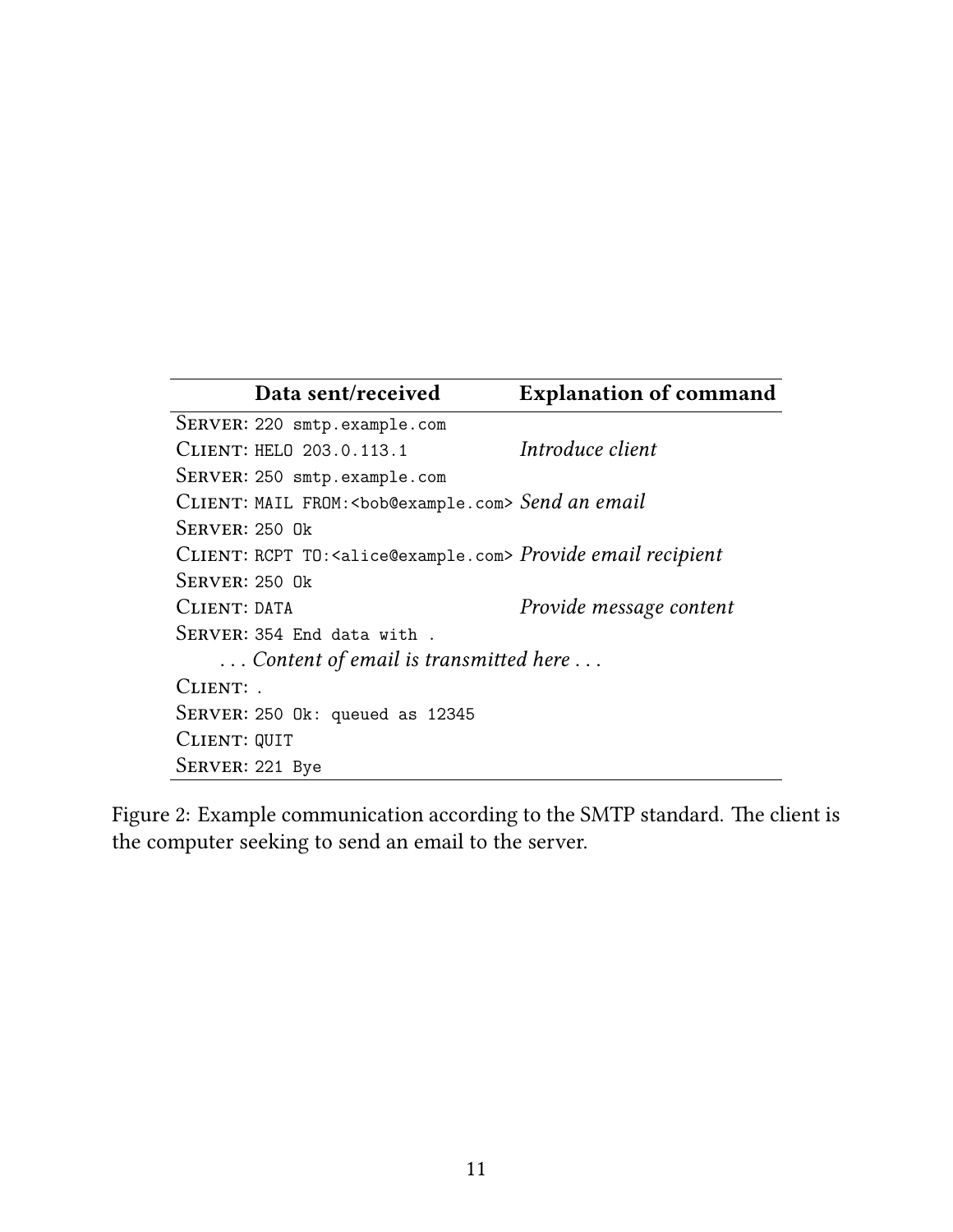Like Cisco's command-line interface, SMTP is designed to be simple (as its name suggests) and usable by a human operator. SMTP commands are generally four-letter sequences resembling English words; any person can open a terminal window on a computer, enter "telnet gmail-smtp-in.l.google.com 25" and proceed to send email by typing commands.<sup>22</sup>

**Wi-Fi.** Laptops and mobile devices usually connect wirelessly to the Internet via a standard called 802.11, colloquially Wi-Fi.<sup>23</sup> According to that standard, data is transferred in the form of structured chunks called "frames."<sup>24</sup> Each frame begins with a header comprising several numeric codes, which act as command words that instruct the recipient on how to process the frame.<sup>25</sup> Figure 3 shows a sample of 2–3 word Wi-Fi frame header commands. The sequence "01 0110 1000," for example, transmits the "sector sweep" command.<sup>26</sup>

Commands in Wi-Fi frame headers are only the basics; other features specified in the standard, such as authentication, involve further commands.<sup>27</sup> Cer-

<sup>&</sup>lt;sup>22</sup>The message will almost certainly bounce unless it complies with standards such as MIME, DKIM, SPF, and DMARC—all of which contain further commands which email systems must implement.

<sup>&</sup>lt;sup>23</sup>See IEEE-SA STANDARDS BD., IEEE STD. 802.11-2016, WIRELESS LAN MEDIUM Access Control (MAC) and Physical Layer (PHY) Specifications (2016), *available at* http://ieeexplore.ieee.org/document/7786995/.

²⁴*See id.* cl. 9.1, at 636.

<sup>&</sup>lt;sup>25</sup>See *id.* cl. 9.2.4.1.1, at 638.

²⁶*See id.* cl. 9.2.4.1.3, at 639–40.

²⁷*See id.* ch. 12, at 1923–2088.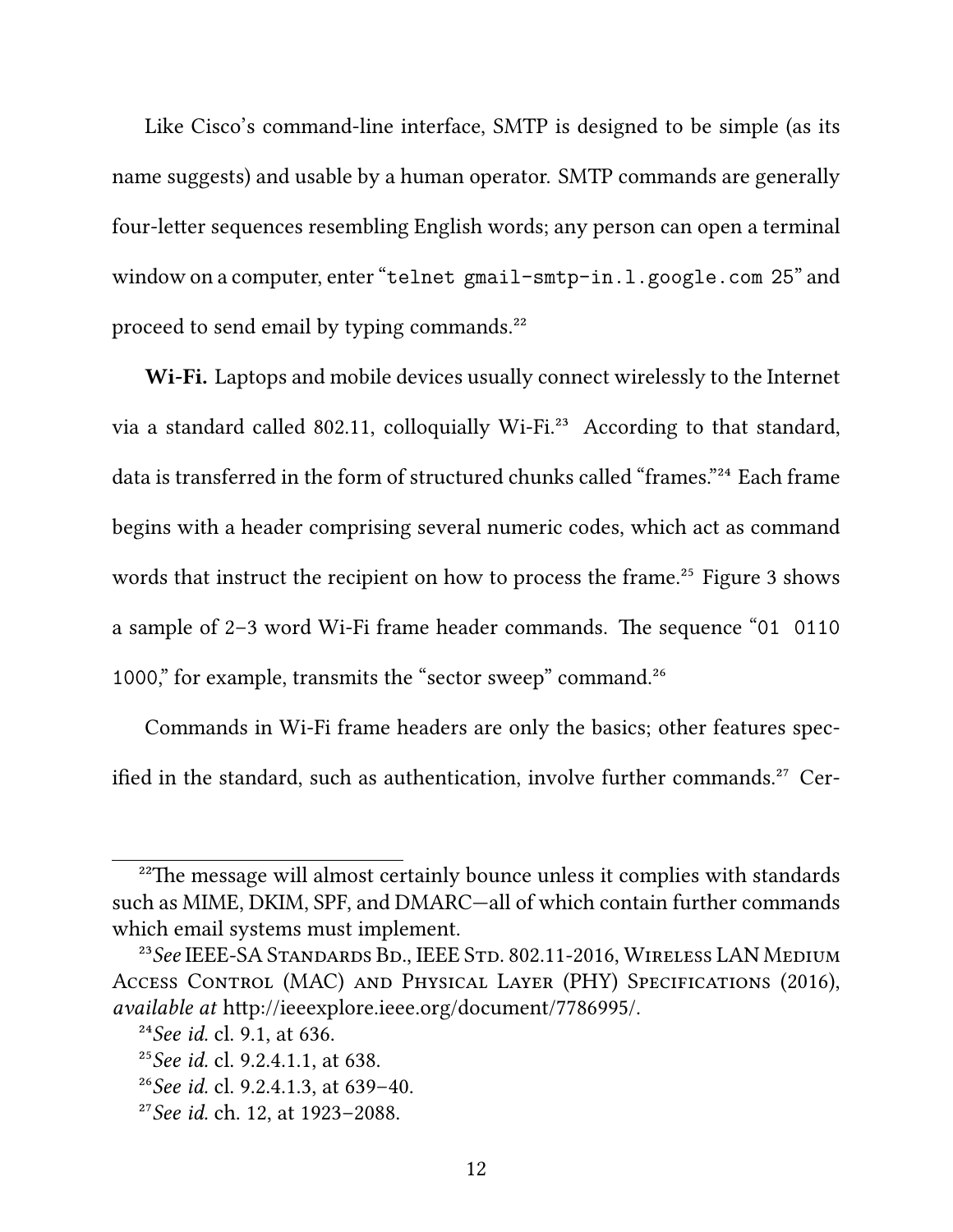

Figure 3: Some command words defined in the 802.11 Wi-Fi standard. The binary numbers are the actual words transmitted; the text describes each command word's meaning.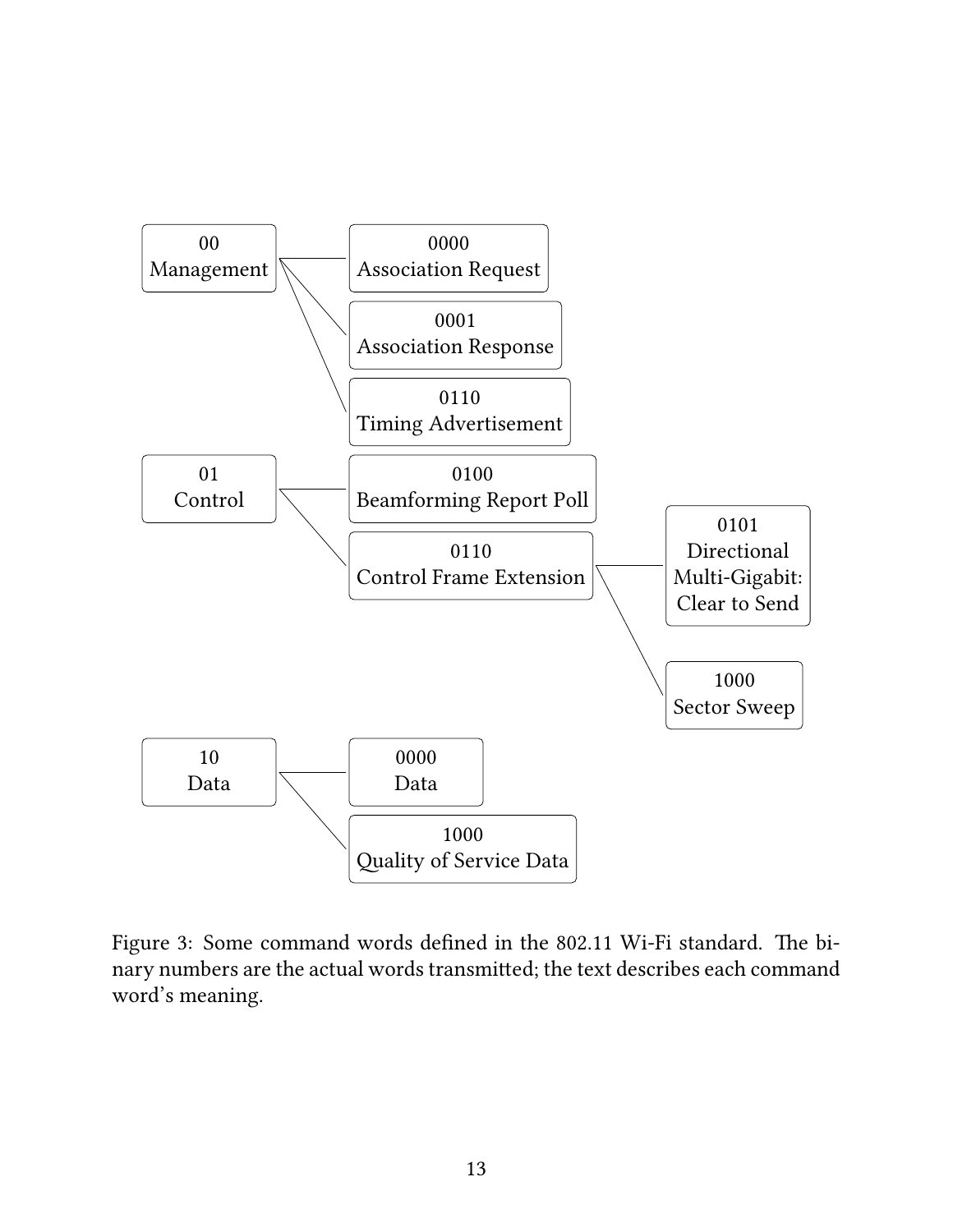tainly these are words spelled with digits rather than alphabetic characters, but Cisco's brief offers no substantial reason to distinguish the two.<sup>28</sup>

**Peripheral devices.** Most external computer peripherals (keyboards, mice, and printers for example) connect by USB port. USB stands for Universal Serial Bus, which specifies not just a plug shape but also an extensive language by which peripherals communicate with computers.

When a USB device connects to a computer, the computer may issue one or more commands, called "device requests," to collect information from the device or adjust the device's settings. Implementing a USB device requires implementing responses to these commands.<sup>29</sup> The commands are structured as a hierarchy of phrases of at least three binary words: a request type, a request, and a value.<sup>30</sup>

**Multimedia.** Television and online video are generally stored and transmitted according to the H.264 video encoding standard, one that includes numerous command words.<sup>31</sup> If that video is shown on a recent television or computer

<sup>&</sup>lt;sup>28</sup>Indeed, binary numbers used in standards can reflect a degree of aesthetic judgment. See E. FLEISCHMAN, WAVE AND AVI CODEC REGISTRIES 3 (Internet Eng'g Task Force, RFC 2361, June 1998), https://www.rfc-editor.org/rfc2361.txt (standard that assigns 32-bit integers for identifying audiovisual codecs, with the integers selected to resemble four-letter mnemonics).

²⁹*See* Apple Inc. et al., Universal Serial Bus 3.2 Specification § 9.4, at 329 (Sept. 22, 2017), *available at* http://www.usb.org/developers/docs/.

³⁰*See id.* § 9.4, tbls.4–6, at 330–31.

<sup>&</sup>lt;sup>31</sup> See, e.g., Int'l Telecomm. Union, Rec. H.264, Advanced Video Coding for Generic Audiovisual Services 62–64 (12th ed. Apr. 2017), *available at* http:// www.itu.int/rec/T-REC-H.264-201704-I (describing "NAL units," commands that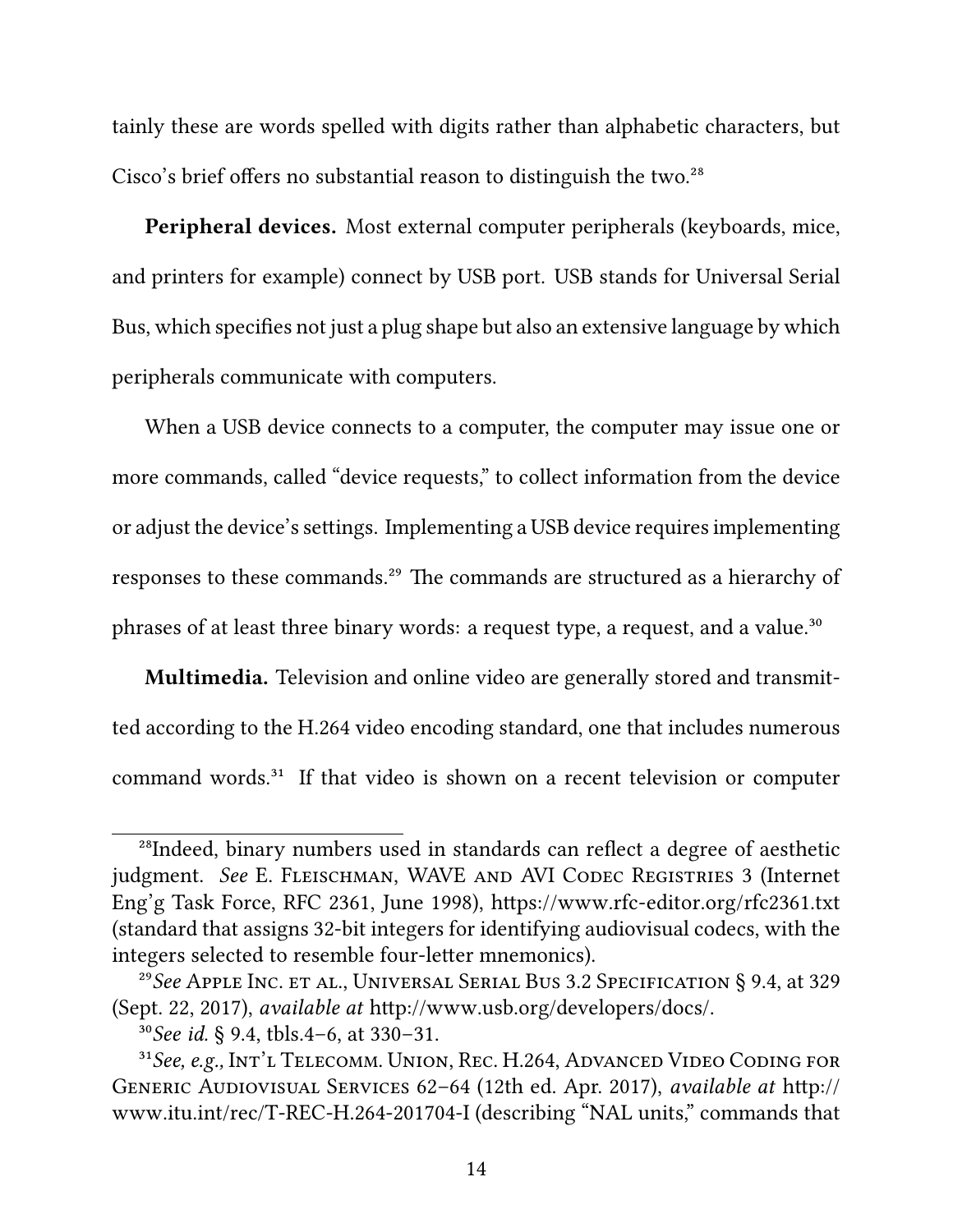monitor, it is likely sent via the High-Definition Multimedia Interface standard, or HDMI, which incorporates compilations of command words.<sup>32</sup> If it is broadcast over air, cable, or satellite, the video signal likely conforms to standards adopted by the Advanced Television Systems Committee; those standards include further command compilations for features such as closed captioning.<sup>33</sup>

The foregoing examples show that technical standards, of the kind that underlie all kinds of information technology today, regularly include compilations of multi-word commands that must be implemented.

## **II. Industry Practices Reveal an Expectation that Compilations of Commands Are Not Subject to Copyright Protection**

Standard-setting organizations receive third-party contributions of command compilations and patentable inventions. All organizations appear to take nuanced measures to deal with contributions of patentable inventions. Those same organizations lack equivalent copyright policies directed to contributions of com-

<sup>&</sup>quot;provide header information in a manner appropriate for conveyance on a variety of communication channels or storage media").

³²*See* Digital Content Prot. LLC, High-Bandwidth Digital Content PROTECTION SYSTEM: MAPPING HDCP TO HDMI 57-62 (2.2 ed. Feb. 13, 2013), *available at* https://www.digital-cp.com/hdcp-specifications (describing "authentication protocol messages"). The HDMI standard itself is not public, but it incorporates HDCP.

³³*See* Advanced Television Sys. Comm., Doc. A/343:2017, ATSC Standard: Captions and Subtitles § 3.5 (Sept. 18, 2017), *available at* https://www.atsc.org/ wp-content/uploads/2016/12/A343-2017-Captions-and-Subtitles-1.pdf (incorporating XML commands of another standard).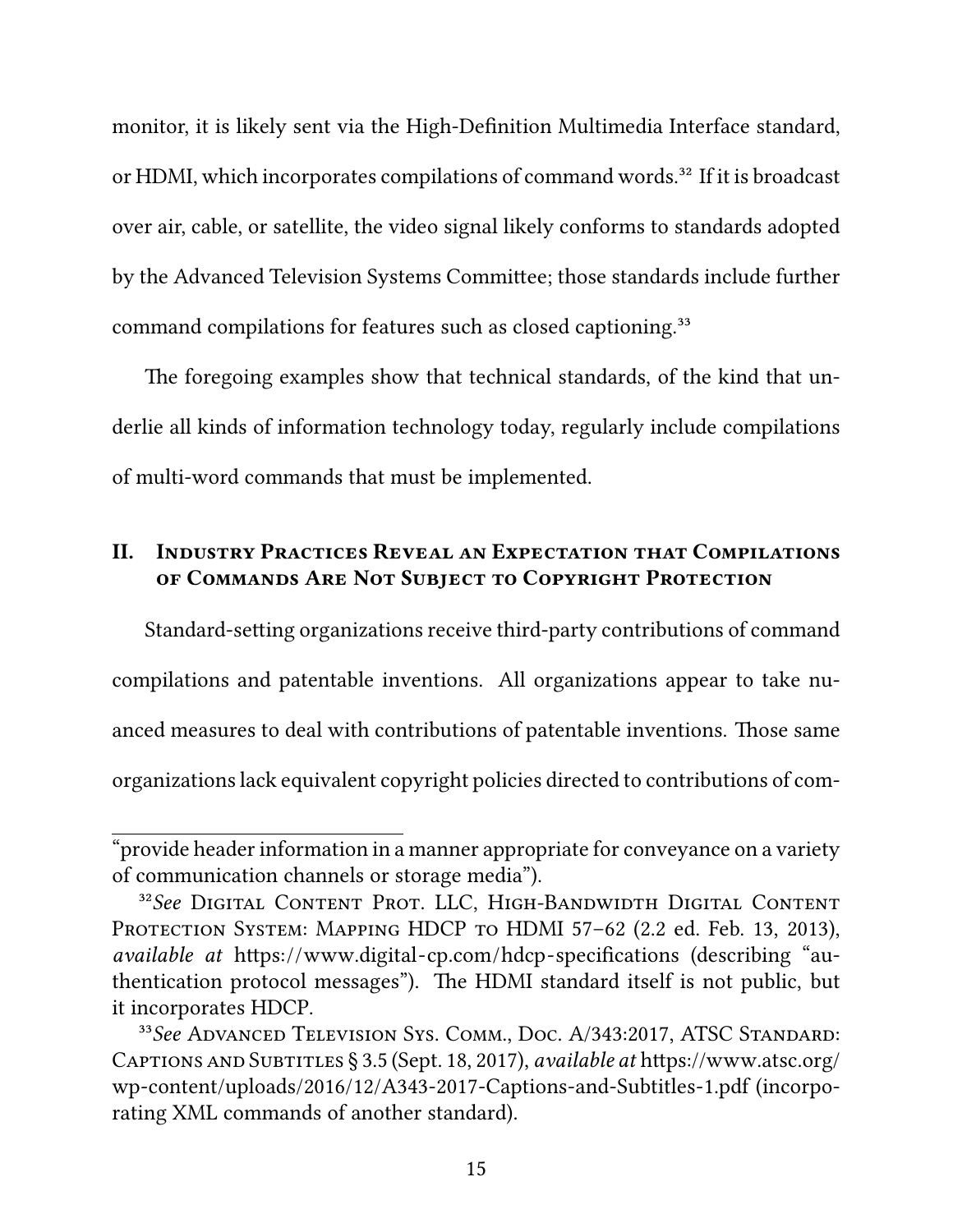mands, suggesting that the organizations and industry do not believe that contributions of commands implicate copyright.

#### **A. Standard-Setting Participants Contribute Both Patentable Technologies and Compilations of Commands to Standards**

Standard-setting organizations receive third-party contributions of ideas to include in a standard being developed. Those contributions obviously may include patentable inventions,<sup>34</sup> but they also include compilations of commands.

1. A *standard-setting organization* is a private entity that coordinates the development of technical standards. The organizations reviewed in this brief are listed in Figure 4. The list includes the sponsors of each of the standards discussed in Section I.B, plus ANSI, who sets procedural guidelines for and accredits other standard-setting organizations.

The process of developing a standard within a standard-setting organization is described in *Ericsson, Inc. v. D-Link Systems, Inc.* and in IEEE's comprehensive *amicus* brief in that case.<sup>35</sup> Briefly, the process is as follows. A standard-setting organization, such as IEEE, will form a working group to draft a standard for a particular technological subject, such as Wi-Fi. In most cases, the working groups "strive for broad representation of all interested parties" and are "open to

³⁴*See, e.g.,* Nat'l Acad. of Scis., *supra* note 4, at 16.

³⁵*See* 773 F.3d 1201, 1208–09 (Fed. Cir. 2014); Brief of *Amicus Curiae* IEEE at 5–12, *Ericsson*, 773 F.3d 1201 (Dec. 20, 2013) (No. 13-1625) [hereinafter IEEE Brief].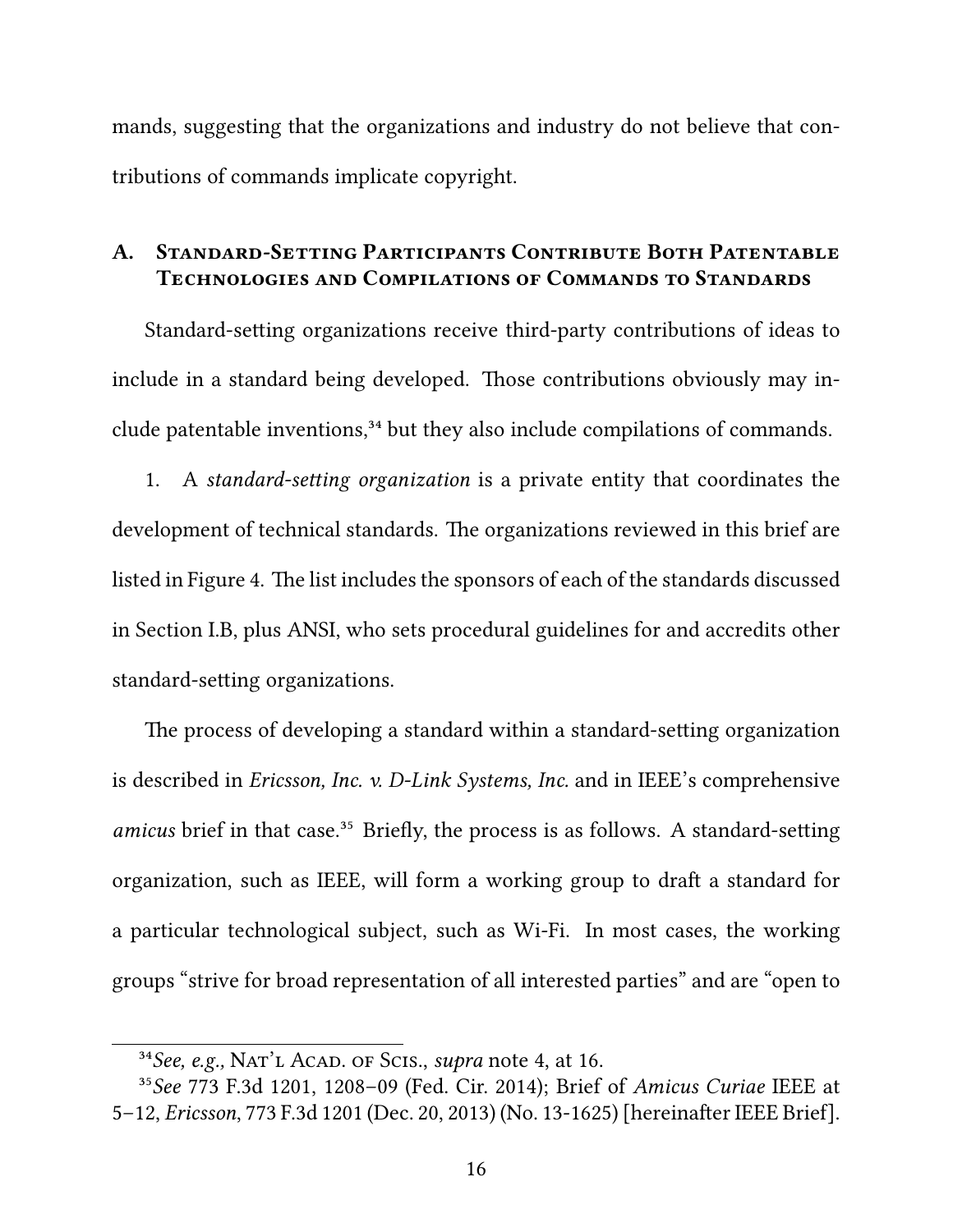| Abbr.                      | <b>Standard-Setting Org.</b>                                                                                                                     | <b>Standards Developed</b>                                                        |
|----------------------------|--------------------------------------------------------------------------------------------------------------------------------------------------|-----------------------------------------------------------------------------------|
| <b>IEEE</b>                | Institute of Electrical and<br><b>Electronics Engineers</b>                                                                                      | 802.11 Wi-Fi standard                                                             |
| <b>IETF</b>                | <b>Internet Engineering Task Force</b>                                                                                                           | SMTP standard and other RFCs                                                      |
| W <sub>3</sub> C           | World Wide Web Consortium                                                                                                                        | Web pages, CSS standard                                                           |
| <b>ATSC</b>                | <b>Advanced Television Systems</b><br>Committee                                                                                                  | Digital television standards                                                      |
| ITU,<br>ISO,<br><b>IEC</b> | International Telecommunica-<br>tion Union, International Or-<br>ganization for Standardization,<br>International Electrotechnical<br>Commission | Multimedia formats such as<br>H.264 video                                         |
| <b>ANSI</b>                | <b>American National Standards</b><br>Institute                                                                                                  | Accredits other standard-setting<br>organizations                                 |
| <b>USB</b>                 | Universal Serial Bus Imple-<br>menters Forum                                                                                                     | Computer peripherals                                                              |
| <b>HDMI</b>                | High Definition Multimedia<br><b>Interface Forum</b>                                                                                             | Audiovisual signals for televi-<br>sions, computer monitors, and<br>sound systems |

Figure 4: Standard-setting organizations whose patent and copyright policies have been reviewed in this brief.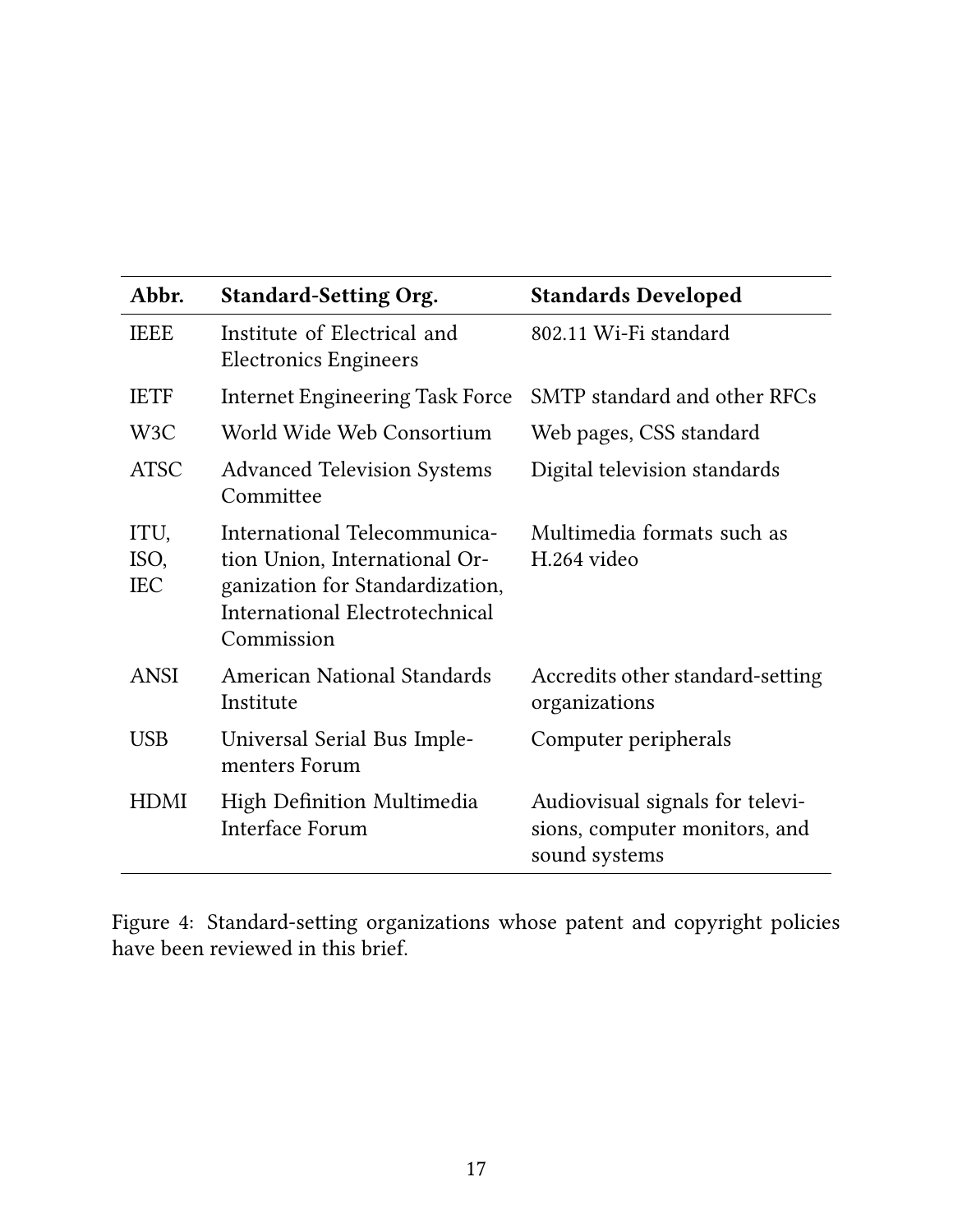participation by anyone."<sup>36</sup> Working group members contribute proposals to the group, which are put to discussions, votes, and various levels of approval.<sup>37</sup>

The key point is that standard-setting organizations are not the sole authors; standards are written based on "cooperation of a number of interested parties."<sup>38</sup> Promulgated standards incorporate these third-party contributions.

2. Examples of contributions to standards, including contributions of multiword command compilations, may be found in the standards described previously in Section I.B. Some of those standards are omitted here, because their contribution processes were not publicly accessible or too voluminous to review.

**CSS.** Third parties contribute many subsets of CSS commands. For example, portions of a web page can be animated (text can move, change size, or disappear), and those animations are controlled by a set of transition commands, some of which are described in Figure 5.<sup>39</sup> The command words were developed by Apple in 2007, and contributed to the CSS standard in 2009.<sup>40</sup>

<sup>&</sup>lt;sup>36</sup>IEEE Brief, *supra* note 35, at 8.

³⁷*See id.* at 9–11.

³⁸*Ericsson*, 773 F.3d at 1209.

³⁹*See* L. David Baron et al., Mozilla & Apple Inc., *CSS Transitions* (W3C, Working Draft, Nov. 30, 2017), https://www.w3.org/TR/2017/WD-css-transitions-1- 20171130/.

⁴⁰*See* Dave Hyatt, *CSS Animation*, Apple WebKit Blog (Oct. 31, 2007), https:// webkit.org/blog/138/css-animation/; Dean Jackson et al., Apple Inc., *CSS Animations Module Level 3* (W3C, Working Draft, Mar. 20, 2009), https://www.w3.org/ TR/2009/WD-css3-animations-20090320/.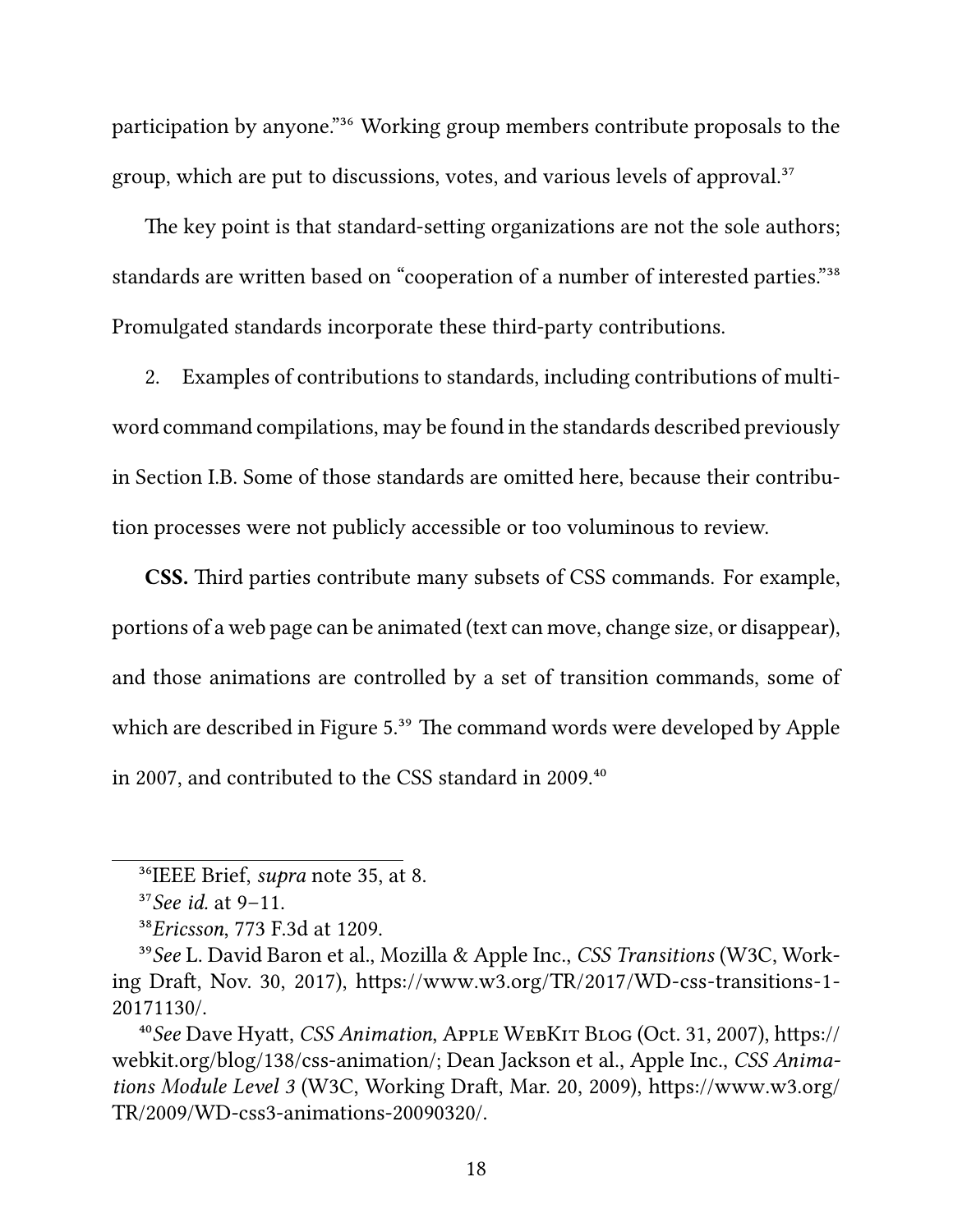

Figure 5: CSS commands for transitions (animations), as created by Apple and contributed to the CSS standard.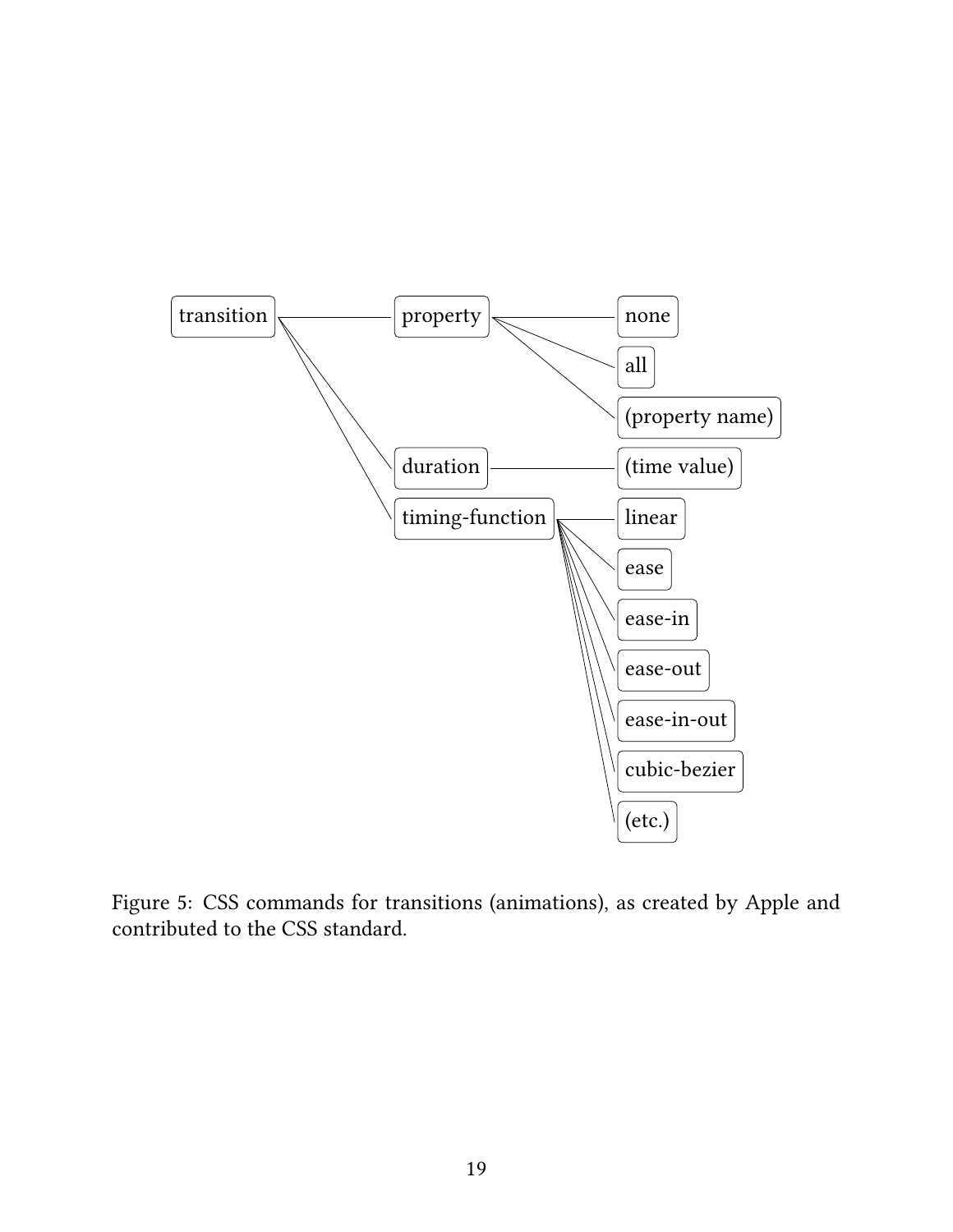**SMTP.** Third-party companies have contributed commands to the SMTP<sup>41</sup> standard to add new functionalities. For example, to prevent spam many SMTP email servers require authentication based on standards authored by engineers at companies such as Netscape, Lucent, Google, and Isode.<sup>42</sup> The authentication commands include multiple words, as illustrated in Figure 6.<sup>43</sup>

**USB.** Computer peripherals meeting the USB standard are divided into classes of device types, such as audio devices, billboards, mass storage (such as flash drives), printers, and smart cards. Each class of devices implements both the general USB standard and a class-specific standard, the latter of which may add additional commands specific to the device type. For example, the USB audio class standard adds commands for controlling the volume level, muting the device, and adjusting the bass and treble output, among many other commands.<sup>44</sup>

<sup>&</sup>lt;sup>41</sup>More accurately, Extended SMTP or ESMTP.

<sup>&</sup>lt;sup>42</sup>See RFC 4954, *supra* note 21, at 19; *see also* S. JOSEFSSON  $\phi$  N. WILLIAMS, Using Generic Security Service Application Program Interface (GSS-API) Mechanisms in Simple Authentication and Security Layer (SASL): The GS2 Mechanism Family 7 (Internet Eng'g Task Force, RFC 5801, July 2010), https://www.rfc-editor.org/rfc5801.txt; C. Newman et al., Salted Challenge Response Authentication Mechanism (SCRAM) SASL and GSS-API Mechanisms 9 (Internet Eng'g Task Force, RFC 5802, July 2010), https://www.rfc-editor. org/rfc5802.txt; T. Hansen, SCRAM-SHA-256 and SCRAM-SHA-256-PLUS Simple Authentication and Security Layer (SASL) Mechanisms (Internet Eng'g Task Force, RFC 7677, Nov. 2015), https://www.rfc-editor.org/rfc7677.txt.

⁴³*See* RFC 4954, *supra* note 21, at 3–7.

⁴⁴*See* Universal Serial Bus Device Class Definition for Audio Devices 1.0, § 5.2.2.4.3, at 75–80 (Mar. 18, 1998), http://www.usb.org/developers/docs/ devclass\_docs/audio10.pdf.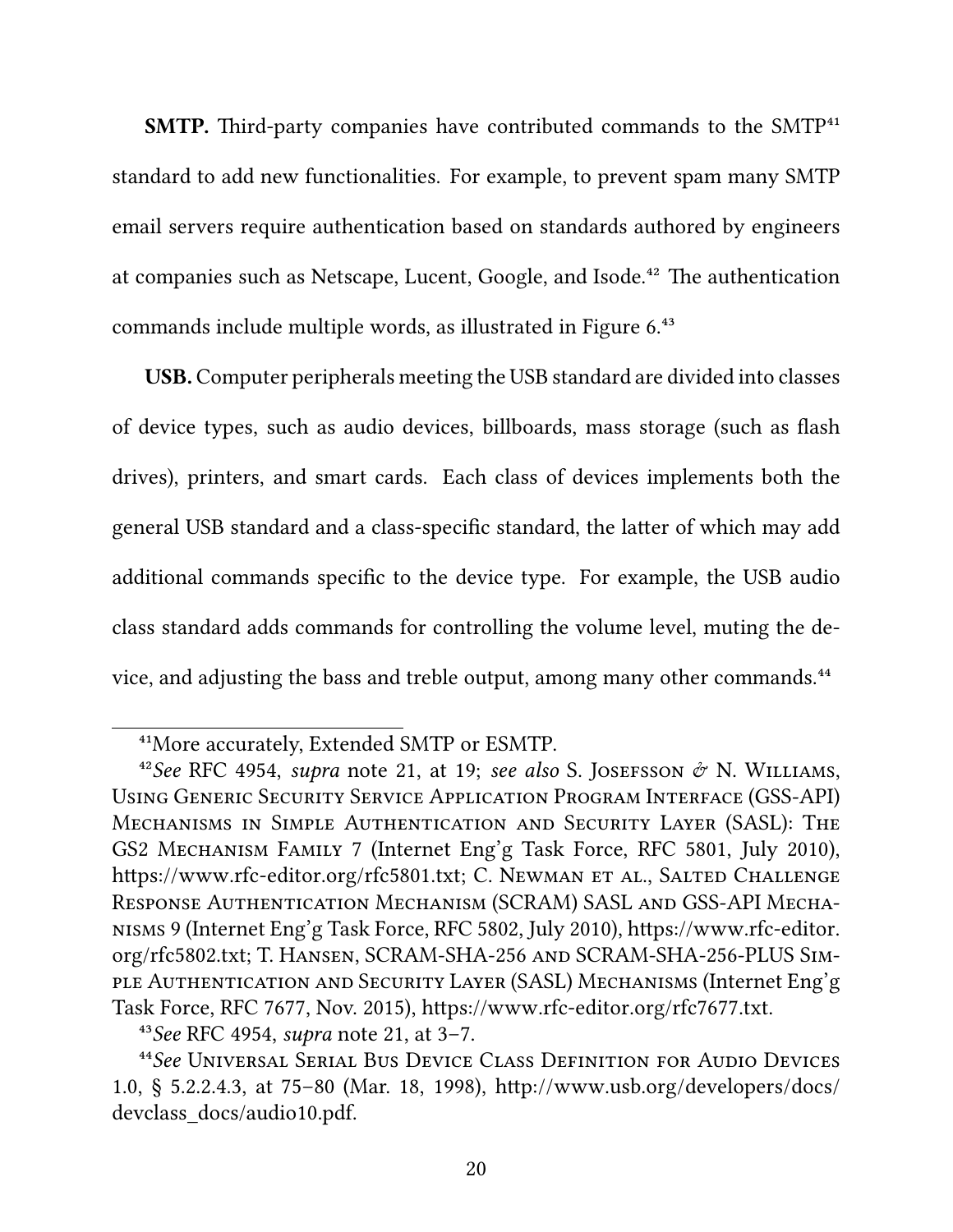

Figure 6: Partial command word hierarchy for SMTP authentication, based on RFC 4954 and other standards.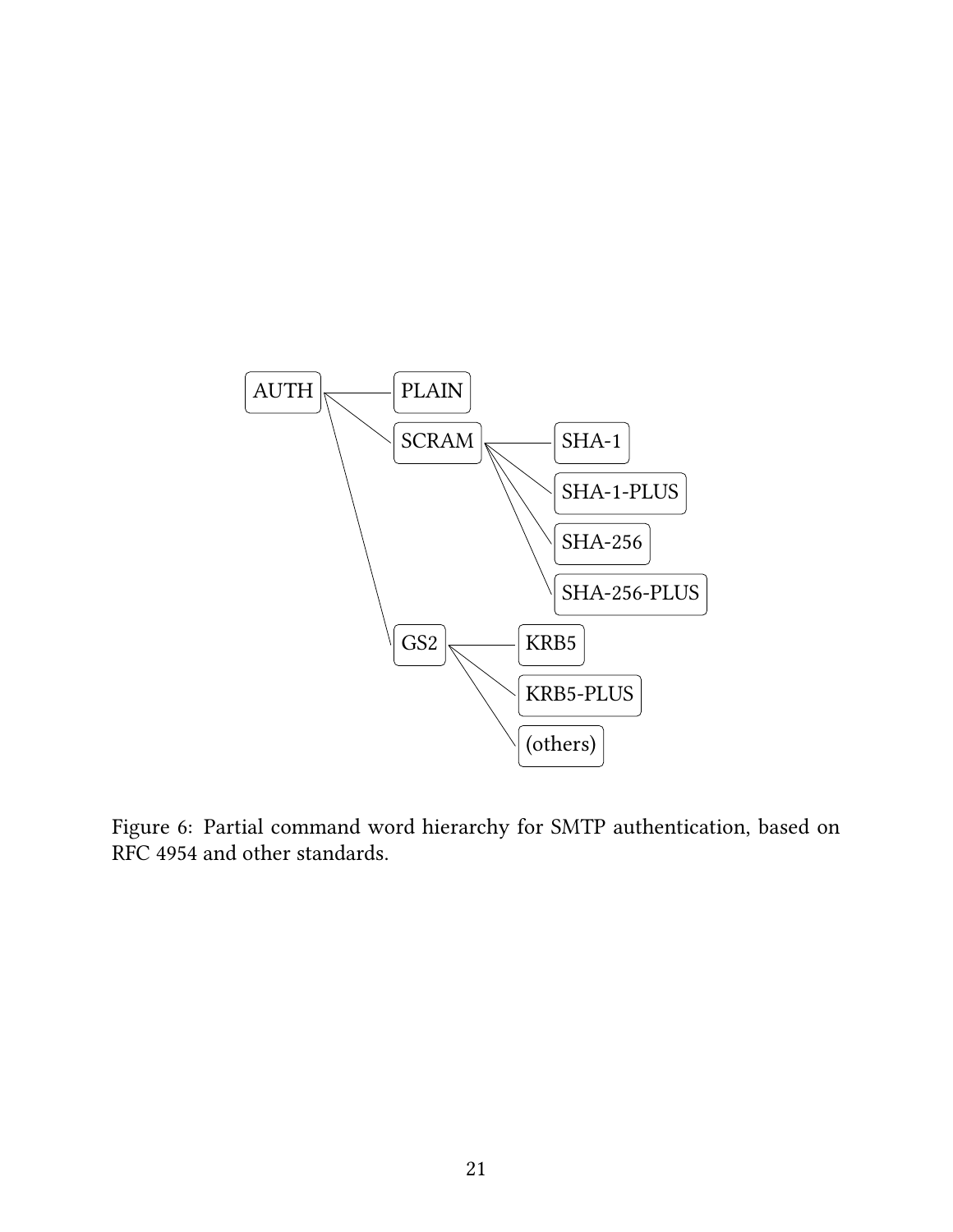The class-specific standards are third-party contributions to USB. The audio standard, for example, appears to have originated from an engineer at Philips, and now has contributors from IBM, Microsoft, Altec Lansing, Dolby, and Logitech.<sup>45</sup>

**Television.** ATSC's standard for closed captions and subtitles incorporates other standards by reference, such as SMPTE Timed Text (a standard by the Society of Motion Picture and Television Engineers), and Timed Text Markup Language.⁴⁶ Each of these standards contributes words to the complete command set of the ATSC closed captioning standard.

#### B. FOR CONTRIBUTIONS OF PATENTABLE TECHNOLOGIES, STANDARD-**Setting Organizations Maintain Complex Licensing Policies**

Anyone who accepts third-party contributions of ideas ought to be concerned with intellectual property rights, and standard-setting organizations are no exception. Intellectual property rights on technology incorporated into a standard can cause *holdup*, which this Court described as the situation where a holder of intellectual property essential to a technical standard "demands excessive royalties after companies are locked into using a standard."<sup>47</sup>

⁴⁵*See id.* at ii.

⁴⁶*See* Advanced Television Sys. Comm., *supra* note 33, at 4.

⁴⁷*Ericsson, Inc. v. D-Link Sys., Inc.*, 773 F.3d 1201, 1209 (Fed. Cir. 2014) (citing IEEE Brief, *supra* note 35, at 16–18); *see also* U.S. Dep't of Justice  $\mathcal{O}$  Fed. Trade Comm'n, Antitrust Enforcement and Intellectual Property Rights: Promoting Innovation and Competition 35 (2007) [hereinafter FTC-DOJ Report], *available at* http://www.usdoj.gov/atr/public/hearings/ip/222655.pdf.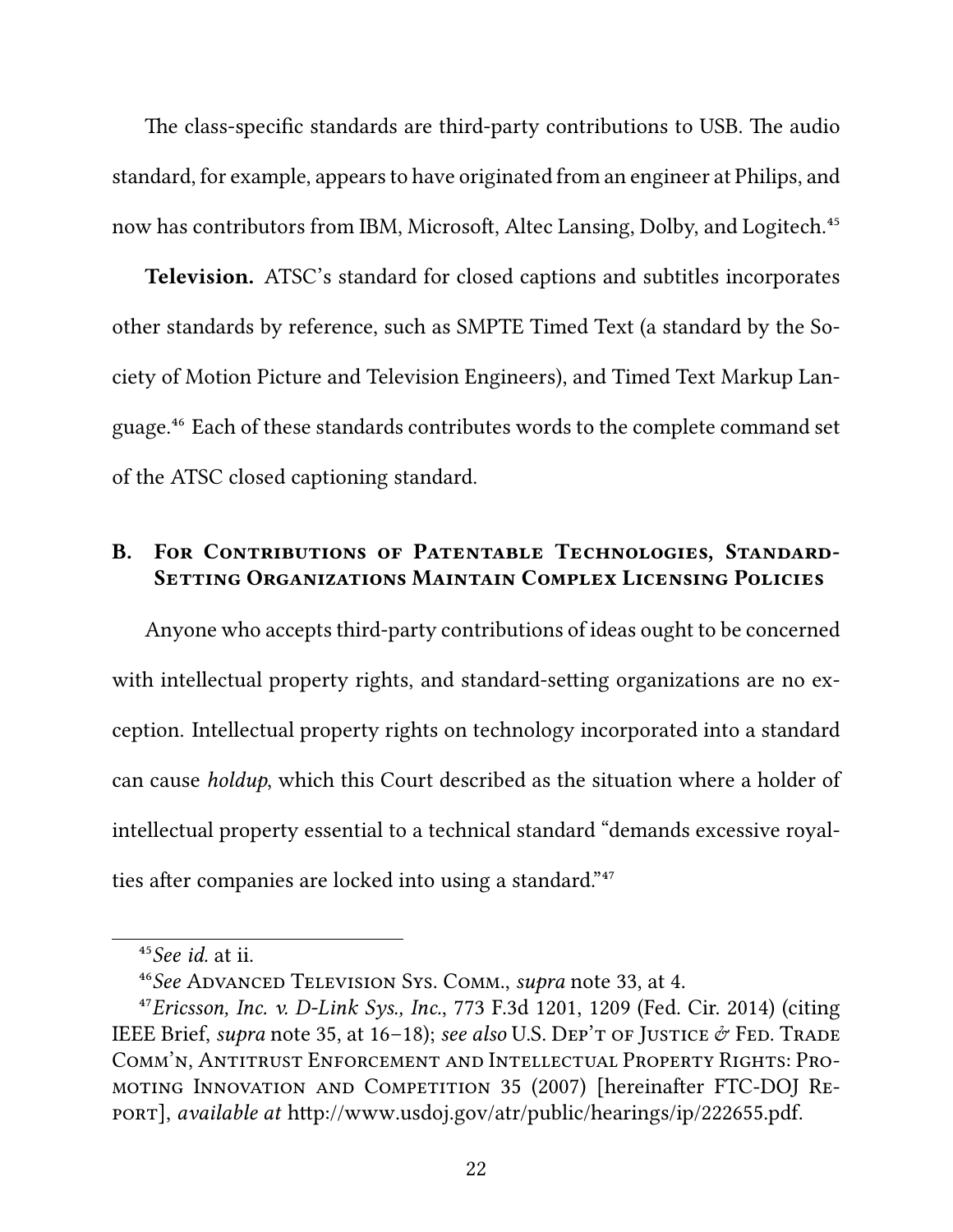Holdup can discourage implementation of a standard, so standard-setting organizations ought to take measures to avoid holdup. With regard to patents, that is exactly what happens: Every standard-setting organization appears to have a detailed policy on patent licensing designed to prevent holdup.<sup>48</sup>

Patent policies differ across organizations but largely seek to accomplish three goals. First, standard-setting organizations generally require disclosure of *standard-essential patents*, namely those covering technology that implementers of the standard must use; working groups issue "calls for patents" to obtain those disclosures.<sup>49</sup> Second, the organizations require holders of standard-essential

<sup>&</sup>lt;sup>48</sup> See generally NAT'L ACAD. OF SCIS., *supra* note 4, at 31 (also reviewing patent policies of standard-setting organizations).

⁴⁹*See* IEEE-SA Standards Bd., Operations Manual § 6.3.2, at 37 (Dec. 2016), *available at* http://standards.ieee.org/develop/policies/opman/sb\_om.pdf; IEEE-SA STANDARDS BD., BYLAWS § 6.2, at 19 (Dec. 2016) [hereinafter IEEE Bylaws], *available at* https://standards.ieee.org/develop/policies/bylaws/sb\_ bylaws.pdf; Int'l Telecomm. Union, Understanding Patents, Competition and Standardization in an Interconnected World 88 (2014) [hereinafter ITU Patent], *available at* http://www.itu.int/en/ITU-T/Documents/Manual\_ Patents Final E.pdf; S. BRADNER  $\mathcal O$  J. CONTRERAS, INTELLECTUAL PROPERTY Rights in IETF Technology § 5.1, at 10 (Internet Eng'g Task Force, RFC 8179, May 2017), https://www.rfc-editor.org/rfc8179.txt; World WIDE WEB Consortium, Patent Policy § 6.1 (Daniel J. Weitzner ed., Aug. 1, 2017) [hereinafter W3C Patent Policy], https://www.w3.org/Consortium/Patent-Policy-20170801/; Advanced Television Sys. Comm., Inc., Doc. B/04, Patent Policy § 3 (Dec. 13, 2007) [hereinafter ATSC Patent Policy], https://www.atsc.org/ wp-content/uploads/2016/06/B-4-2007-12-13 patent policy form editable.pdf. ANSI directs that participants are "encouraged" to disclose standard-essential patents. Am. Nat'l Standards Inst., Essential Requirements: Due Process Requirements for American National Standards § 3.1, at 10 (Jan.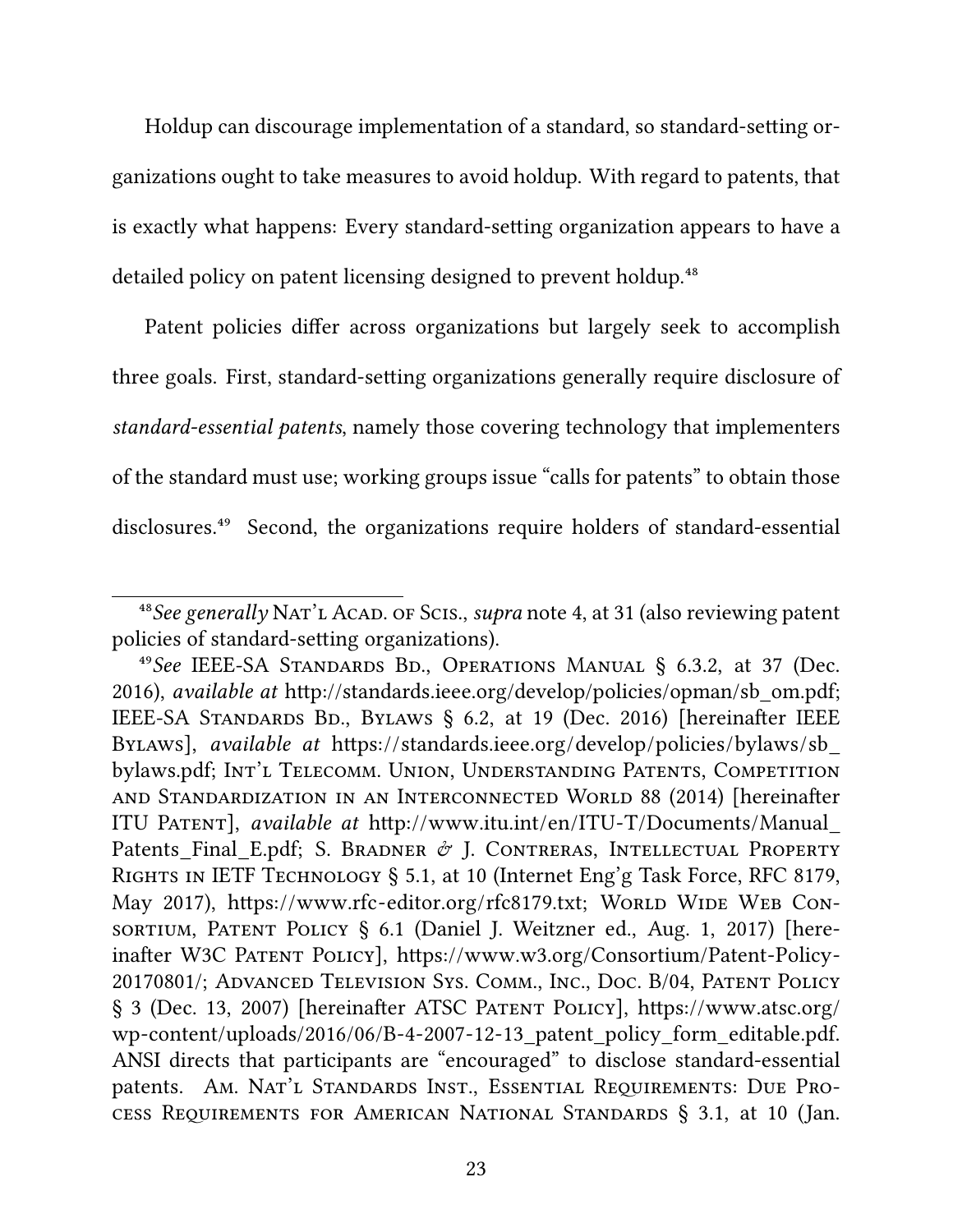patents to provide assurances that they will grant licenses on a royalty-free or "fair, reasonable, and non-discriminatory" (FRAND) basis; failure to do so may result in disqualification from the organization or selection of alternate, noninfringing technology for the standard. ${}^{50}$  Finally, to avoid the possibility that licensing assurances become ineffective if the patent is assigned to a third party,<sup>51</sup> the organizations generally characterize licensing assurances as encumbrances that travel with the patent.<sup>52</sup>

2017) [hereinafter ANSI Requirements], *available at* https://www.ansi.org/ essentialrequirements/. The USB and HDMI forums have no disclosure requirement because contributors must offer a blanket license to all essential patents.

⁵⁰*See* W3C Patent Policy, *supra* note 49, § 3.1; *Lotes Co. v. Hon Hai Precision Indus. Co.*, 753 F.3d 395, 401 (2d Cir. 2014) (USB 3.0 Contributors Agreement requires "RAND-Zero" licenses); HDMI Forum, Inc., Bylaws annex C, § 1 (Oct. 25, 2011) [hereinafter HDMI Bylaws], http://hdmiforum.org/wp-content/uploads/ 2016/11/HDMI-Forum-Inc-Bylaws\_Final\_20111025.pdf (royalty-free licenses required); IEEE Bylaws, *supra* note 49, § 6.2, at 16–17 (FRAND licenses required); RFC 8179, *supra* note 49, § 5.5 (same); ATSC Patent Policy, *supra* note 49, § 1, at 1 (standardization of patented technology without FRAND agreement requires board-approved "exception" to general policy); Am. NAT'L STANDARDS Inst., Guidelines for Implementation of the ANSI Patent Policy 8–9 (Jan. 2016), https: / / share.ansi.org / Shared%20Documents / Standards%20Activities / American%20National%20Standards / Procedures,%20Guides,%20and%20Forms / ANSI%20Patent%20Policy%20Guidelines%202016.pdf (ANSI-certified standards require FRAND agreement); ITU PATENT, *supra* note 49, at 90.

<sup>51</sup> See NAT'L ACAD. OF SCIS., *supra* note 4, at 81; FTC-DOJ REPORT, *supra* note 47, at 6. Assignment of a patent to evade FRAND obligations may violate unfair competition law. *See* Complaint at ¶ 38, *In re Negotiated Data Solutions LLC*, No. C-4234 (Fed. Trade Comm'n Sept. 22, 2008); *In re Motorola Mobility LLC*, 156 F.T.C. 147, ¶ 28, at 154 (July 23, 2013).

⁵²*See* IEEE Bylaws, *supra* note 49, § 6.2, at 17; RFC 8179, *supra* note 49, § 5.5(C), at 15; W3C Patent Policy, *supra* note 49, § 3.1 ("licensing obligations . . . encum-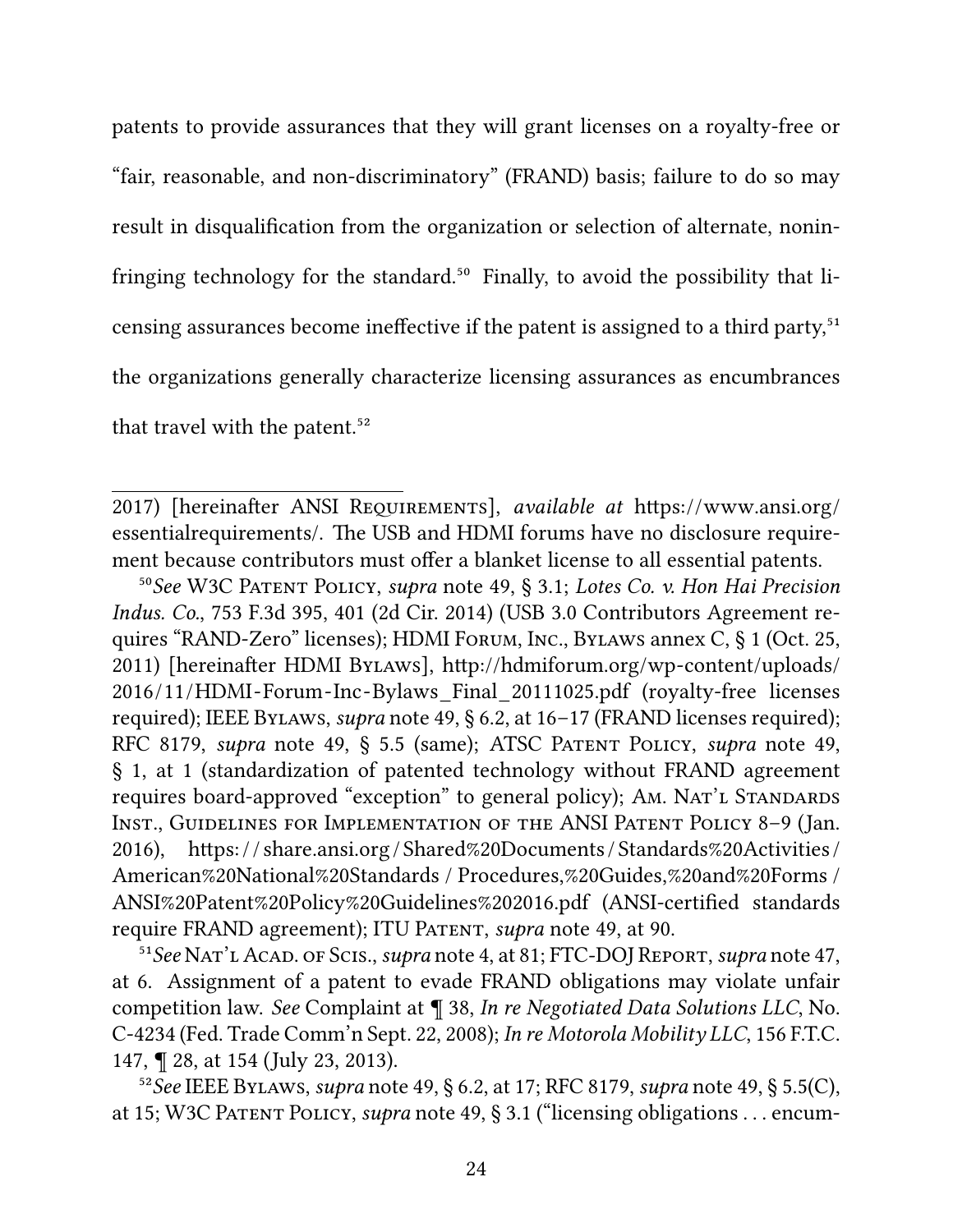Patent policies of standard-setting organizations further contain specific provisions such as timing of patent disclosures,<sup>53</sup> permissibility of seeking injunctive relief, $54$  reciprocity in patent licensing, $55$  committees for negotiating for licenses with non-participants,<sup>56</sup> and obligations arising from oral contributions to a standard.<sup>57</sup> This attention to detail demonstrates that when intellectual property rights affect implementation of a standard, the organizations make dedicated and extensive efforts toward private ordering of those rights.

## **C. The Lack of Parallel Copyright Policies Indicates that Standard-Setting Organizations Believe that Command Compilations Do Not Implicate Copyright**

If contributors to a standard had a copyright interest in the command word

compilations they contributed, one would expect standard-setting organizations

to set forth at least reasonably detailed copyright licensing policies to protect

ber the patents"); ITU Patent, *supra* note 49, at 91; ANSI Requirements, *supra* note 49, § 3.1.1(b) (assignor shall "ensure that the commitments in the assurance are binding on the transferee"); USB 3.0 CONTRIBUTORS AGREEMENT  $\S$  3.5 (n.d.), *reprinted in* First Amended Complaint at Exh. A, *Lotes Co. v. Hon Hai Precision Indus. Co.*, No. 1:12-cv-7465 (S.D.N.Y. Dec. 21, 2012); HDMI Bylaws, *supra* note 50, annex C, § 1, at 2 (patent transfer "shall be subject to the terms and conditions of this IPR Policy").

⁵³*See, e.g.,* ATSC Patent Policy, *supra* note 49, § 5, at 2.

⁵⁴*See, e.g.,* IEEE Bylaws, *supra* note 49, § 6.2(b), at 17 ("reasonable terms and conditions" of FRAND license "precludes seeking, or seeking to enforce, a Prohibitive Order" generally); NAT'L ACAD. OF SCIS., *supra* note 4, at 111–12.

⁵⁵*See, e.g.,* USB 3.0 Contributors Agreement, *supra* note 52, § 3.4.

⁵⁶*See, e.g.,* W3C Patent Policy, *supra* note 49, § 7.1.

⁵⁷*See* RFC 8179, *supra* note 49, § 5.7, at 15.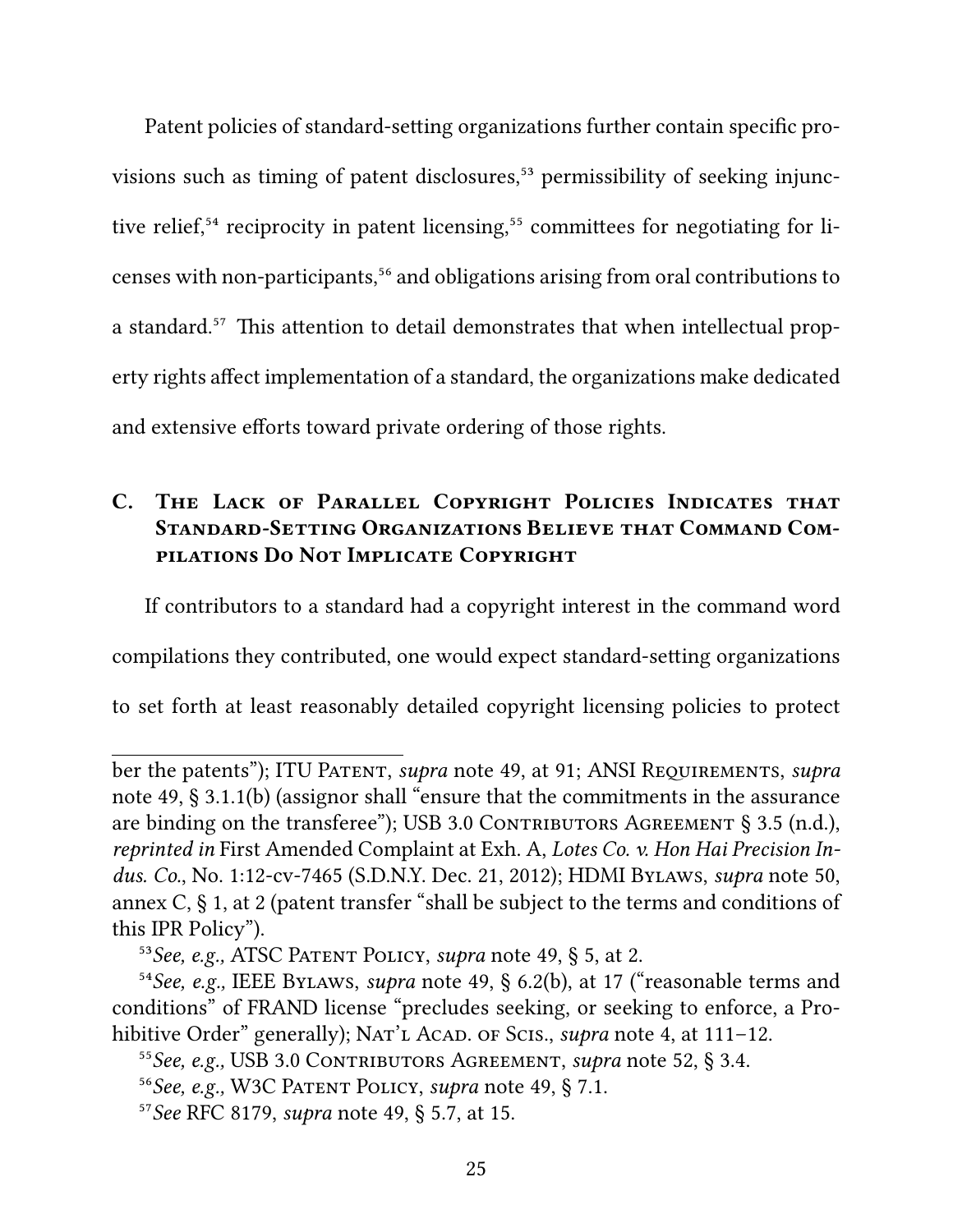implementers who must use those command word compilations. But standardsetting organizations almost uniformly lack copyright licensing policies: "As a generality, the issue of what might be referred to as 'essential copyrights' is rarely dealt in an effective way in IPR policies."<sup>58</sup> This suggests that copyright is simply not an issue with regard to implementing compilations of commands.

1. Most standard-setting organizations examined here have no relevant copyright policy at all. To the extent that a copyright license is sought from contributors to standards, the license is solely directed to distributing the text of the standard itself.

For example, ATSC requires contributors to its standards to grant the organization a license to "incorporate the Contribution into the Standard" and to copy the contribution as part of the standard, but ATSC demands no copyright license for implementation.<sup>59</sup> IEEE similarly requires no copyright license relevant to implementers.<sup>60</sup> Since the standards promulgated by these organizations all include compilations of multi-word commands,<sup>61</sup> the lack of policies addressing

 $^{58}$ Rudi Bekkers  $\acute{\sigma}$  Andrew Updegrove, A Study of IPR Policies and Practices of a Representative Group of Standards Setting Organizations WORLDWIDE 36 (Sept. 17, 2012) (commissioned paper preparatory to NAT'L ACAD. of Scis., *supra* note 4).

<sup>&</sup>lt;sup>59</sup>ADVANCED TELEVISION SYS. COMM., INC., DOC. B/04, OPERATIONAL PROCEdures for Technology Groups and Subcommittees §§ 15.1.1(i)–(ii), at 12 (Mar. 24, 2015), https://www.atsc.org/wp-content/uploads/2017/01/B-3-2015-03- 24\_Procedures.pdf.

⁶⁰*See* IEEE Bylaws, *supra* note 49, §§ 7.2.1–.2.

⁶¹*See* Section I.B *supra* p. 6.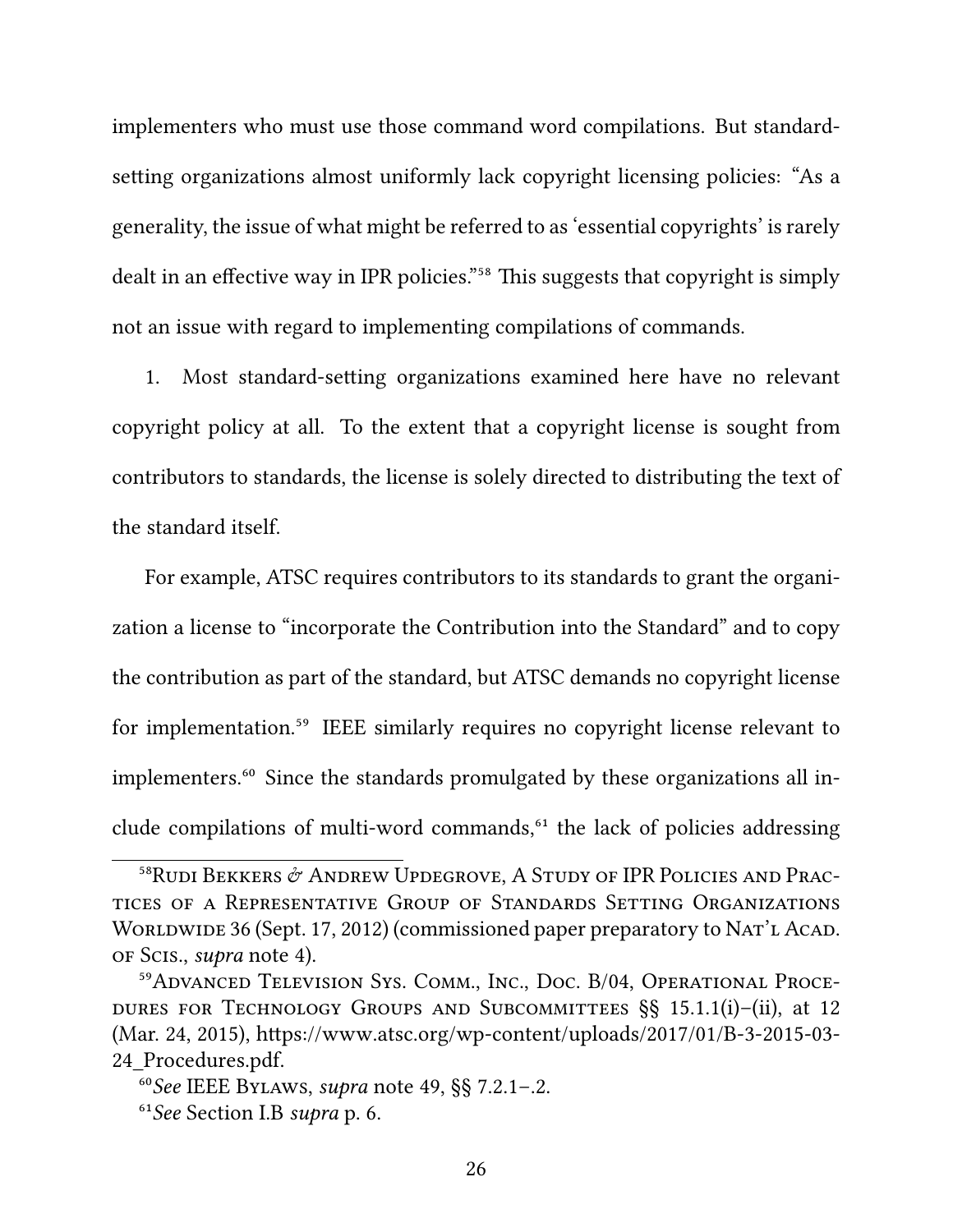|                  | <b>Organization Patent Policy</b> | <b>Copyright Policy</b>       |
|------------------|-----------------------------------|-------------------------------|
| <b>IEEE</b>      | Yes                               | No                            |
| <b>IETF</b>      | Yes                               | Only as of 2008; questionable |
| W <sub>3</sub> C | Yes                               | Only as of 2015               |
| <b>ATSC</b>      | Yes                               | N <sub>0</sub>                |
| <b>ITU</b>       | Yes                               | Only for "software"           |
| ISO, IEC         | Yes                               | N <sub>0</sub>                |
| <b>ANSI</b>      | Yes                               | Only for "normative software" |
| <b>USB</b>       | Yes                               | N <sub>o</sub>                |
| <b>HDMI</b>      | Yes                               | N <sub>0</sub>                |

Figure 7: Standard-setting organizations' copyright policies with respect to implementation of standards.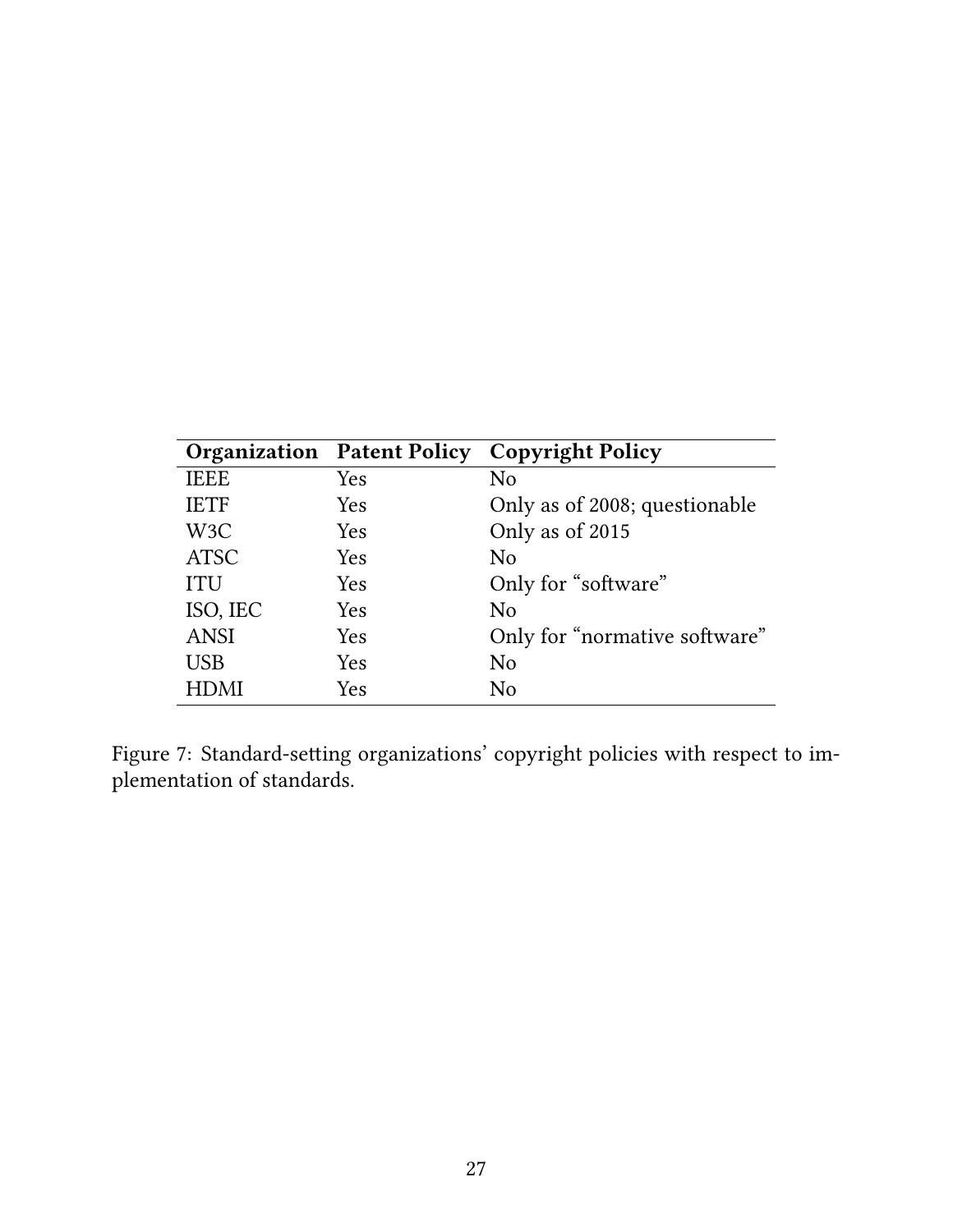copyright licensing suggests that the organizations did not believe that these compilations implicated copyright.

The copyright license agreements of the USB and HDMI forums are especially notable. Both require contributors to grant a copyright license to "prepare derivative works . . . in order to develop" drafts of the standard, but omit a derivative works license once the standard is final.<sup>62</sup> If implementation of a standard requires any copyright license at all, it must be a license to make derivative works. Inclusion of a derivative works license for drafting the standard but exclusion of a derivation license for using the final standard indicates, *expressio unius est exclusio alterius*, that contributors to USB and HDMI grant no copyright license applicable to implementation of final standards. Presumably no copyright license is sought because none is believed necessary.

2. Some standard-setting organizations do request copyright licenses permitting use of literal software code included in standards, but those licenses are inapplicable to command words. ITU (but not ISO and IEC) requires contributors of "Software," defined as instructions executable on a computer, to grant a copyright license on royalty-free or FRAND terms.<sup>63</sup> ANSI "strongly recommends"

⁶²HDMI Bylaws, *supra* note 50, annex C, § 2; *see also* USB 3.0 Contributors Agreement, *supra* note 52, §§ 3.2–.3.

<sup>&</sup>lt;sup>63</sup>See Int'l Telecomm. Union, Software Copyright Guidelines § 2.1 (3d ed. Dec. 7, 2011) [hereinafter ITU Copyright], *available at* https://www.itu.int/oth/ T0404000004/en; *id.* annex A.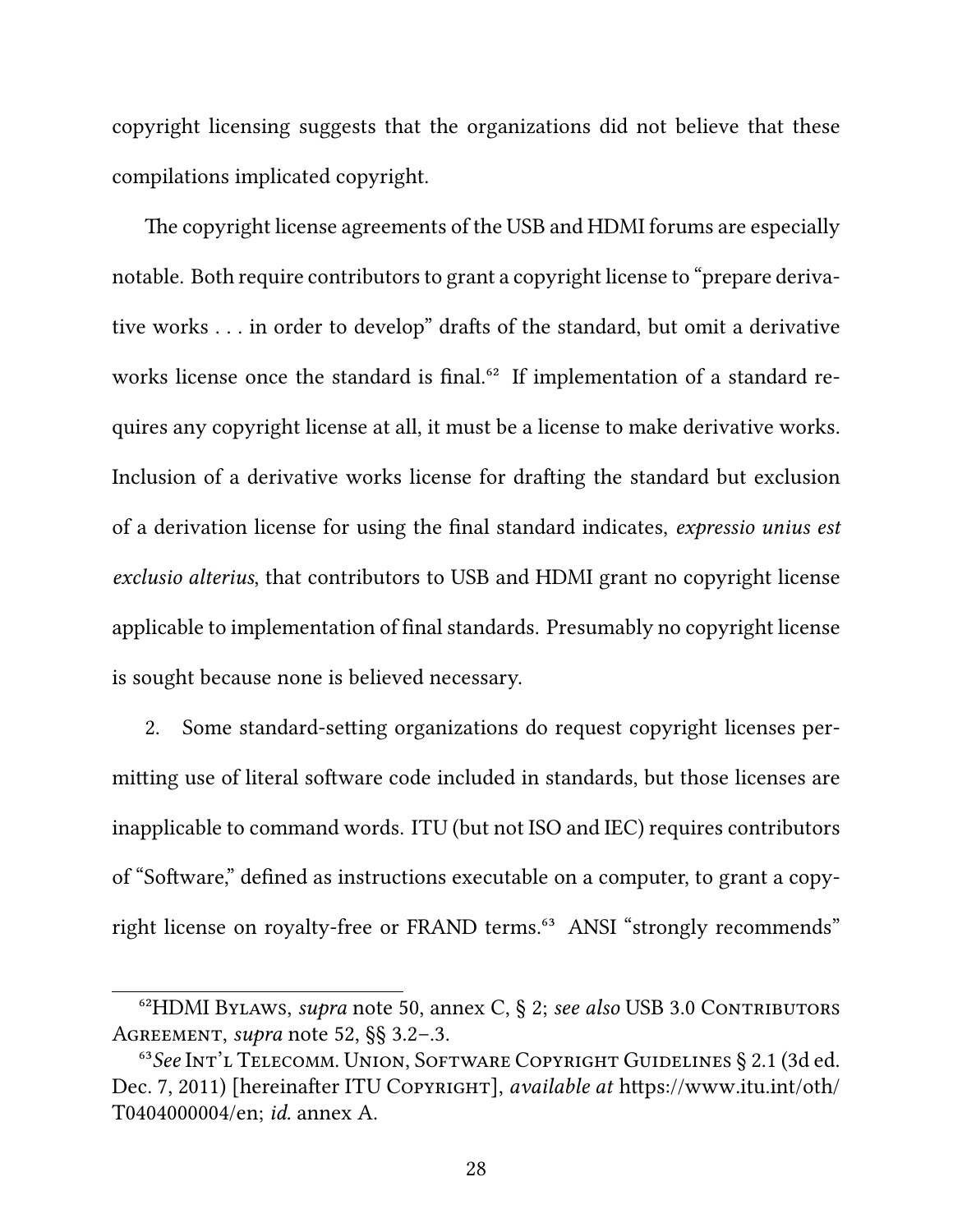(but does not require) that accredited standard-setting organizations obtain copyright permissions "sufficient to ensure that there will be no legal impediment" to implementation of any standard that includes "normative software."<sup>64</sup>

Compilations of command words are not "software" for several reasons. First, both ANSI and ITU recommend developing standards "written around copyrighted material using performance-based requirements" rather than incorporating copyrighted software directly.<sup>65</sup> But command words in standards cannot be "written around"; exact wording of commands is the very essence of a standard.

Second, ITU distinguishes between executable software, which requires a license; and "data structures, data streams, [and] formal description techniques," for which, according to ITU, "no specific license is required."<sup>66</sup> Because command words are more akin to the latter category,<sup>67</sup> ITU likely interprets "software" not to include command words or compilations thereof.

<sup>&</sup>lt;sup>64</sup>Am. Nat'l Standards Inst., Guidelines on Software in Standards 3-4 (2008) [hereinafter ANSI SOFTWARE GUIDELINES], https://share.ansi. org / Shared%20Documents / Standards%20Activities / American%20National%20 Standards/Procedures,%20Guides,%20and%20Forms/ANSI%20Guidelines%20on% 20Software%20in%20Standards.pdf.

<sup>&</sup>lt;sup>65</sup>ITU COPYRIGHT, *supra* note 63, § 2.1, at 3; *accord* ANSI SOFTWARE GUIDElines, *supra* note 64, at 4.

⁶⁶ITU Copyright, *supra* note 63, § 2.2.2, at 5.

⁶⁷Command hierarchies are sometimes presented using formal description techniques such as Backus-Naur form. *See* P. OVERELL, AUGMENTED BNF FOR Syntax Specifications: ABNF (D. Crocker ed., Internet Eng'g Task Force, RFC 5234, Jan. 2008), https://www.rfc-editor.org/rfc5234.txt.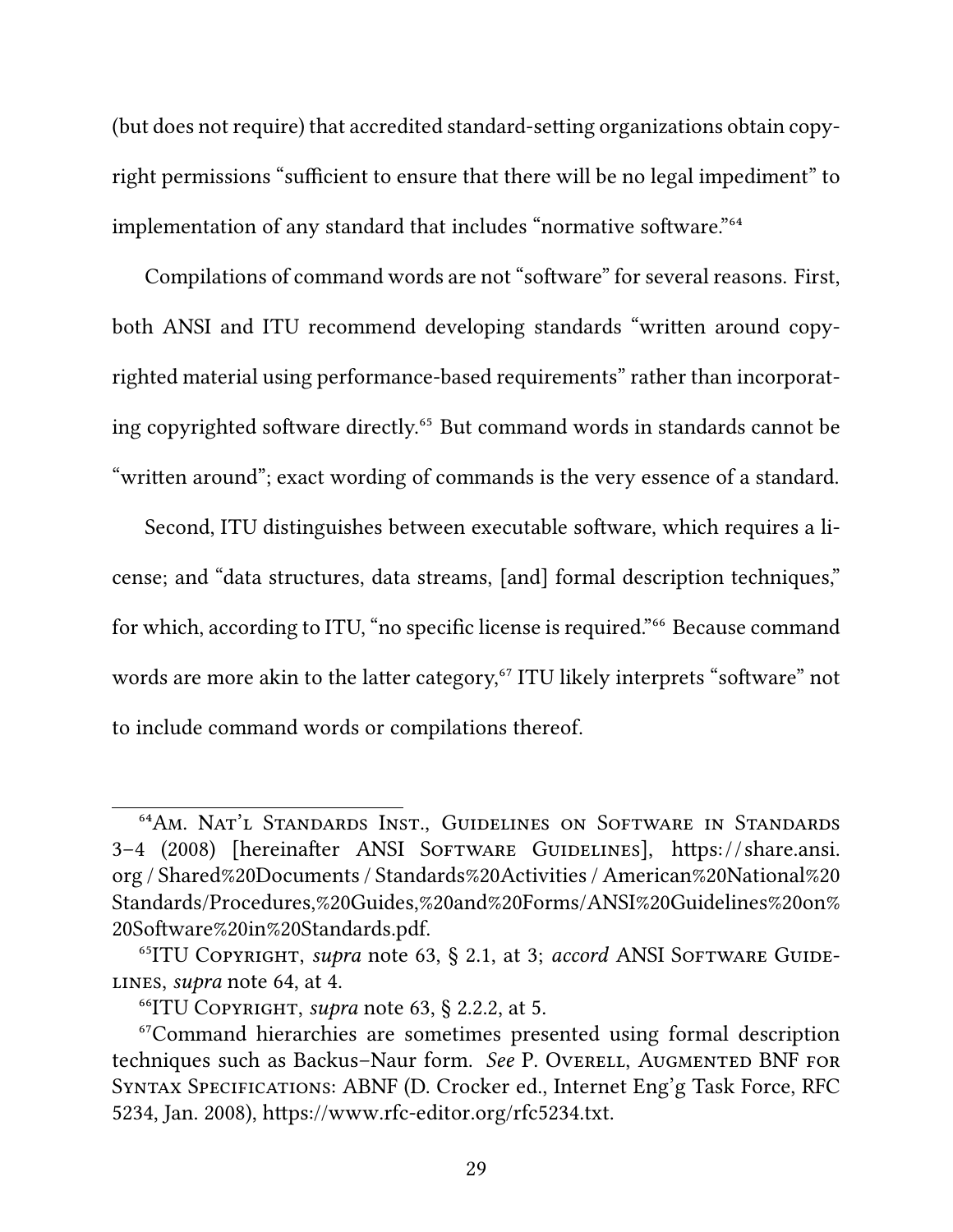Third, ANSI specifically expresses concern with the notion that use of a copyrighted work could be essential to a standard. Its copyright policy explains:

If a standard requires that all implementers of the standard copy a specific copyrighted work, then by being endorsed as a standard, the copyright right has taken on a significance far beyond that which the original copyright right provided.<sup>68</sup>

If implementing a command compilation in a standard constitutes infringement of copyright, then every standard that contains a command compilation would require "that all implementers of the standard copy a specific copyrighted work," namely the command compilation. In such a case, copyright in commands will take on a significance far beyond what ANSI or other standard-setting organizations ever expected.

3. Two standard-setting organizations require contributors to provide a copyright license that arguably encompasses implementation of command word compilations. Both demonstrate the limited effectiveness of this approach.

W<sub>3</sub>C requires participants in its standard-setting processes to grant a copyright license such that "anyone may prepare and distribute derivative works . . . in software."<sup>69</sup> However, W3C's policy is only effective as of February 2015; prior

⁶⁸ANSI Software Guidelines, *supra* note 64, at 4.

⁶⁹World Wide Web Consortium, Document License (Feb. 1, 2015), https:// www.w3.org/Consortium/Legal/2015/doc-license. That document is W3C's license granted to implementers; participants in W3C processes "must agree" that their submissions "will be subject to the W3C Document License." WORLD WIDE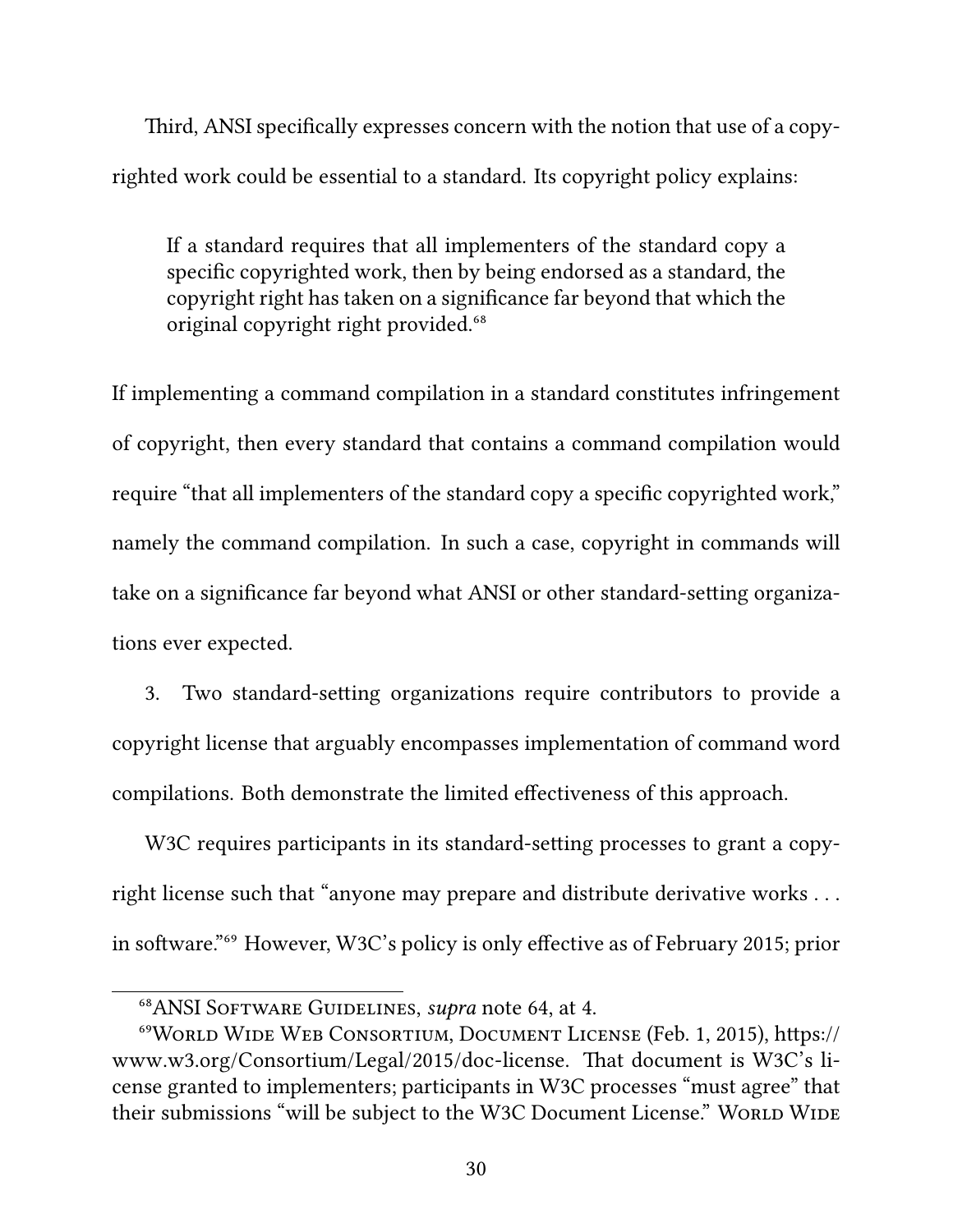to then it had no copyright policy for implementers at all.<sup>70</sup> Prior contributions to W3C standards, including Apple's contribution of command words to the CSS standard,<sup>71</sup> would have no attached copyright license for implementation.

IETF's policy is even less certain. The organization does require contributors to grant IETF a copyright license "to modify or prepare derivative works," which IETF could sublicense to implementers.<sup>72</sup> But the intent of that derivation license is not to protect implementers; it is to enable IETF to promulgate updated standards.<sup>73</sup> Indeed, IETF currently does not use its sublicensing ability to grant implementers any copyright license, except for a limited license on "Code Components" akin to the software licenses of ANSI and ITU.<sup>74</sup> And in any event, IETF's policy is only effective as of 2008, and IETF recognizes that no derivation

 $71$ See supra p. 18.

Web Consortium, Process Document § 10.1.2 (Mar. 1, 2017), https://www.w3. org/2017/Process-20170301/.

⁷⁰*See* World Wide Web Consortium, Document License (Dec. 31, 2002), https://www.w3.org/Consortium/Legal/2002/copyright-documents-20021231; *see also* Wendy Seltzer, *W3C Updates General Document License*, W3C Blog (Feb. 6, 2015), https://www.w3.org/blog/2015/02/w3c-updates-general-documentlicense/ (noting that updated W3C document license newly grants permissions for "implementing specifications").

<sup>&</sup>lt;sup>72</sup>RIGHTS CONTRIBUTORS PROVIDE TO THE IETF TRUST § 5.3(c), at 10 (S. Bradner & J. Contreras eds., Internet Eng'g Task Force, RFC 5378, Nov. 2008), https:// www.rfc-editor.org/rfc5378.txt.

 $^{73}$ *See id.* § 3.3, at 6-7.

<sup>&</sup>lt;sup>74</sup>IETF TRUST, LEGAL PROVISIONS RELATING TO IETF DOCUMENTS  $\S$  4(c) (5th ed. Mar. 25, 2015), https://trustee.ietf.org/documents/IETF-TLP-5\_001.pdf; *cf. id.* § 3(d)(i) ("license to modify IETF Contributions or IETF Documents" is "*not* granted").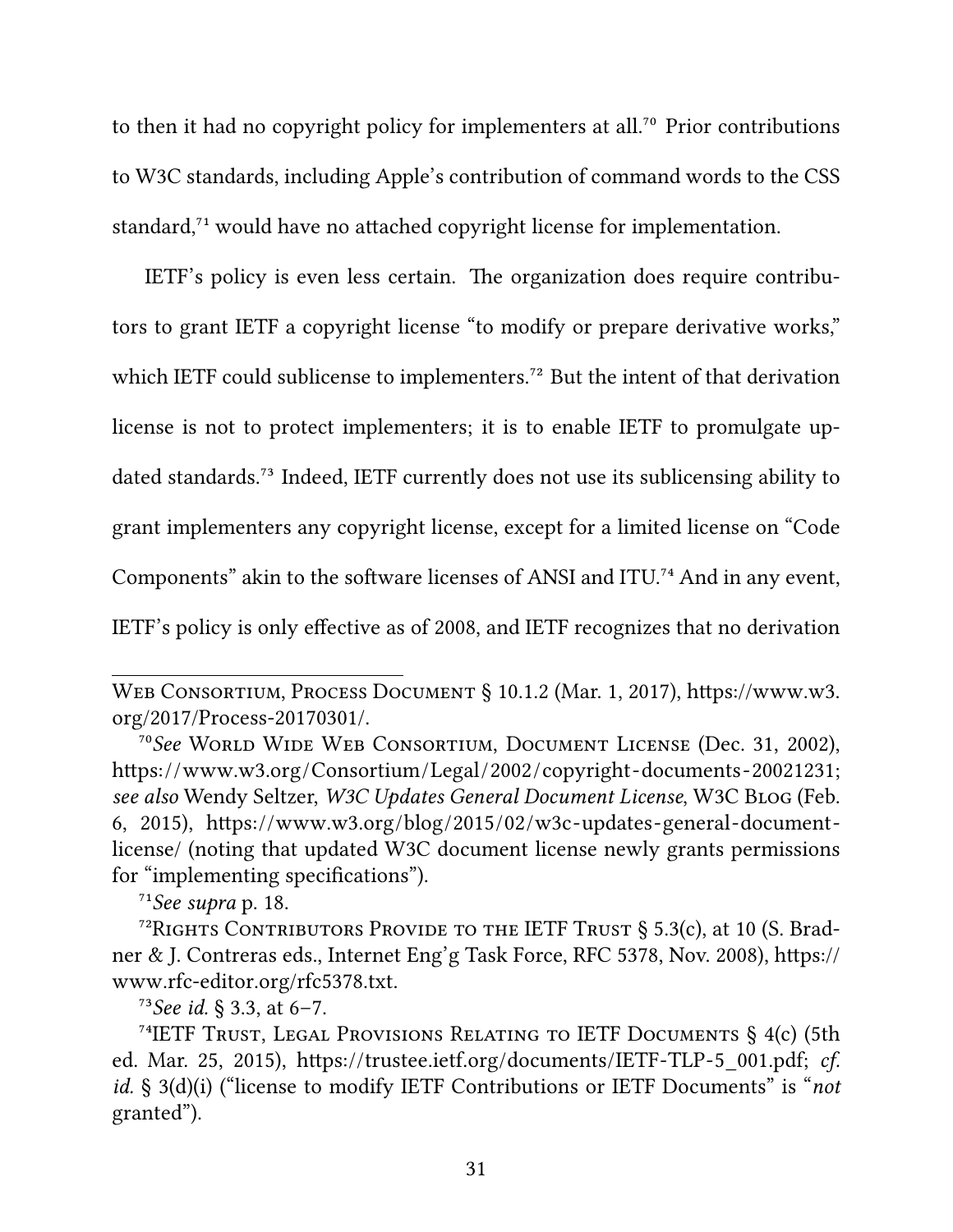license was granted for pre-2008 contributions.<sup>75</sup> Again, the SMTP authentication command words described previously<sup>76</sup> were contributed in 2007 and have no attendant copyright license for implementation.

Every standard-setting organization reviewed above has a strong patent policy that stabilizes the obligations of implementers of standards. Not one has a comprehensive copyright policy protecting implementers in their use of command compilations in standards. The best inference from this discrepancy in treatment of intellectual property rights is that the standard-setting community does not believe that copyright licenses are necessary for implementing compilations of commands—because those compilations are not protected by copyright.

## **III. Patent Law Has Long Been Consistent with Industry Expectations in Technical Standard-Setting; Copyright Law SHOULD BE AS WELL**

On multiple occasions, this Court has recognized that technical standardsetting is a critical component of technological innovation, and has carefully weighed the settled expectations of the standardization community when interpreting patent law. Industry expectations ought to be taken into account in deciding this copyright case as well, especially given the uncertainty and risk to innovation that could result from a ruling contrary to industry expectations.

 $^{75}$ *See id.* § 6(c).

⁷⁶*See supra* p. 20.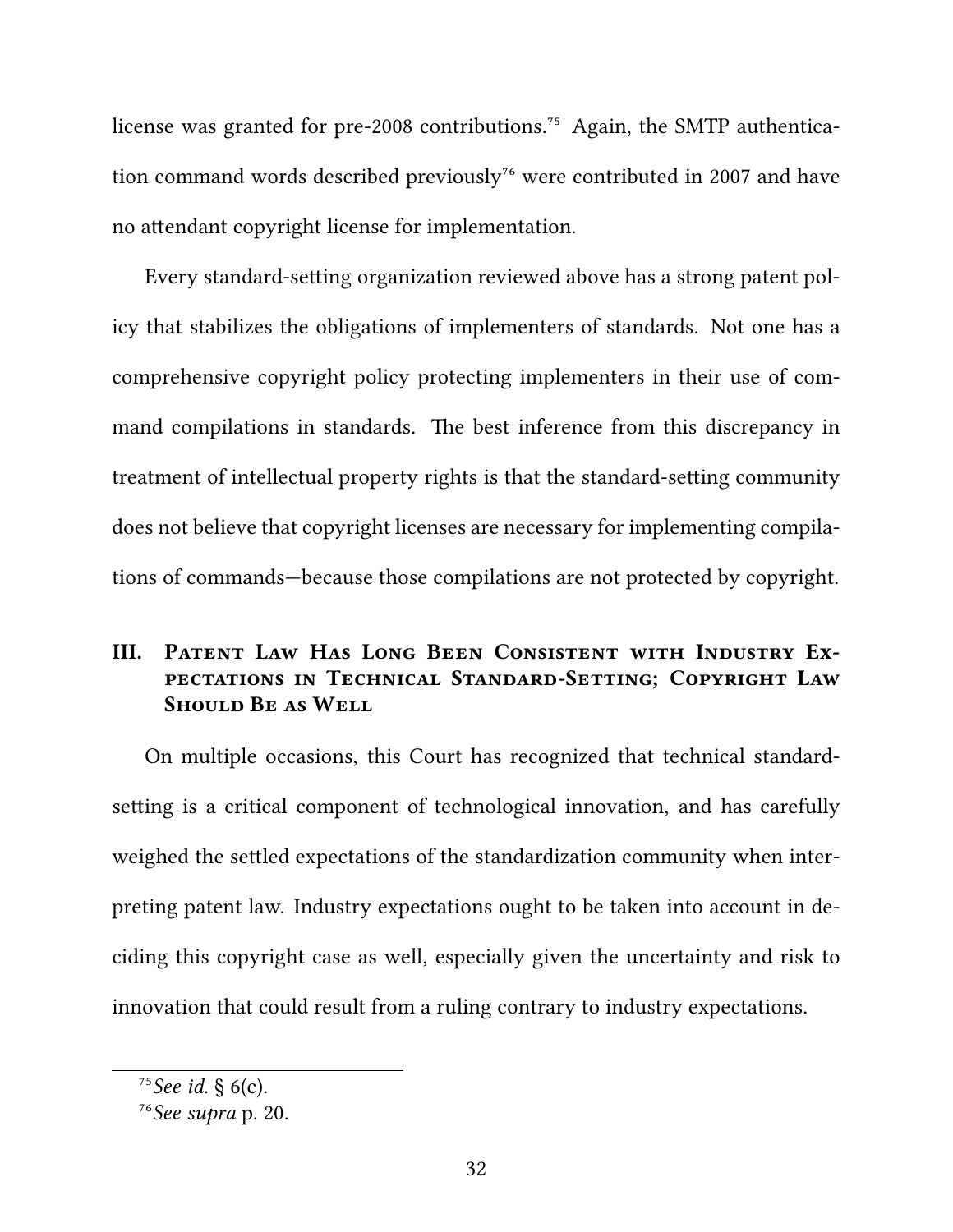1. Because they elicit product interoperability, positive network effects, and incentives for innovation, technical standards have "decidedly procompetitive effects."<sup>77</sup> This Court has drawn multiple doctrines of patent law to advance the arrangements of standard-setting organizations.

**Damages.** *Ericsson*, for example, directed courts assessing reasonable royalties to perform a special apportionment analysis for FRAND-encumbered patents, in order to avoid excessively high royalty awards that could cause holdup and thus "inhibit widespread adoption" of standards.<sup>78</sup> Indeed, to further protect adoption of standards, this Court later applied *Ericsson*'s apportionment analysis to all standard-essential patents, even those not under a FRAND obligation.<sup>79</sup>

**Unenforceability.** To ensure that standard-setting organizations' patent disclosure requirements are fulfilled, this Court has several times held that failure to disclose a relevant patent in the standard-setting process can constitute fraud potentially sanctionable by partial unenforceability of the patent.<sup>80</sup> Manifesting concern for preserving the expectations of standard-setting process members, this Court specifically held in *Qualcomm Inc. v. Broadcom Corp.* that even an oral

⁷⁷*Princo Corp. v. Int'l Trade Comm'n*, 616 F.3d 1318, 1335 (Fed. Cir. 2010).

⁷⁸773 F.3d 1201, 1209, 1230–34 (Fed. Cir. 2014).

⁷⁹*See Commonwealth Sci. & Indus. Research Org. v. Cisco Sys., Inc.*, 809 F.3d 1295, 1304–07 (Fed. Cir. 2015).

⁸⁰*See Qualcomm Inc. v. Broadcom Corp.*, 548 F.3d 1004, 1026 (Fed. Cir. 2008); *Rambus Inc. v. Infineon Techs. AG*, 318 F.3d 1081, 1098 (Fed. Cir. 2003); *Hynix Semiconductor Inc. v. Rambus Inc.*, 645 F.3d 1336, 1348 (Fed. Cir. 2011).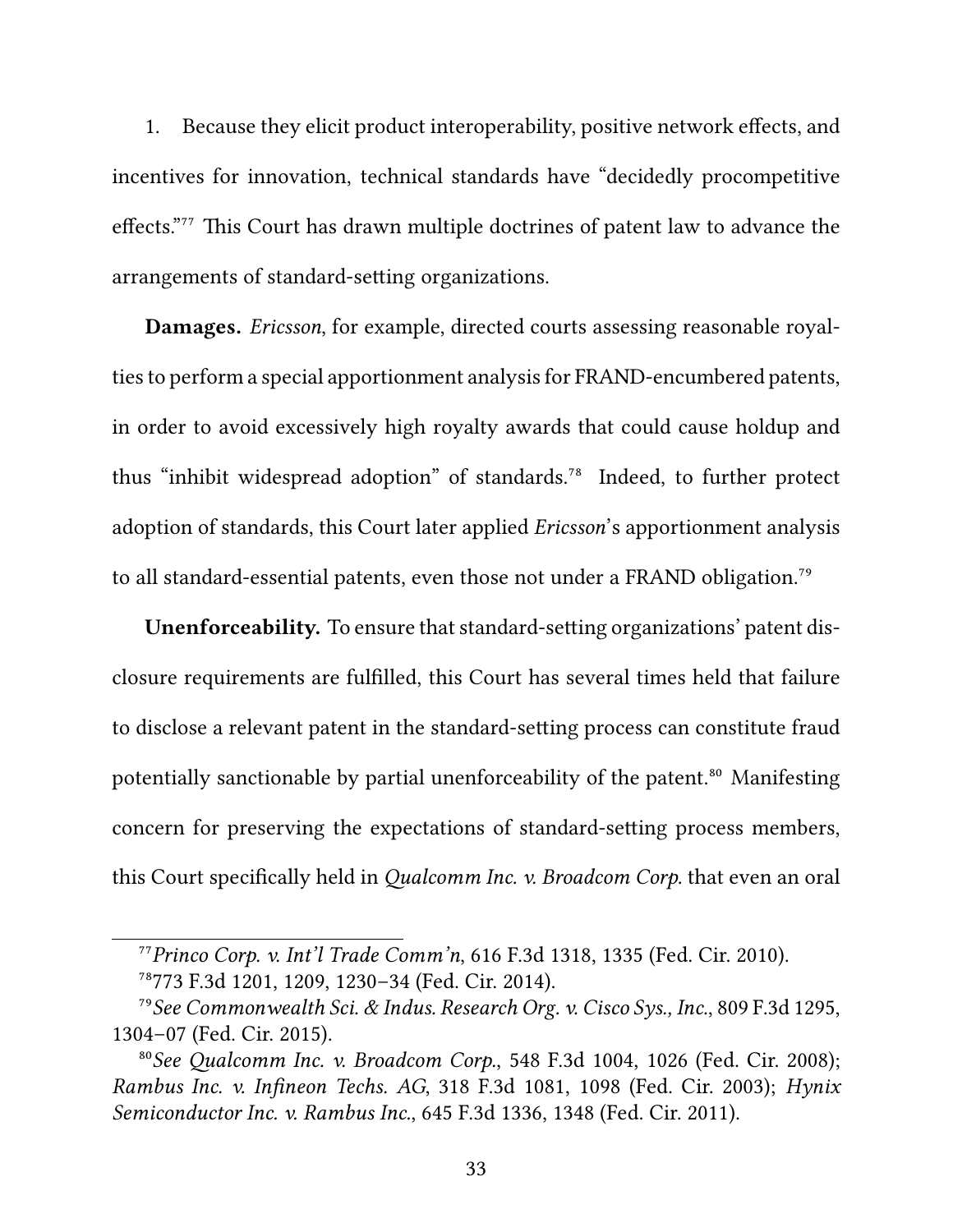expectation among members may create an enforceable duty to disclose if "members treated it as imposing a disclosure duty."<sup>81</sup>

**Injunctive Relief.** Although an injunction is not *per se* unavailable for a FRAND-encumbered patent, *Apple Inc. v. Motorola, Inc.* observed that a patentee's "FRAND commitments are certainly criteria relevant to its entitlement to an injunction," among other reasons because "the public has an interest . . . in ensuring that SEPs [standard-essential patents] are not overvalued."<sup>82</sup>

2. Patent law has been interpreted mindful of the expectations of industry expectations regarding standard-setting, because to interpret patent law otherwise could seriously upset a critical component of technological innovation. Copyright law should also be interpreted mindful of the same expectations, for the same reason.

Standard-setting organizations generally lack copyright policies protecting implementers, as discussed above. To hold that implementation of a command compilation is indeed an infringement would potentially mean that contributors to standards (such as Apple, Netscape, Philips, and others noted in Section II.A) may hold a "standard-essential copyright," infringed by all implementers and unencumbered by any licensing obligation. The potential results include holdup

⁸¹*Qualcomm*, 548 F.3d at 1016.

⁸²757 F.3d 1286, 1332 (Fed. Cir. 2014).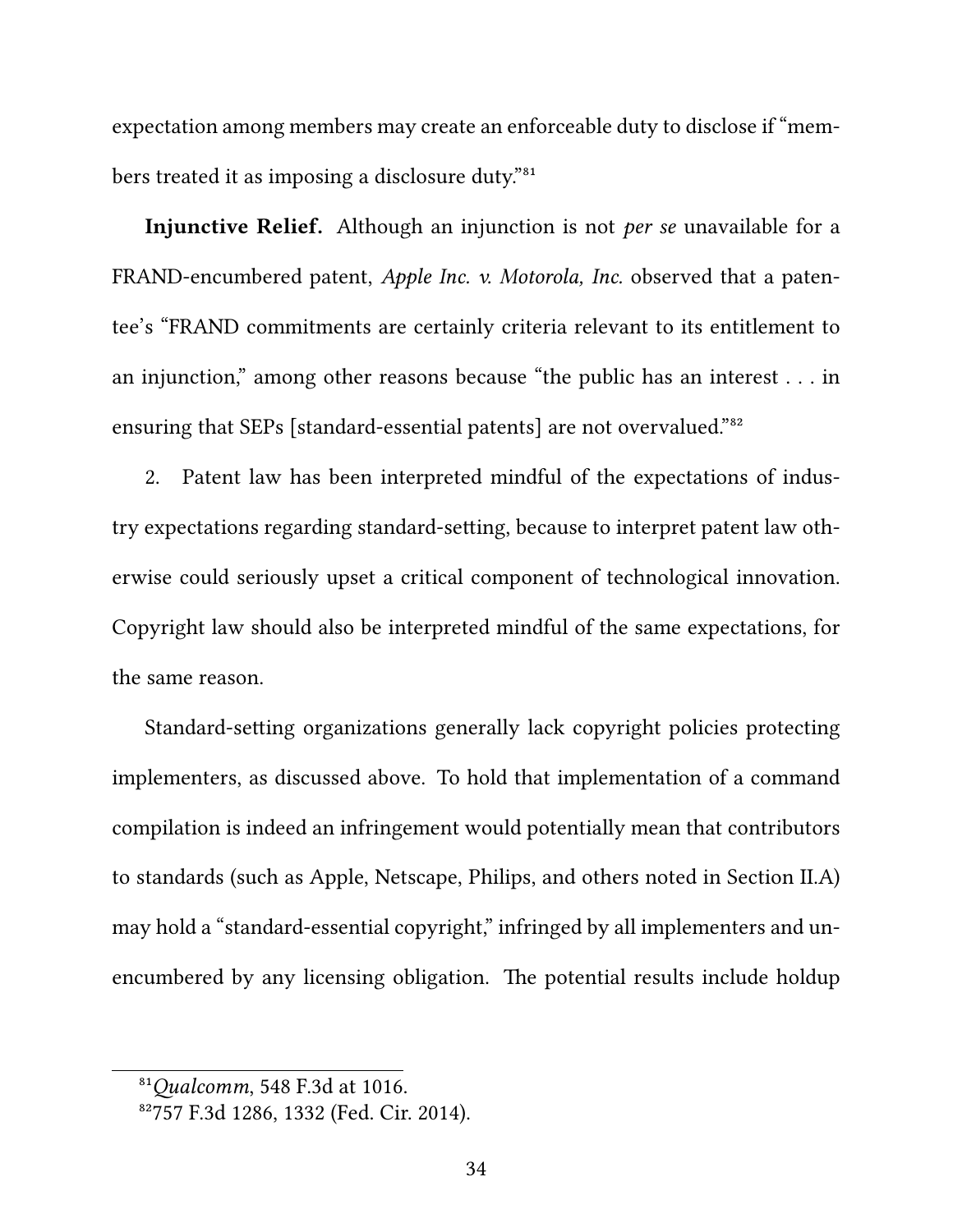based on copyright assertion, discouragement of adoption of existing standards, and ultimately a drag on standards-based innovation.

These economically damaging results need not obtain. Arista proffers sound theories that implementation of command word compilations is not an infringement of copyright; other *amici* do so as well. These interpretations of copyright law, besides being correct, would harmonize with industry expectations rather than upsetting them, and would ensure that the progress of science and useful arts continues undeterred.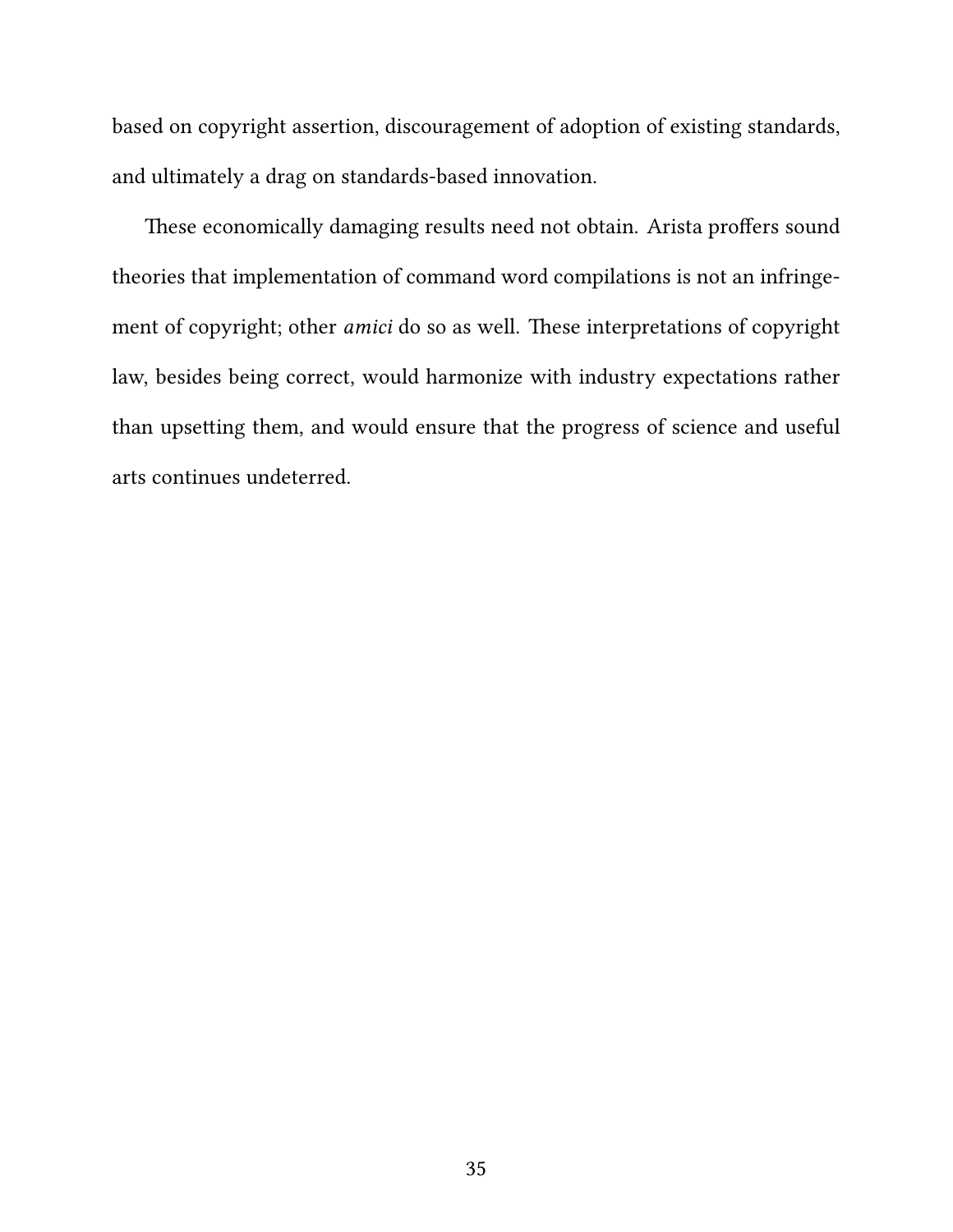#### **CONCLUSION**

For the foregoing reasons, this Court should affirm the judgment of the district court, and in particular hold the command word sequences at issue not subject to copyright protection.

Respectfully submitted,

Dated: December 23, 2017 */s/ Charles Duan*

CHARLES DUAN *Counsel of Record* Meredith F. Rose PUBLIC KNOWLEDGE 1818 N Street NW, Suite 410 Washington, DC 20036 (202) 861-0020 cduan@publicknowledge.org *Counsel for amicus curiae*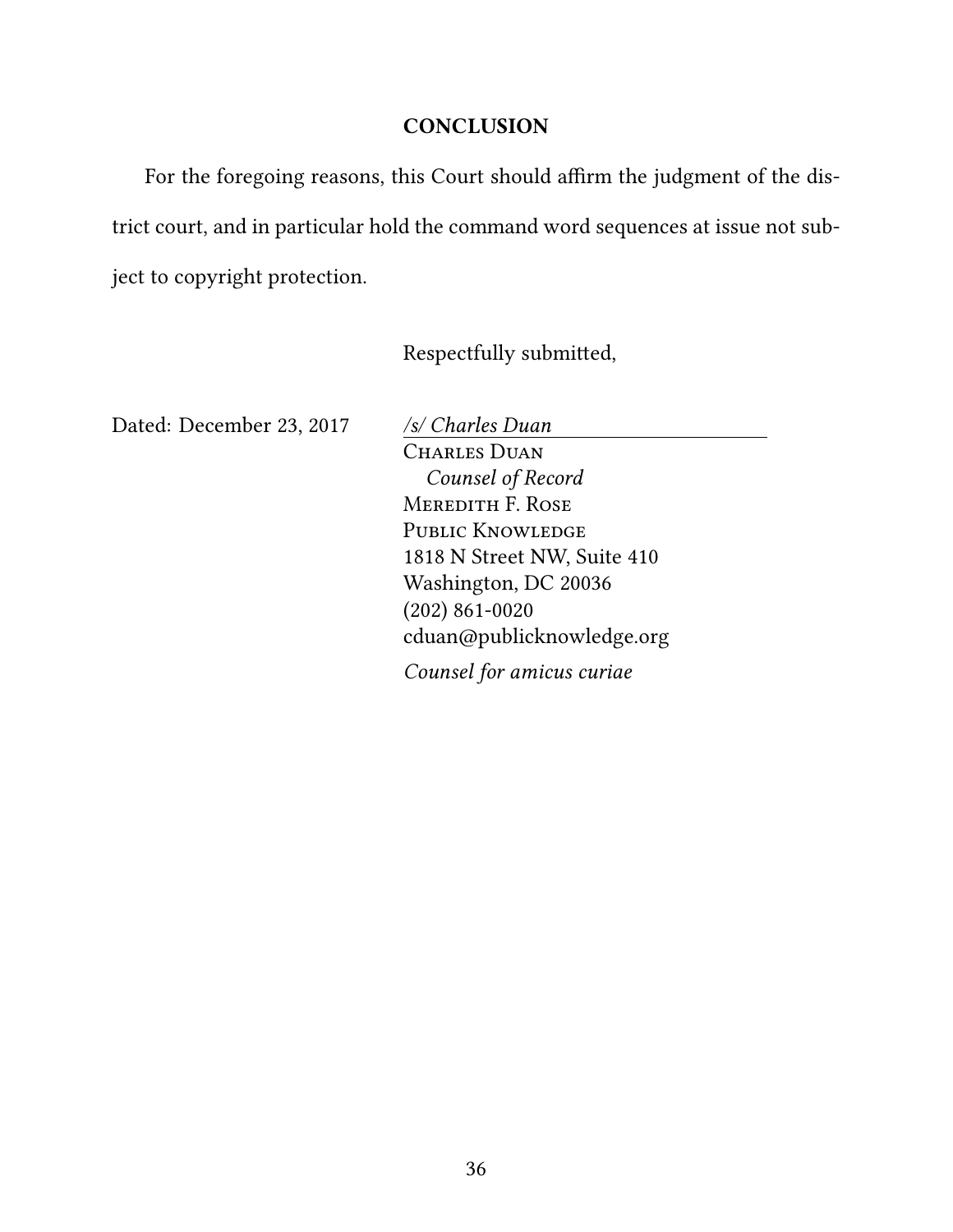## **APPENDIX A Table of Abbreviations**

**ANSI**: American National Standards Institute **ATSC**: Advanced Television Systems Committee **CSS**: Cascading Style Sheets **DKIM**: DomainKeys Identified Mail **DMARC**: Domain-based Message Authentication, Reporting and Conformance **ESMTP**: Extended SMTP **FRAND**: Fair, Reasonable and Non-Discriminatory **HDCP**: High-Definition Copy Protection **HDMI**: High-Definition Multimedia Interface **IEC**: International Electrotechnical Commission **IEEE**: Institute of Electrical and Electronics Engineers **IETF**: Internet Engineering Task Force **IPR**: Intellectual property rights **ISO**: International Organization for Standardization **ITU**: International Telecommunication Union **MIME**: Multipart Internet Mail Extensions **RFC**: Request for Comment **SEP**: Standard-essential patent **SMPTE**: Society of Motion Picture and Television Engineers **SMTP**: Simple Mail Transfer Protocol **SPF**: Sender Policy Framework **USB**: Universal Serial Bus **W3C**: World Wide Web Consortium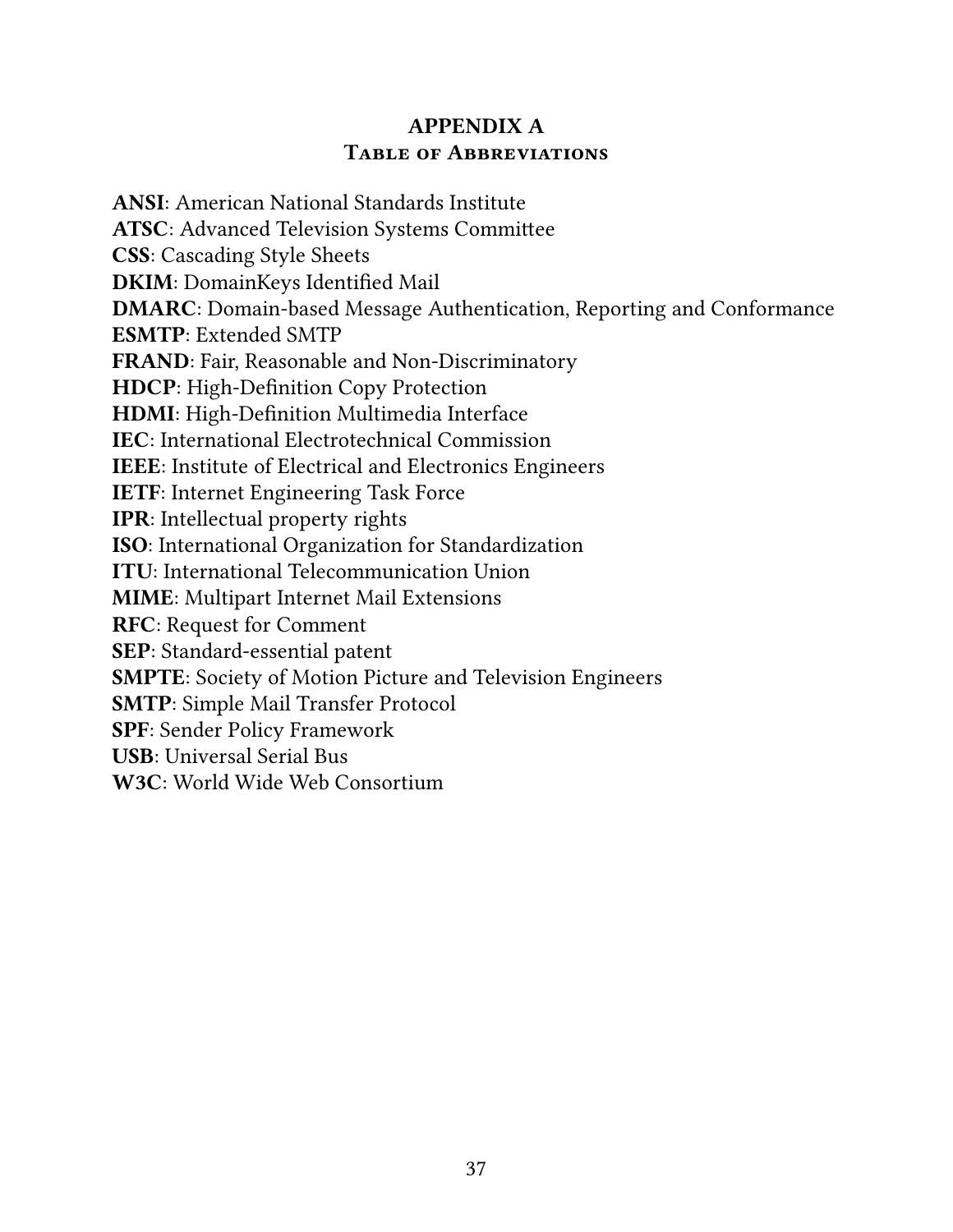#### **CERTIFICATE OF COMPLIANCE**

This document complies with the type-volume limitation of the Federal Rules of Appellate Procedure and the Circuit Rules. The document contains **6,749** words, excluding the parts of the document exempted by Federal Rule of Appellate Procedure 32(f).

This document complies with the typeface and type style requirements of the Federal Rules. The document has been prepared in a proportionally spaced typeface using the *xelatex* typesetting system, in the font Libertinus Serif.

Dated: December 23, 2017 */s/ Charles Duan*

Charles Duan *Counsel for amicus curiae*